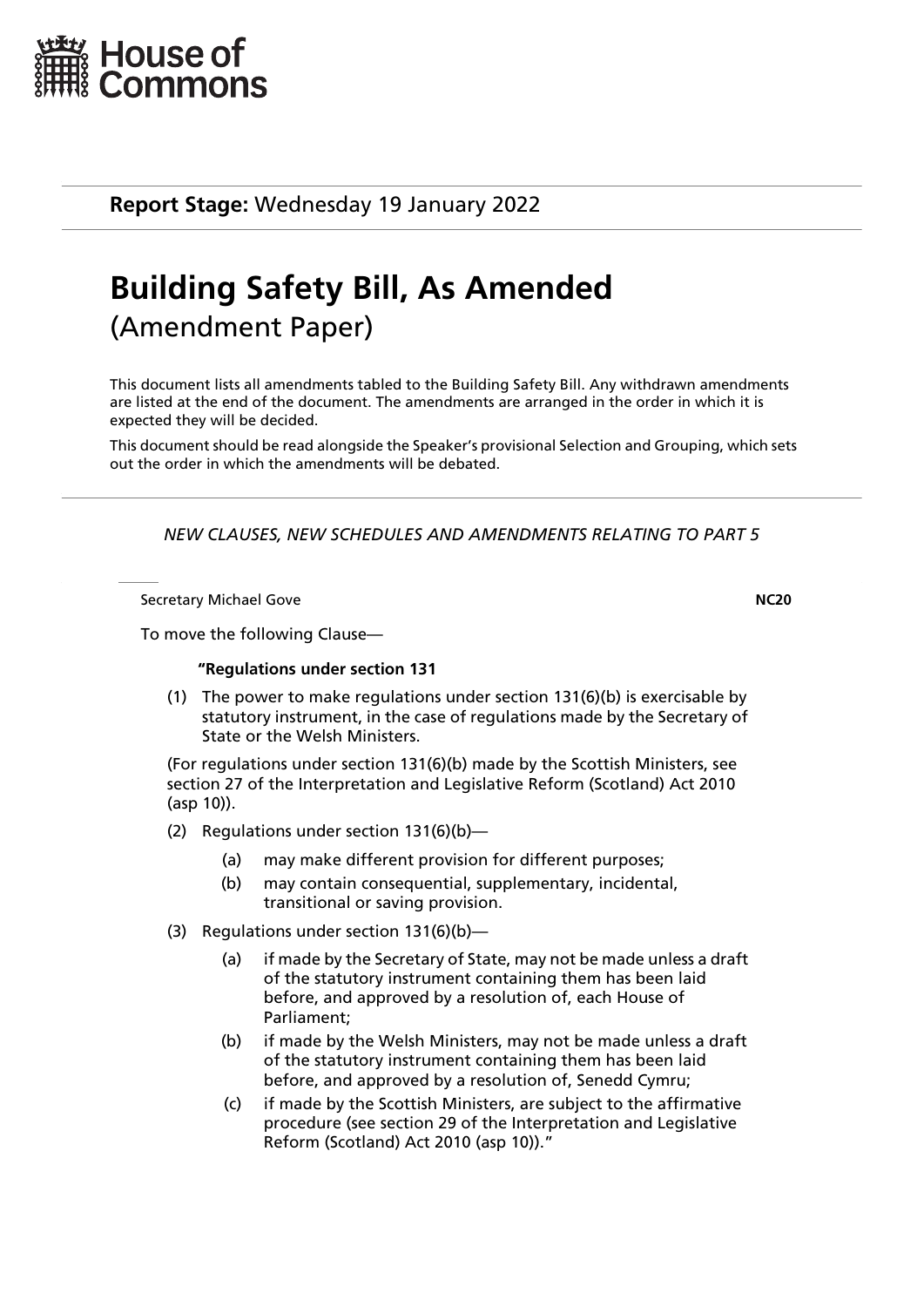### **Member's explanatory statement**

This new clause provides for the parliamentary procedure and other matters connected to the power to make regulations under section 131(6)(b) and is needed as a consequence of conferring powers on the Welsh Ministers and the Scottish Ministers (see Amendments 54 and 55).

Secretary Michael Gove **NC21**

To move the following Clause—

# **"Amendment of the Government of Wales Act 2006**

In Schedule 7B to the Government of Wales Act 2006 (general restrictions on legislative competence of Senedd Cymru), in paragraph 10(2), at the end insert—

"(o) the new homes ombudsman.""

#### **Member's explanatory statement**

This new clause removes the need for consent to a provision of an Act of Senedd Cymru which removes or modifies any function of the new homes ombudsman or which confers power to do so. The new clause will be inserted after clause 134.

Secretary Michael Gove **NC22**

To move the following Clause—

# **"Architects: Appeals Committee**

- (1) The Architects Act 1997 is amended as follows.
- (2) In section 1 (the Board)—
	- (a) after subsection (2) insert—

"(2A)There is to be an Appeals Committee of the Board.";

- (b) after subsection (4) insert—
- "(4A)Part 2A of that Schedule makes provision about the Appeals Committee."
- (3) In section 4 (registration: general)—
	- (a) in subsection (4)(b) for "refer the application to the Board" substitute "refuse the application";
	- (b) in subsection (6)—
		- (i) omit "(4) or";
		- (ii) for the words from "direct" to the end substitute "—
	- (a) direct the Registrar to enter the person's name in the Register if it is satisfied that the person is entitled to be registered, or
	- (b) direct the Registrar to refuse the application if it is not so satisfied."
- (4) In section 6(4B) (notice of refusal of application) for the words from "in the case" to "section 4(2A)" substitute "of an application".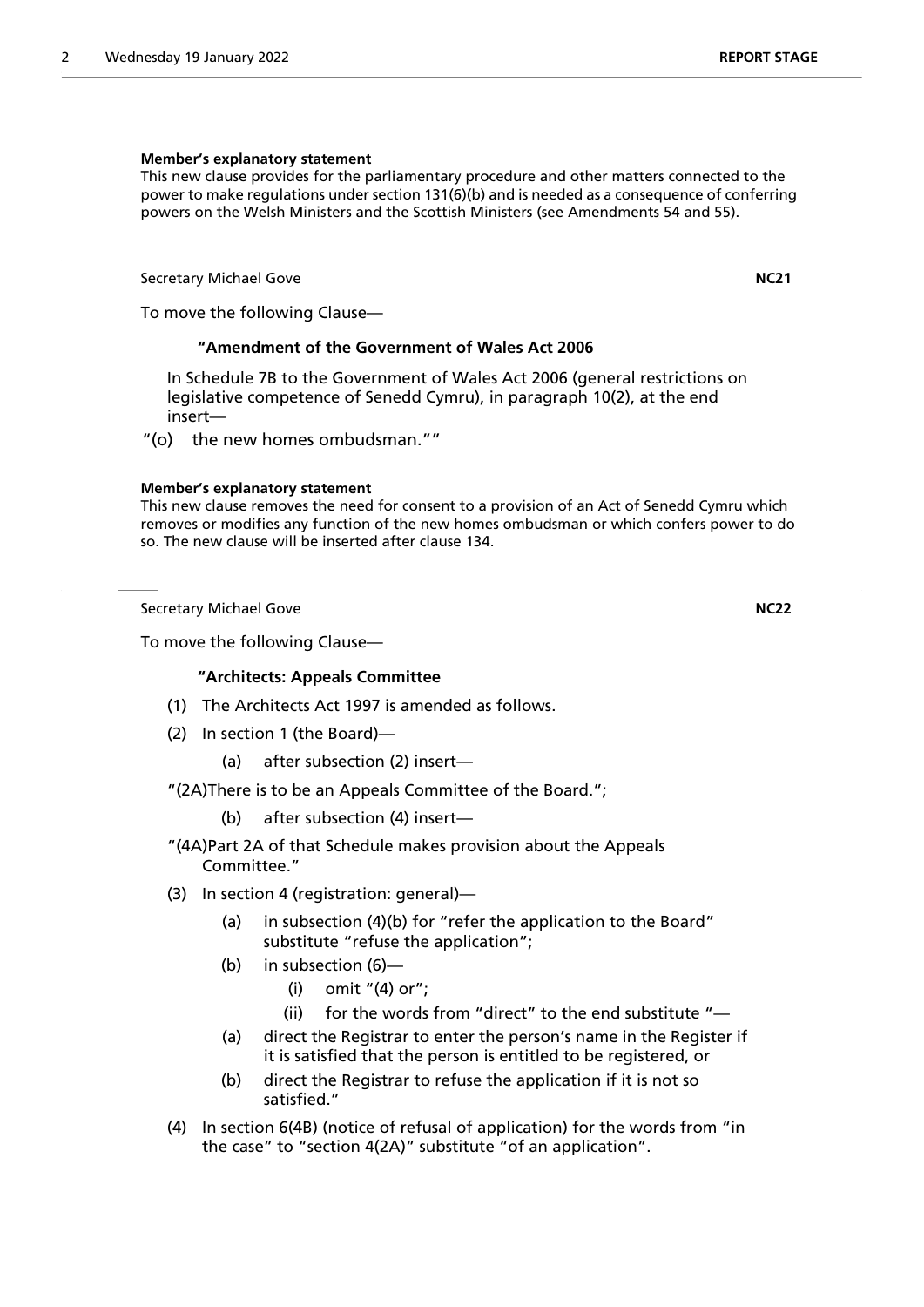(5) In section 9 (competence to practise) after subsection (2) insert—

"(2A)A notice under subsection (2) must state reasons for the decision."

(6) In Part 5 (general and supplementary) before section 22 insert—

# **"21AAppeals to the Appeals Committee**

- (1) A person may appeal to the Appeals Committee against—
	- (a) a decision to refuse the person's application for registration, or
	- (b) if the person is a person to whom paragraph (b) of section 9(1) applies, a decision to remove or not to re-enter the person's name in the Register as a result of section 9(1).
- (2) The Board may make rules about appeals to the Appeals Committee, including in particular rules about—
	- (a) the period within which any appeal must be made;
	- (b) the way in which an appeal is to be made or withdrawn;
	- (c) the fee that must be paid on the making of an appeal (including circumstances in which that fee may or must be refunded);
	- (d) the procedure to be followed by the Appeals Committee in relation to an appeal;
	- (e) the effect of the making of an appeal, pending its determination, on the decision appealed against.
- (3) On the determination of an appeal, the Appeal Committee may make any decision that could have been made by the person who made the decision appealed against.
- (4) The Appeals Committee must, within the prescribed period after determining a person's appeal, serve on the person written notice of the decision made on that determination."
- (7) In section 22 (appeals)—
	- (a) in subsection (1)
		- for paragraph (a) substitute—
	- "(a) a decision of the Appeals Committee under section 21A, on an appeal made by the person;";
		- (ii) for paragraph (c) substitute—
	- "(c) the person's name not being re-entered in the Register under section 18 as a result of section 9(1);";
	- (b) in subsection (2) omit "Subject to subsection (3),";
	- (c) omit subsection (3);
	- (d) in the heading at the end insert "to the court".
- (8) In section 24(2) (service of documents) for "or 15(3)" substitute ", 15(3) or  $21A(4)$ ".
- (9) In Schedule 1 (the Board and its committees) after Part 2 insert—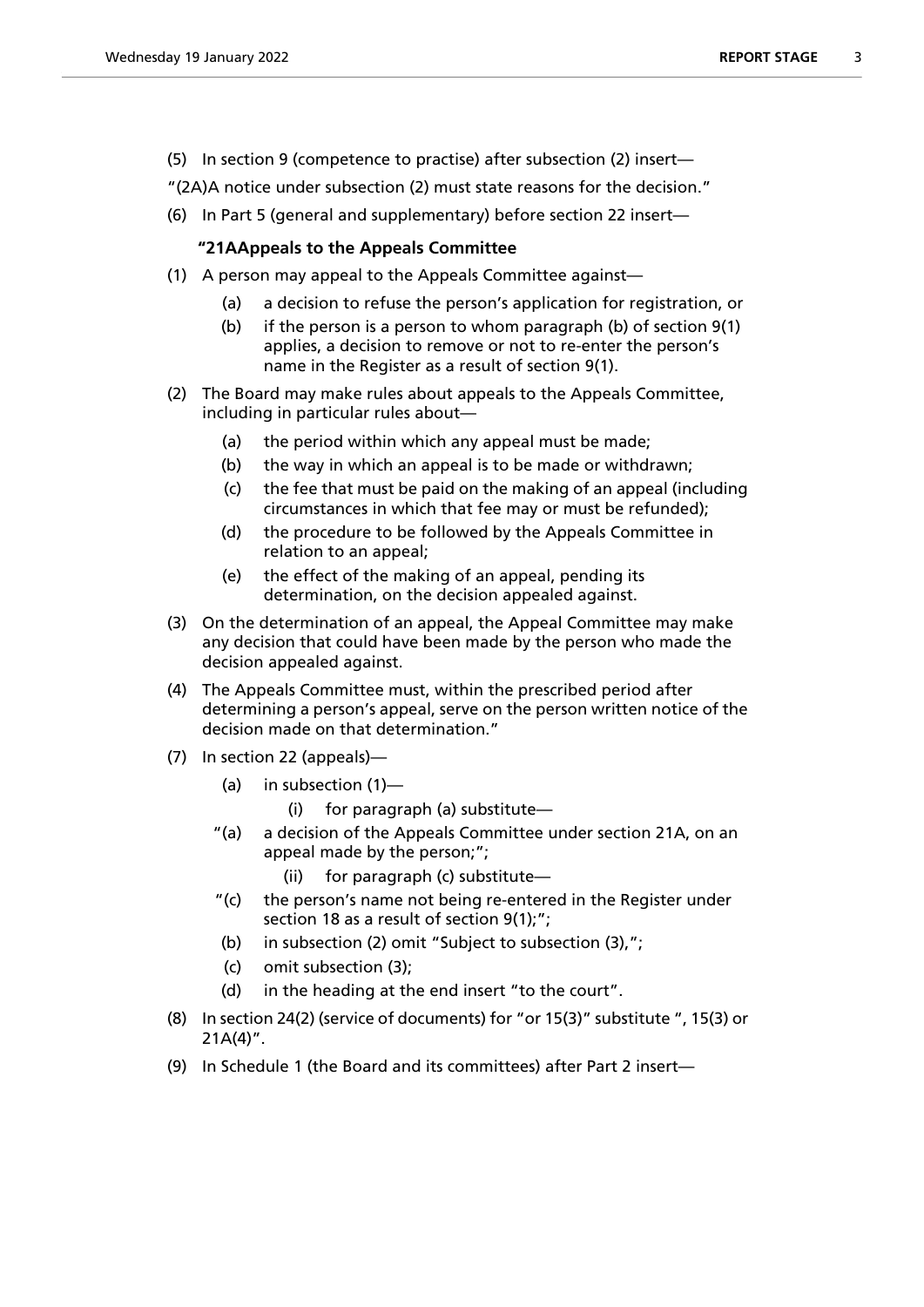"PART 2A

# **The Appeals Committee**

- 17B (1) The Board may make rules about—
	- (a) the composition of the Appeals Committee;
	- (b) the selection and term of office of members of the Appeal Committee (including casual vacancies);
	- (c) the meetings and procedure (including chairing and quorum) of the Appeal Committee;
	- (d) votes of the Appeal Committee (including providing for a casting vote and the way in which it is to be exercised).
	- (2) Before making rules about the composition of the Appeals Committee, the Board must consult the Secretary of State."
		- (10) In Part 4 of that Schedule (general provisions), after "Professional Conduct Committee", in each place it occurs, insert ", the Appeals Committee" "

# **Member's explanatory statement**

This new clause amends the Architects Act 1997 so as to require a committee called the Appeals Committee to be established. The committee is to determine certain appeals relating to registration. The new clause will be inserted into Part 5, after clause 137.

| Keir Starmer                                |                          |              |
|---------------------------------------------|--------------------------|--------------|
| Lucy Powell                                 |                          |              |
| Mike Amesbury                               |                          |              |
| <b>Ruth Cadbury</b>                         |                          |              |
| Sir Alan Campbell                           |                          |              |
| <b>Stephen Timms</b>                        |                          |              |
| <b>Ms Harriet Harman</b><br>Shabana Mahmood | <b>Matthew Pennycook</b> | Daisy Cooper |

To move the following Clause—

# **"Remediation costs and Building Works Agency**

- (1) The remediation costs condition applies where a landlord has carried out any fire safety works to an applicable building in consequence of any provision, duty or guidance arising from—
	- (a) the Housing Act 2004;
	- (b) the Regulatory Reform (Fire Safety Order) 2005;
	- (c) the Building Safety Act 2021;
	- (d) any direction, recommendation or suggestion of any public authority or regulatory body;
	- (e) such other circumstances or enactment as the Secretary of State may prescribe by regulations or in accordance with subsection (9), below.
- (2) If the remediation costs condition is met, then the costs incurred by the landlord in connection with those matters may not be the subject of a

**NC3**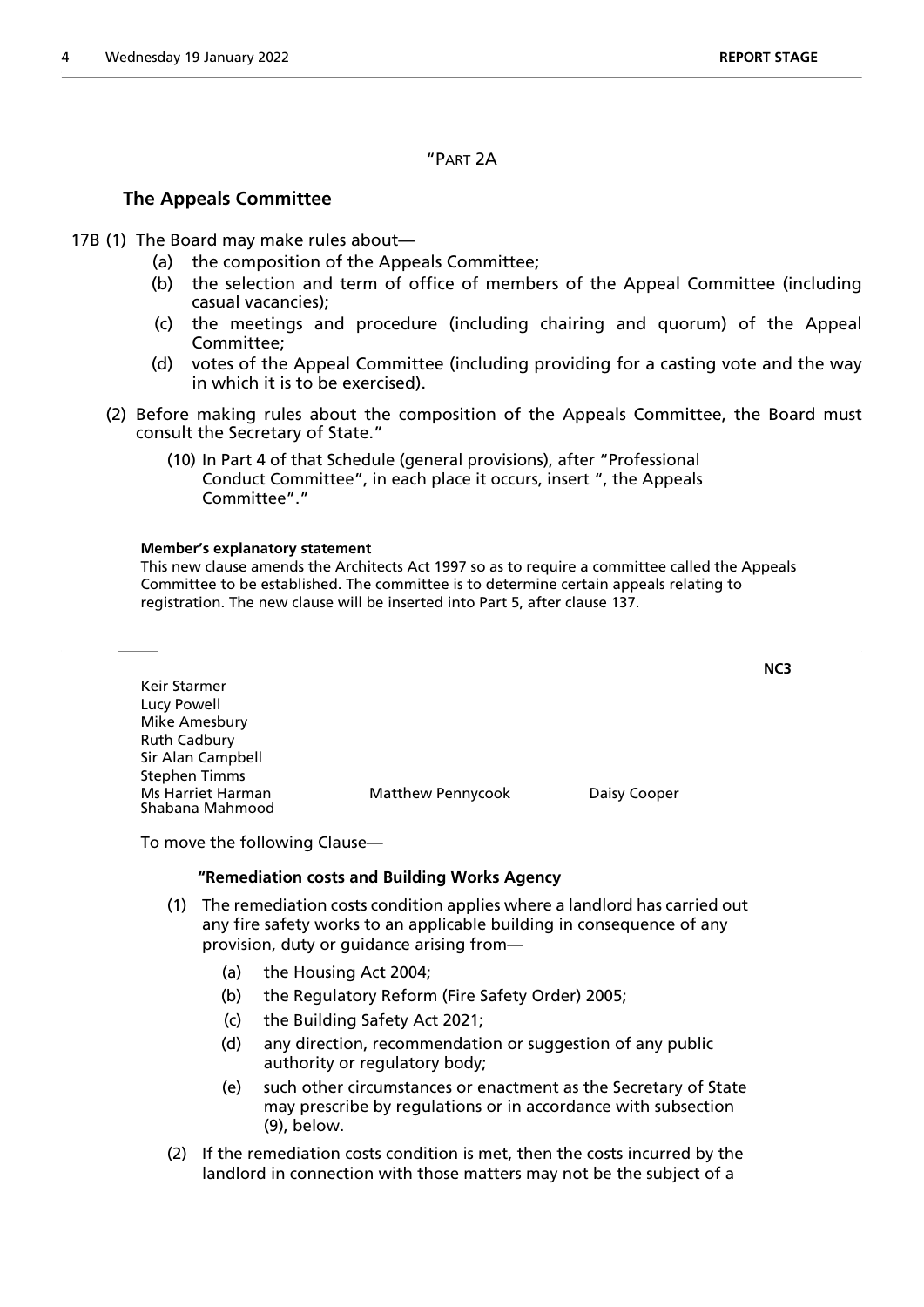demand for payment of service charges, administration charges or any other charge permitted or authorised by any provision of any long lease.

- (3) Any demand for payment which contravenes this section shall be of no force or effect and will have no validity in law.
- (4) Any covenant or agreement, whether contained in a lease or in an agreement collateral to such a lease, is void in so far as it purports to authorise any forfeiture or impose on the tenant any penalty, disability or obligation in the event of the tenant refusing, failing or declining to make a payment to which this section applies.
- (5) The remediation costs condition applies to demands for payment before the landlord incurs the costs in the same way as it applies to demands for payment made after the costs have been incurred.
- (6) The remediation costs condition does not apply where the landlord is a company in which the majority of the shares are held by leaseholders or where the landlord is an RTM company.
- (7) Within six months of the day on which this section comes into force, the Secretary of State must create an agency referred to as the Building Works Agency.
- (8) The purpose of the Building Works Agency shall be to administer a programme of cladding remediation and other building safety works, including—
	- (a) overseeing an audit of cladding, insulation and other building safety issues in buildings over two storeys;
	- (b) prioritising audited buildings for remediation based on risk;
	- (c) determining the granting or refusal of grant funding for cladding remediation work;
	- (d) monitoring progress of remediation work and enforce remediation work where appropriate;
	- (e) determining buildings to be safe once remediation work has been completed;
	- (f) seeking to recover costs of remediation where appropriate from responsible parties; and
	- (g) providing support, information and advice for owners of buildings during the remediation process.
- (9) The Building Works Agency shall also have power to recommend that the Secretary of State exercises his power under clause (1)(e) in such terms and to such extent that it sees fit. If such a recommendation is made, the Secretary of State must, within 28 days, either—
	- (a) accept it and exercise the power under clause 1(e) within 28 days of acceptance; or
	- (b) reject it and, within 28 days of rejection, lay before Parliament a report setting out the reasons for rejection.
- (10) In this section—
	- (a) "fire safety works" means any work or service carried out for the purpose of eradicating or mitigating (whether permanently or temporarily) any risk associated with the spread of fire, the structural integrity of the building or the ability of people to evacuate the building;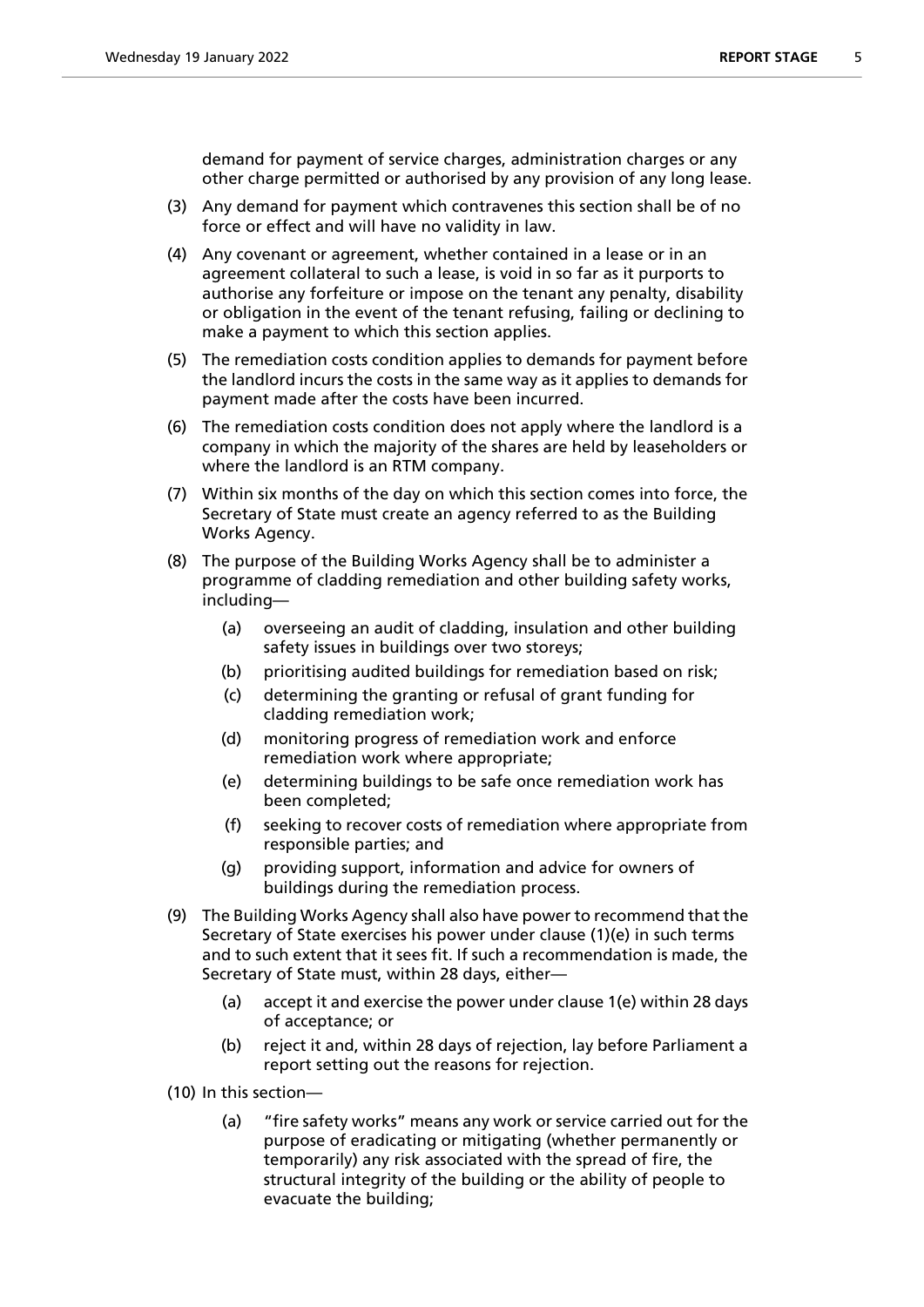- (b) "applicable building" means a building subject to one or more long leases on the day on which section comes into force;
- (c) "service charge" has the meaning given by s.18, Landlord and Tenant Act 1985;
- (d) "administration charge" has the meaning given by Schedule 11, Commonhold and Leasehold Reform Act 2002;
- (e) "long lease" has the meaning given by sections 76 and 77 of the Commonhold and Leasehold Reform Act 2002;
- (f) "RTM company" has the meaning given by section 113 of the Commonhold and Leasehold Reform Act 2002.

(11) This section comes into force on the day on which this Act is passed."

Stephen McPartland **NC4** Royston Smith Dr Julian Lewis Anne Marie Morris Sir Mike Penning Sir Robert Neill Andrew Rosindell **Caroline Nokes** Bob Blackman<br>
Tom Tugendhat **Bootland Bamian Green** Bootland Tracey Crouch Tom Tugendhat Damian Green Tracey Crouch Mrs Pauline Latham Stephen Hammond Dr Matthew Offord<br>Henry Smith Dr Matthell Mr William Wragg Nr Andrew Mitchell Henry Smith Mr Mr William Wragg Caroline Ansell<br>Caroline Ansell Mr John Baron Neil Coyle Sir Peter Bottomley Daisy Cooper

Rehman Chishti

Sir Iain Duncan Smith

To move the following Clause—

# **"Building Safety remediation and works: zero-rating for Value Added Tax purposes**

- (1) The Value Added Tax Act 1994 is amended as follows.
- (2) In section 35(1A)(b) at the end leave out "and".
- (3) In subsection 35(1A)(c) leave out the final full stop and insert ", and".
- (4) After subsection 35(1A)(c) insert—
	- "(d) building safety remediation or building safety works of the type described in item 4A of the table in paragraph 1 of Group 5 of Schedule 8 to this Act."
- (5) After subsection 35(2) insert—
	- "(2A) For the purposes of subsection (2), the Commissioners shall make regulations providing for a period of not less than 6 months to be open for claims for repayment of VAT in relation to supplies under subsection 35(1A)(d) where the date of supply is between 14 June 2017 and 31 July 2022."
- (6) In the table at paragraph 1 of Group 5 of Schedule 8, after existing item 4 insert new item 4A—

"The supply in the course of—

(a) remediation of any defect in any external wall of any building containing two or more residential dwellings; or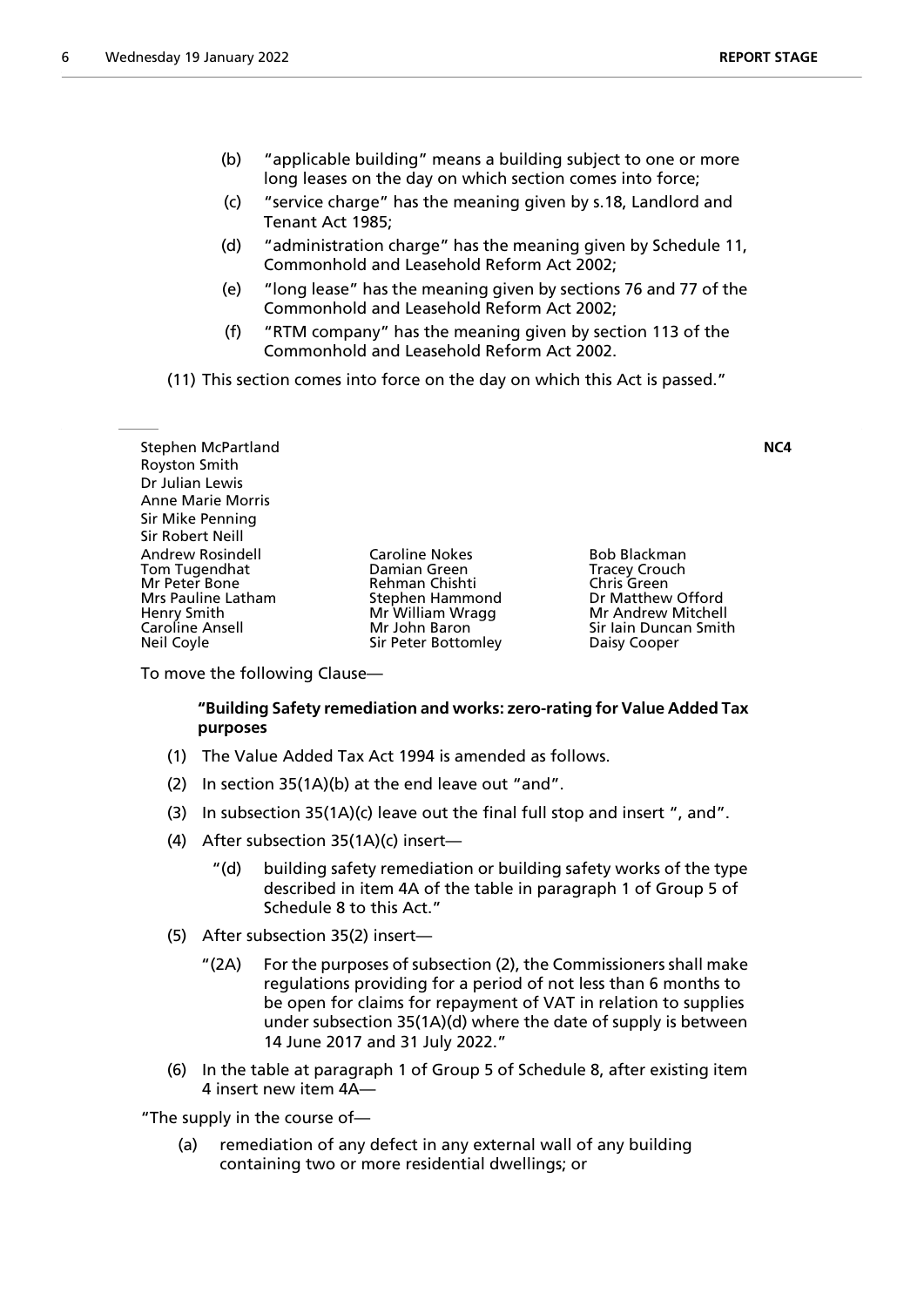- (b) remediation of any defect in any attachment to any external wall of any building containing two or more residential dwellings; or
- (c) the installation of a new or upgraded communal fire alarm system, other than to replace a communal system which has reached the end of its working life, or a communal system which has broken down as a result of failure to make reasonable repairs over time; or
- (d) remediation of any internal or external defect other than a defect described in paragraphs (a), (b) or (c); or
- (e) any building safety works carried out by an accountable person under section 86 of the Building Safety Act 2021

of any services related to the remediation."

- (7) In the table at paragraph 1 of Group 5 of Schedule 8, in item 4 replace "item 2 or 3" with "item 2, 3 or 4A".
- (8) After note 24 insert a new note as follows—

"(25) For the purposes of item 4A in the table above—

"defect" means anything posing any risk to the spread of fire, the structural integrity of the building or the ability of people to evacuate the building, including but not limited to any risk identified in guidance issued under Article 50 of the Regulatory Reform (Fire Safety) Order 2005 (S.I. 2005/1541) or any risk identified in regulations made under section 59 of the Building Safety Act 2021;

"external wall" has the same meaning as in Article 6 of the Regulatory Reform (Fire Safety) Order 2005 (S.I. 2005/1541);

"remediation" means any step taken to eradicate or to mitigate a defect, including employment of any person temporarily or permanently to assist in evacuation of any part of a building, and whether or not the defect in question existed at the date any dwelling in the building was first occupied. Remediation does not include anything required in consequence of omitting to effect reasonable repairs or maintenance to all or any part of the building over time, or anything which is the responsibility of the occupant of a dwelling in the building."

(9) This section comes into force on 1 August 2022."

# **Member's explanatory statement**

This new clause allows recovery of VAT on building safety remedial works paid since 14 June 2017 and makes future supplies of materials, goods and services for building safety remediation projects zero-rated for Value Added Tax.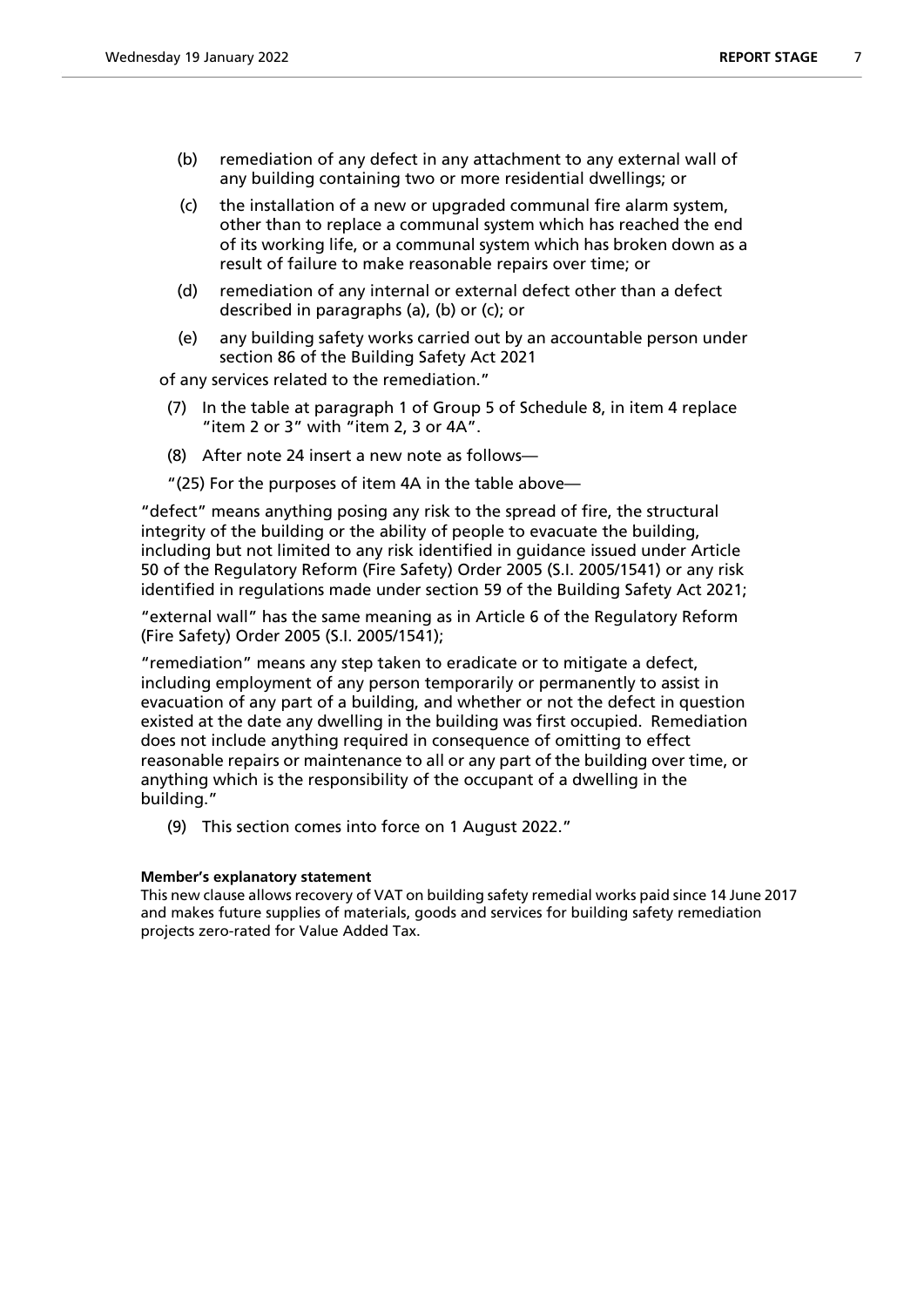| Stephen McPartland                                                                                                                                                                                                                                                                                                                                                                                                                               |                                                                                                                                                                                                                                                                                                                                                                                                                                             |                                                                                                                                                                                                                                                                                                                                                                                                                                               | NC5 |
|--------------------------------------------------------------------------------------------------------------------------------------------------------------------------------------------------------------------------------------------------------------------------------------------------------------------------------------------------------------------------------------------------------------------------------------------------|---------------------------------------------------------------------------------------------------------------------------------------------------------------------------------------------------------------------------------------------------------------------------------------------------------------------------------------------------------------------------------------------------------------------------------------------|-----------------------------------------------------------------------------------------------------------------------------------------------------------------------------------------------------------------------------------------------------------------------------------------------------------------------------------------------------------------------------------------------------------------------------------------------|-----|
| Royston Smith                                                                                                                                                                                                                                                                                                                                                                                                                                    |                                                                                                                                                                                                                                                                                                                                                                                                                                             |                                                                                                                                                                                                                                                                                                                                                                                                                                               |     |
| Dr Julian Lewis                                                                                                                                                                                                                                                                                                                                                                                                                                  |                                                                                                                                                                                                                                                                                                                                                                                                                                             |                                                                                                                                                                                                                                                                                                                                                                                                                                               |     |
| <b>Anne Marie Morris</b>                                                                                                                                                                                                                                                                                                                                                                                                                         |                                                                                                                                                                                                                                                                                                                                                                                                                                             |                                                                                                                                                                                                                                                                                                                                                                                                                                               |     |
| Sir Mike Penning                                                                                                                                                                                                                                                                                                                                                                                                                                 |                                                                                                                                                                                                                                                                                                                                                                                                                                             |                                                                                                                                                                                                                                                                                                                                                                                                                                               |     |
| Sir Robert Neill                                                                                                                                                                                                                                                                                                                                                                                                                                 |                                                                                                                                                                                                                                                                                                                                                                                                                                             |                                                                                                                                                                                                                                                                                                                                                                                                                                               |     |
| Andrew Rosindell<br>Tom Tugendhat<br>Mr Peter Bone<br>Mrs Pauline Latham<br>Henry Smith<br>Caroline Ansell<br>Sir Peter Bottomley<br>Lucy Powell<br>Sarah Owen<br>Abena Oppong-Asare<br>Anna McMorrin<br>Hilary Benn<br>Chi Onwurah<br>John McDonnell<br>Kerry McCarthy<br><b>Justin Madders</b><br>Andy Slaughter<br>Cat Smith<br>Stella Creasy<br>Matt Western<br><b>Stephen Doughty</b><br>Ms Harriet Harman<br>Caroline Lucas<br>Clive Lewis | <b>Caroline Nokes</b><br>Damian Green<br>Rehman Chishti<br>Stephen Hammond<br>Mr William Wragg<br>Mr John Baron<br>Lisa Nandy<br>Mike Amesbury<br>Thangam Debbonaire<br>Lilian Greenwood<br>Paul Blomfield<br>Seema Malhotra<br><b>Preet Kaur Gill</b><br>Christina Rees<br>Naz Shah<br>Mr Tanmanjeet Singh Dhesi<br>Luke Pollard<br><b>Fleur Anderson</b><br>Grahame Morris<br>Kate Green<br>Stephen Timms<br>James Murray<br>Daisy Cooper | Bob Blackman<br><b>Tracey Crouch</b><br>Chris Green<br>Dr Matthew Offord<br>Mr Andrew Mitchell<br>Sir Iain Duncan Smith<br>Matthew Pennycook<br>Alex Norris<br>Sarah Jones<br>Rachel Hopkins<br>Ms Karen Buck<br><b>Bill Esterson</b><br>Kim Johnson<br>Debbie Abrahams<br>Daniel Zeichner<br>Rosie Cooper<br>Ruth Cadbury<br>Helen Hayes<br>Florence Eshalomi<br>Dame Margaret Hodge<br>Shabana Mahmood<br>Dame Angela Eagle<br>Apsana Begum |     |
|                                                                                                                                                                                                                                                                                                                                                                                                                                                  |                                                                                                                                                                                                                                                                                                                                                                                                                                             |                                                                                                                                                                                                                                                                                                                                                                                                                                               |     |

To move the following Clause—

#### **"Fire safety defects and defective dwellings**

- (1) The Housing Act 1985 is amended as follows.
- (2) In section 528(1)(a) leave out the final ", and" and insert ", or".
- (3) After section 528(1)(a) insert—
	- "(aa) buildings in the proposed class are defective as a result of their external walls or any attachment to the external walls, whether as a result of the design or construction of the external walls or the attachment in question; or
	- (ab) buildings in the proposed class are defective as a result of anything which in the opinion of the Secretary of State poses a building safety risk or the ability of anyone to evacuate the building, whether or not the building is a higher-risk building, and"
- (4) In section 528(1)(b) for "paragraph (a)" substitute "paragraphs (a), (aa) or (ab)".
- (5) In section 528(1)(b) at the end insert ", or in the opinion of the Secretary of State is materially difficult to mortgage, insure or sell compared to non-defective dwellings."
- (6) After section 528(4) insert—
	- "(4A) A designation may identify any part of a building or class of buildings, any design feature, any material used in the construction of that building, any error in workmanship or installation or anything missing from that building, whether or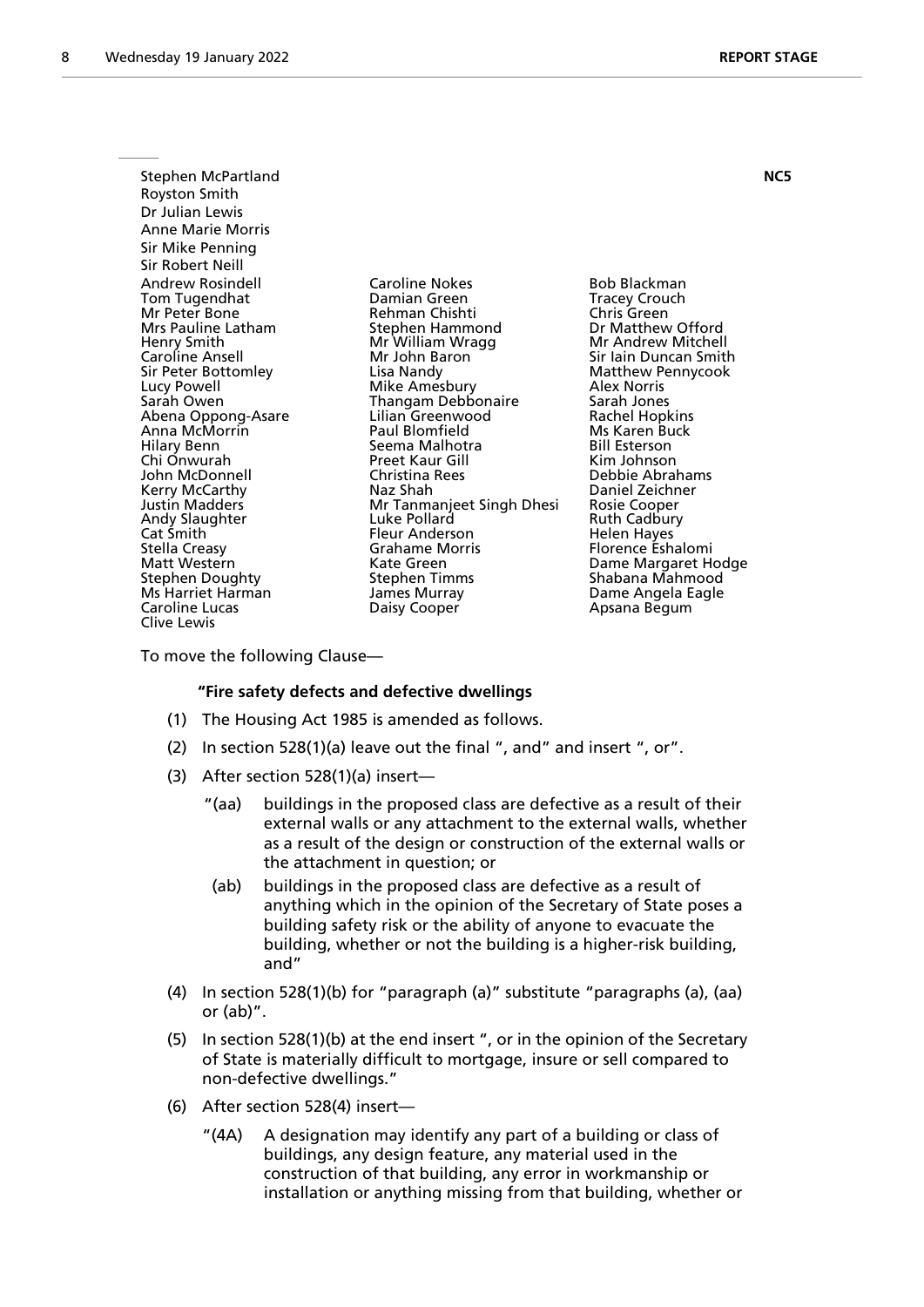not it should have been included when the building was constructed.

- (4B) A designation may be made if the defect requires the employment of any person, whether on a permanent or temporary basis, specifically to assist with the evacuation of that building or part of that building."
- (7) After section 528(6) insert—
	- "(7) In this section—

"building safety risk" has the same meaning as in section 59 of the Building Safety Act 2021.

"external wall" has the same meaning as in Article 6 of the Regulatory Reform (Fire Safety) Order 2005 (S.I. 2005/1541).

"higher-risk building" has the same meaning as in section 62 of the Building Safety Act 2021."

- (8) In section 559(1)(a) omit the final ", and" and replace it with ", or".
- (9) After section 559(1)(a) insert—
	- "(aa) buildings in the proposed class are defective as a result of their external walls or any attachment to the external walls, whether as a result of the design or construction of the external walls or the attachment in question; or
	- (ab) buildings in the proposed class are defective as a result of anything which in the opinion of the local housing authority poses a building safety risk or the ability of anyone to evacuate the building, whether or not the building is a higher-risk building, and"
- (10) In section 559(1)(b) for "paragraph (a)" substitute "paragraphs (a), (aa) or (ab)".
- (11) In section 559(1)(b) at end insert—

"or in the opinion of the local housing authority materially difficult to mortgage, insure or sell compared to non-defective dwellings."

- (12) After section 559(4) insert—
	- "(4A) A designation may identify any part of a building or class of buildings, any design feature, any material used in the construction of that building, any error in workmanship or installation or anything missing from that building, whether or not it should have been included when the building was constructed.
	- (4B) A designation may be made if the defect requires the employment of any person, whether on a permanent or temporary basis, specifically to assist with the evacuation of that building or part of that building."
- (13) After section 559(6) insert—
	- "(7) In this section—

"building safety risk" has the same meaning as in section 59 of the Building Safety Act 2021;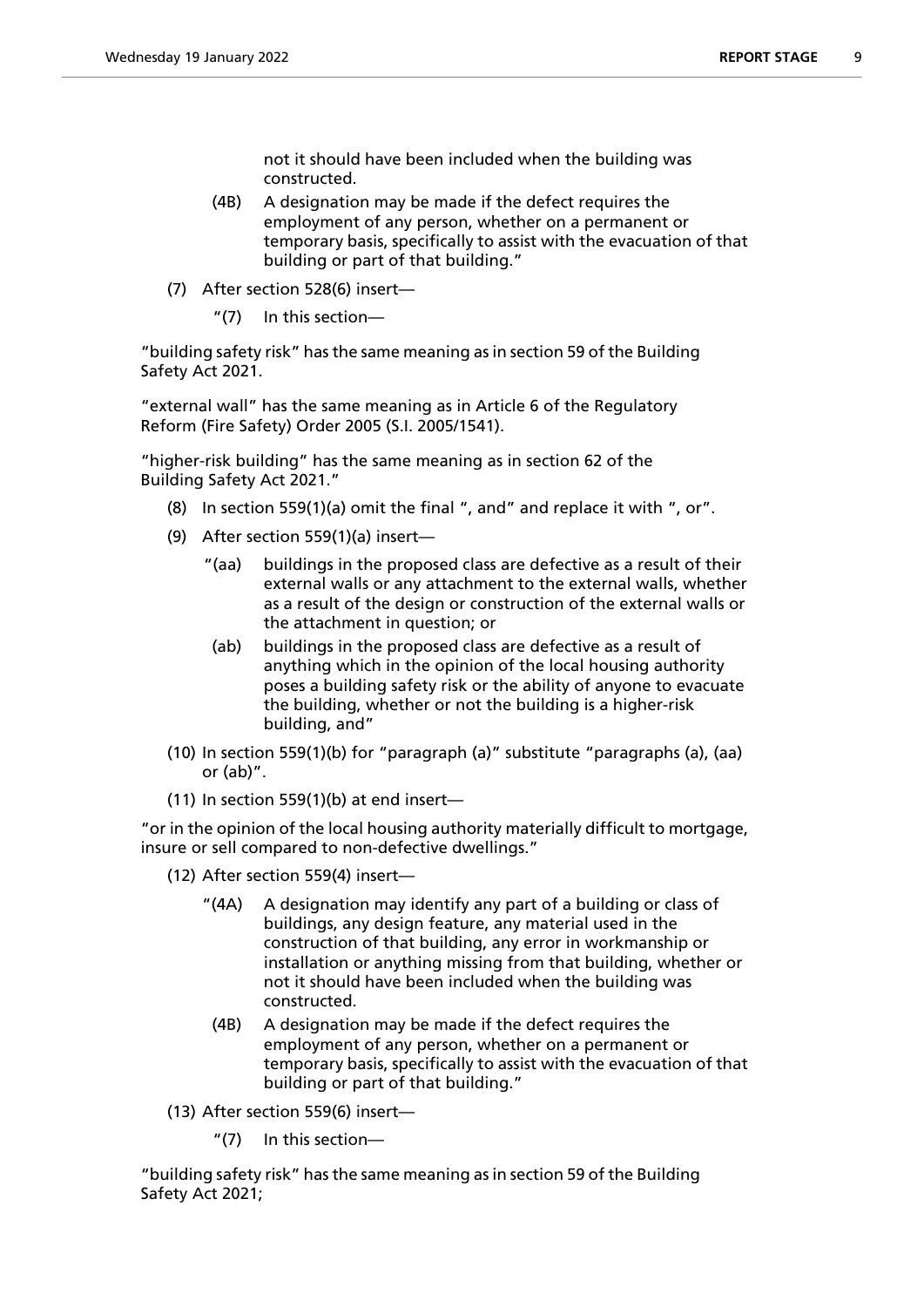"external wall" has the same meaning as in Article 6 of the Regulatory Reform (Fire Safety) Order 2005 (S.I. 2005/1541);

"higher-risk building" has the same meaning as in section 62 of the Building Safety Act 2021."

(14) This section comes into force on the day this Act is passed."

#### **Member's explanatory statement**

This new clause is suggested before clause 126. This new clause amends Part XVI of the Housing Act 1985 (originally enacted as the Housing Defects Act 1984) to empower the government and local authorities to designate dwellings with cladding and fire safety defects as defective and to provide grant support for remediation.

| Stephen McPartland<br>Royston Smith<br>Dr Julian Lewis<br><b>Anne Marie Morris</b><br>Sir Mike Penning<br>Sir Robert Neill                                                                                                                                                                                                                                                                                                                |                                                                                                                                                                                                                                                                                                                                                                                                                               |                                                                                                                                                                                                                                                                                                                                                                                                                                                                    | NC6 |
|-------------------------------------------------------------------------------------------------------------------------------------------------------------------------------------------------------------------------------------------------------------------------------------------------------------------------------------------------------------------------------------------------------------------------------------------|-------------------------------------------------------------------------------------------------------------------------------------------------------------------------------------------------------------------------------------------------------------------------------------------------------------------------------------------------------------------------------------------------------------------------------|--------------------------------------------------------------------------------------------------------------------------------------------------------------------------------------------------------------------------------------------------------------------------------------------------------------------------------------------------------------------------------------------------------------------------------------------------------------------|-----|
| Andrew Rosindell<br>Tom Tugendhat<br>Mr Peter Bone<br>Mrs Pauline Latham<br>Henry Smith<br>Caroline Ansell<br>Sir Peter Bottomley<br>Lucy Powell<br>Sarah Owen<br>Abena Oppong-Asare<br>Anna McMorrin<br>Hilary Benn<br>Chi Onwurah<br>John McDonnell<br>Kerry McCarthy<br>Justin Madders<br>Andy Slaughter<br>Cat Smith<br>Stella Creasy<br>Matt Western<br><b>Stephen Doughty</b><br>Ms Harriet Harman<br>Caroline Lucas<br>Clive Lewis | Caroline Nokes<br>Damian Green<br>Rehman Chishti<br>Stephen Hammond<br>Mr William Wragg<br>Mr John Baron<br>Lisa Nandy<br>Mike Amesbury<br>Thangam Debbonaire<br>Lilian Greenwood<br>Paul Blomfield<br>Seema Malhotra<br><b>Preet Kaur Gill</b><br>Christina Rees<br>Naz Shah<br>Mr Tanmanjeet Singh Dhesi<br>Luke Pollard<br>Fleur Anderson<br>Grahame Morris<br>Kate Green<br>Stephen Timms<br>James Murray<br>Daisy Cooper | <b>Bob Blackman</b><br><b>Tracey Crouch</b><br>Chris Green<br>Dr Matthew Offord<br>Mr Andrew Mitchell<br>Sir Iain Duncan Smith<br>Matthew Pennycook<br>Alex Norris<br>Sarah Jones<br>Rachel Hopkins<br>Ms Karen Buck<br><b>Bill Esterson</b><br>Kim Johnson<br>Debbie Abrahams<br>Daniel Zeichner<br>Rosie Cooper<br><b>Ruth Cadbury</b><br><b>Helen Hayes</b><br>Florence Eshalomi<br>Dame Margaret Hodge<br>Shabana Mahmood<br>Dame Angela Eagle<br>Apsana Begum |     |
|                                                                                                                                                                                                                                                                                                                                                                                                                                           |                                                                                                                                                                                                                                                                                                                                                                                                                               |                                                                                                                                                                                                                                                                                                                                                                                                                                                                    |     |

To move the following Clause—

# **"Duty on the Secretary of State to report on designations under Part XVI of the Housing Act 1985**

- (1) Within the period of six months beginning with the day on which this section comes into force, the Secretary of State must—
	- (a) consider the financial impact on leaseholders in England and Wales of building safety advice given by his department since 14 June 2017; and
	- (b) in conjunction with the Treasury and the Prudential Regulation Authority, consider the impact of building safety advice given by his department since 14 June 2017 on the supply of mortgage finance for leasehold flats in England and Wales; and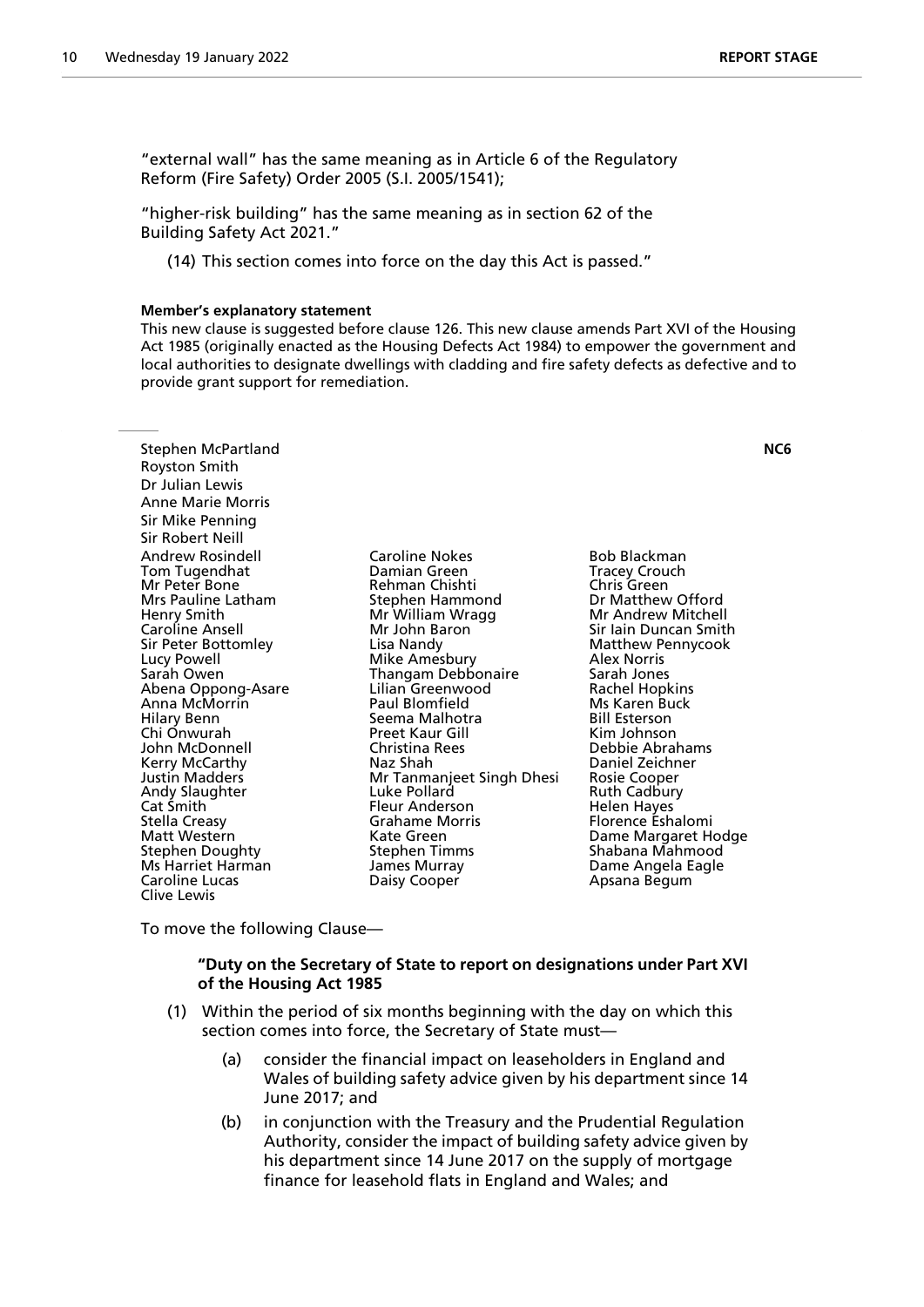- (c) publish a report setting out his determination, in light of the factors identified in paragraphs (a) and (b), as to whether designations under section 528 or section 559 of the Housing Act 1985 would improve conditions for leaseholders, or would improve the supply of mortgage finance for leasehold flats in England and Wales.
- (2) If the Secretary of State's report under subsection (1) concludes that designations under section 528 or section 559 of the Housing Act 1985 would improve financial conditions for leaseholders in England and Wales, or would improve the supply of mortgage finance for leasehold flats in England and Wales, then at the same time as publishing his report he must—
	- (a) make arrangements to provide all necessary funding;
	- (b) make the appropriate designations under section 528 of the Housing Act 1985; and
	- (c) advise local housing authorities to make appropriate designations under section 559 of the Housing Act 1985.
- (3) Before making any regulations bringing into force any section in Part 4 of this Act, the Secretary of State must make arrangements for—
	- (a) a motion to the effect that the House of Commons has approved the report prepared under subsection (1), to be moved in the House of Commons by a minister of the Crown; and
	- (b) a motion to the effect that the House of Lords to take note of the report prepared under subsection (1), to be moved in the House of Lords by a minister of the Crown.
- (4) The motions required under subsections (3)(a) and (3)(b) must be moved in the relevant House by a Minister of the Crown within the period of five calendar days beginning with the end of the day on which the report under subsection (1) is published.
- (5) If the motion tabled in the House of Commons is rejected or amended, the Secretary of State must, within 30 calendar days, publish a further report under subsection (1) and make arrangements for further approval equivalent to those under subsection (2).
- (6) The Secretary of State shall make a further report under subsection (1) at least every 90 calendar days beginning with the day of any rejection or amendment by the House of Commons under subsection (5) until otherwise indicated by a resolution of the House of Commons.
- (7) In this section—

"leaseholder" means the registered legal owner of a long lease; and

"leasehold flat" means a flat owned by a leaseholder; and

"long lease" has the same meaning as in section 76 of the Commonhold and Leasehold Reform Act 2002.

(8) This section comes into force on the day this Act is passed."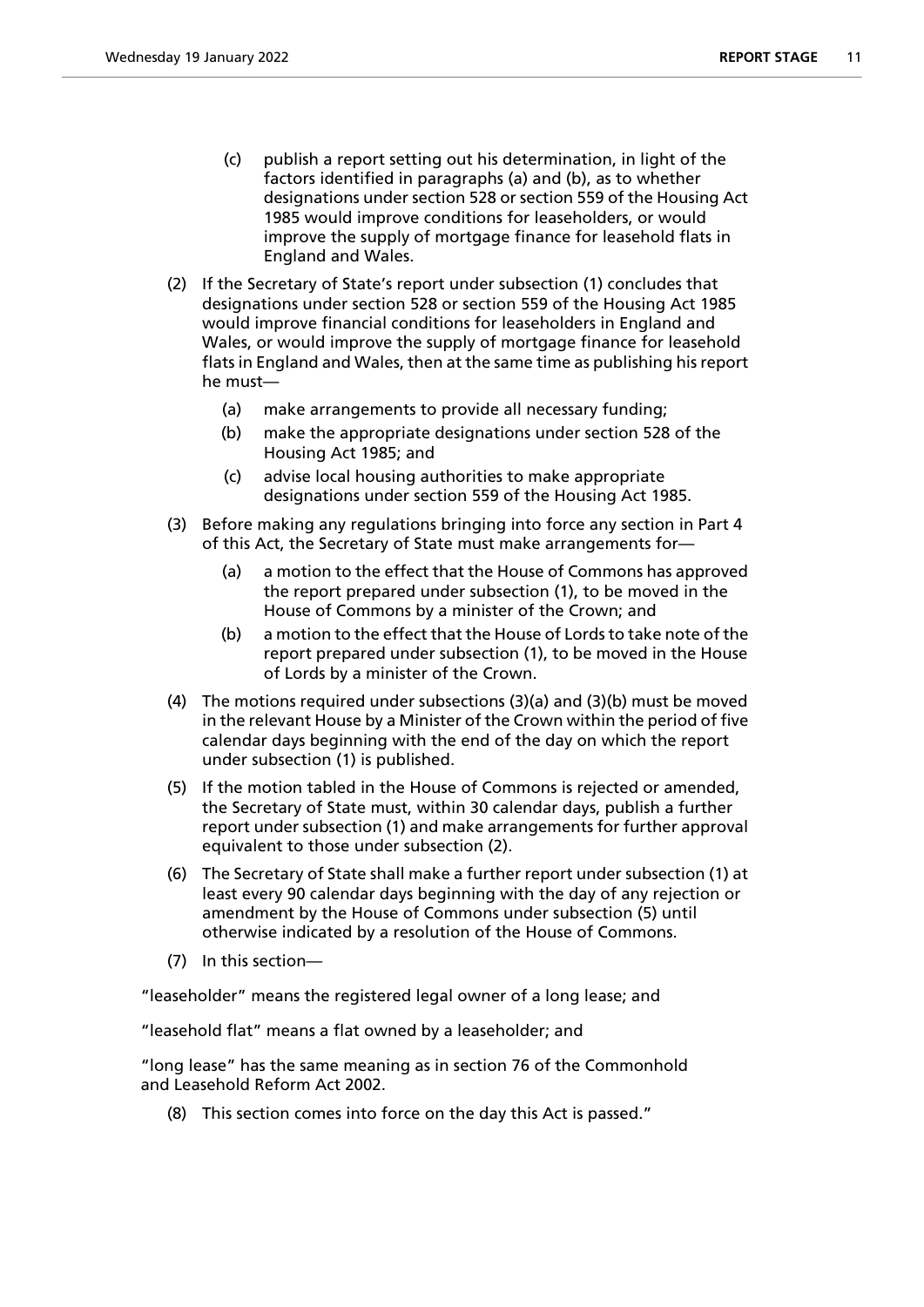#### **Member's explanatory statement**

This new clause is suggested before clause 126. It places a time-limited duty on the Secretary of State to consider making designations under Part XVI of the Housing Act 1985 to provide funding for cladding and fire safety remediation and for Parliament to approve the plans for doing so.

Stephen McPartland **NC7** Royston Smith Dr Julian Lewis Anne Marie Morris Sir Mike Penning Sir Robert Neill Andrew Rosindell **Caroline Nokes** Bob Blackman<br>
Tom Tugendhat **Bootland Bamian Green** Bracey Crouch Tom Tugendhat Damian Green Tracey Crouch Mr Peter Bone **Rehman Chishti** Chris Green<br>
Mrs Pauline Latham **Chris Chris Chris Chris Chris Chris Chris Chris Chris Chris Chris Chris Chris Chris Chris C** Aris Caroline Milliam Wragg<br>
Mr William Wragg<br>
Caroline Ansell Mr John Baron Sir Peter Bottomley

Stephen Hammond **Brand Brand Dr Matthew Offord**<br>
Mr Andrew Mitchell Sir Jain Duncan Smith

To move the following Clause—

#### **"Building Safety Indemnity Scheme**

- (1) There shall be a body called the "Building Safety Indemnity Scheme" (referred to in this Act as "the Scheme").
- (2) The purpose of the Scheme shall be to collect money from levies and to disburse the money raised from those levies in the form of grants to leaseholders to pay all or any part of the following types of costs—
	- (a) remediation of any defect in any external wall of any building containing two or more residential units; or
	- (b) remediation of any defect in any attachment to any external wall of any building containing two or more residential units; or
	- (c) remediation of any internal or external defect other than a defect described in paragraphs (a) or (b); or
	- (d) any building safety works carried out by an accountable person under section 86; or
	- (e) any other cost of a type specified by the Secretary of State in regulations made under this section.
- (3) The Scheme may disburse money for the benefit of leaseholders in any type of building, whether or not a higher-risk building and whether or not the building was first occupied before the coming into force of this Act.
- (4) The levy imposed by the Scheme shall be determined by reference to each of the following—
	- (a) the Scheme's best estimate of the reasonably likely total cost of grants to cover any type of cost described in subsection (2);
	- (b) the Scheme's best estimate of the costs of raising and administering the levy; and
	- (c) the Scheme's best estimate of the costs of processing applications for grants to leaseholders and disbursing funds to leaseholders from monies raised by the levy.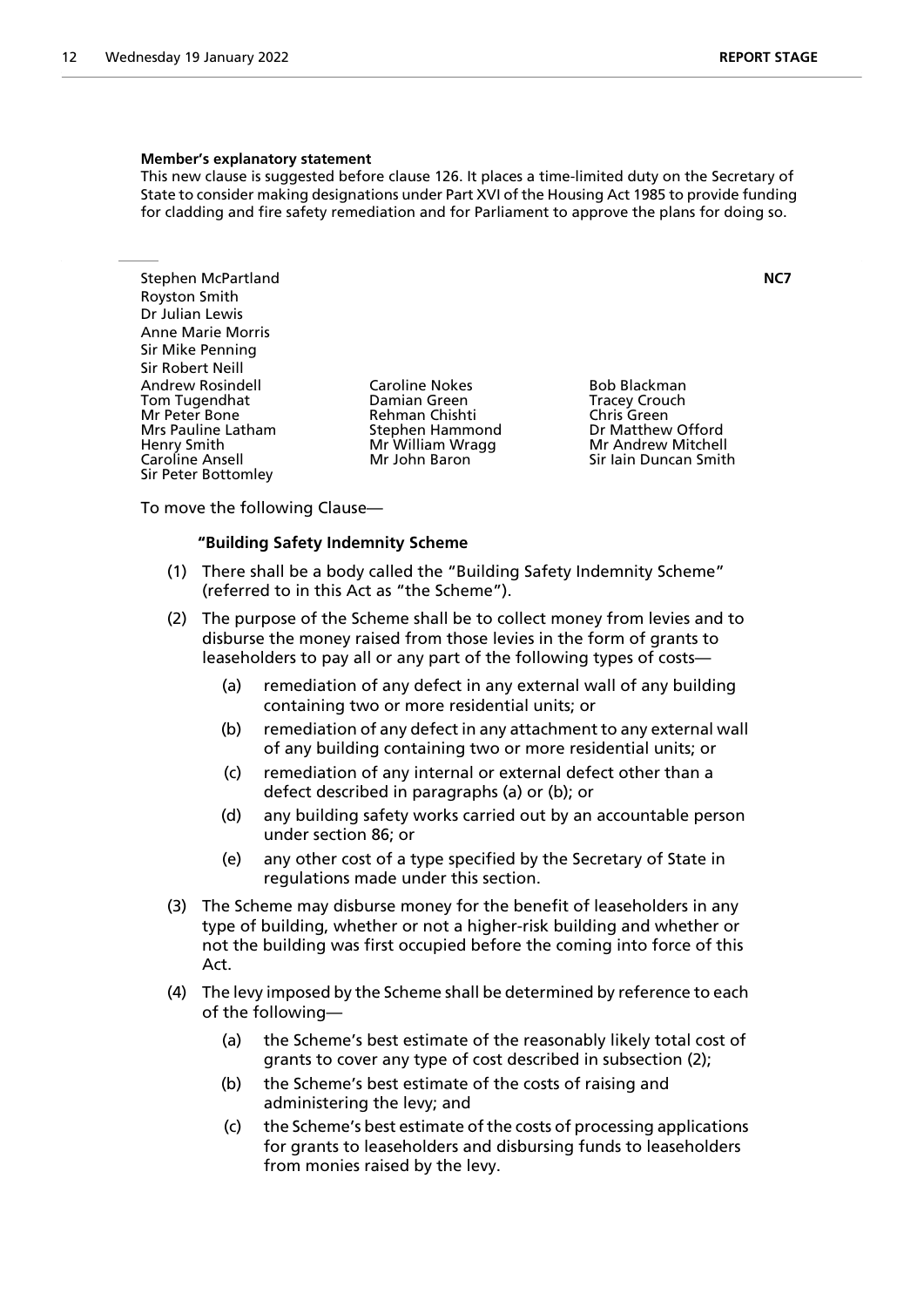- (5) Members of the Scheme subject to levies shall include the following—
	- (a) any person seeking building control approval;
	- (b) any prescribed insurer providing buildings insurance to buildings containing two or more residential units, whether or not the buildings are higher-risk buildings;
	- (c) any prescribed supplier of construction products subject to regulations made under Schedule 9 to this Act;
	- (d) any prescribed lender providing mortgage finance in the United Kingdom, whether or not secured over residential units in higher-risk buildings; and
	- (e) any other person whom the Secretary of State considers appropriate.
- (6) The Scheme is to consult with levy paying members before determining the amount and duration of any levy.
- (7) The Scheme must provide a process by which leaseholders, or persons acting on behalf of leaseholders, can apply for grants for the types of costs specified in subsection (2).
- (8) The Scheme must provide an appeals process for the Scheme's decisions regarding—
	- (a) the determination of the amount of any levy; or
	- (b) the determination of any grant application.
- (9) A building control authority may not give building control approval to anyone unless—
	- (a) the person seeking building control approval is a registered member of the Scheme, or that person becomes a registered member of the Scheme before the building control approval is given; and
	- (b) the person seeking building control approval pays all levies made on that person by the Scheme before the building control approval is given.
- (10) The Secretary of State must provide that any regulations made under Schedule 9 to this Act provide, as a condition of approval of any regulated construction product, that any prescribed supplier of such a product—
	- (a) is a registered member of the Scheme, or that prescribed supplier becomes a registered member of the Scheme; and
	- (b) that the prescribed supplier pays all levies made on that person by the Scheme.
- (11) Any liability to pay a levy under this section does not affect the liability of the same person to pay an additional levy under section 57 of this Act.
- (12) Within a period of 12 months beginning with the coming into force of this section, the Secretary of State must make regulations providing for—
	- (a) the appointment of a board to oversee the Scheme;
	- (b) the staffing of the Scheme;
	- (c) the creation and maintenance of a public register of members of the Scheme;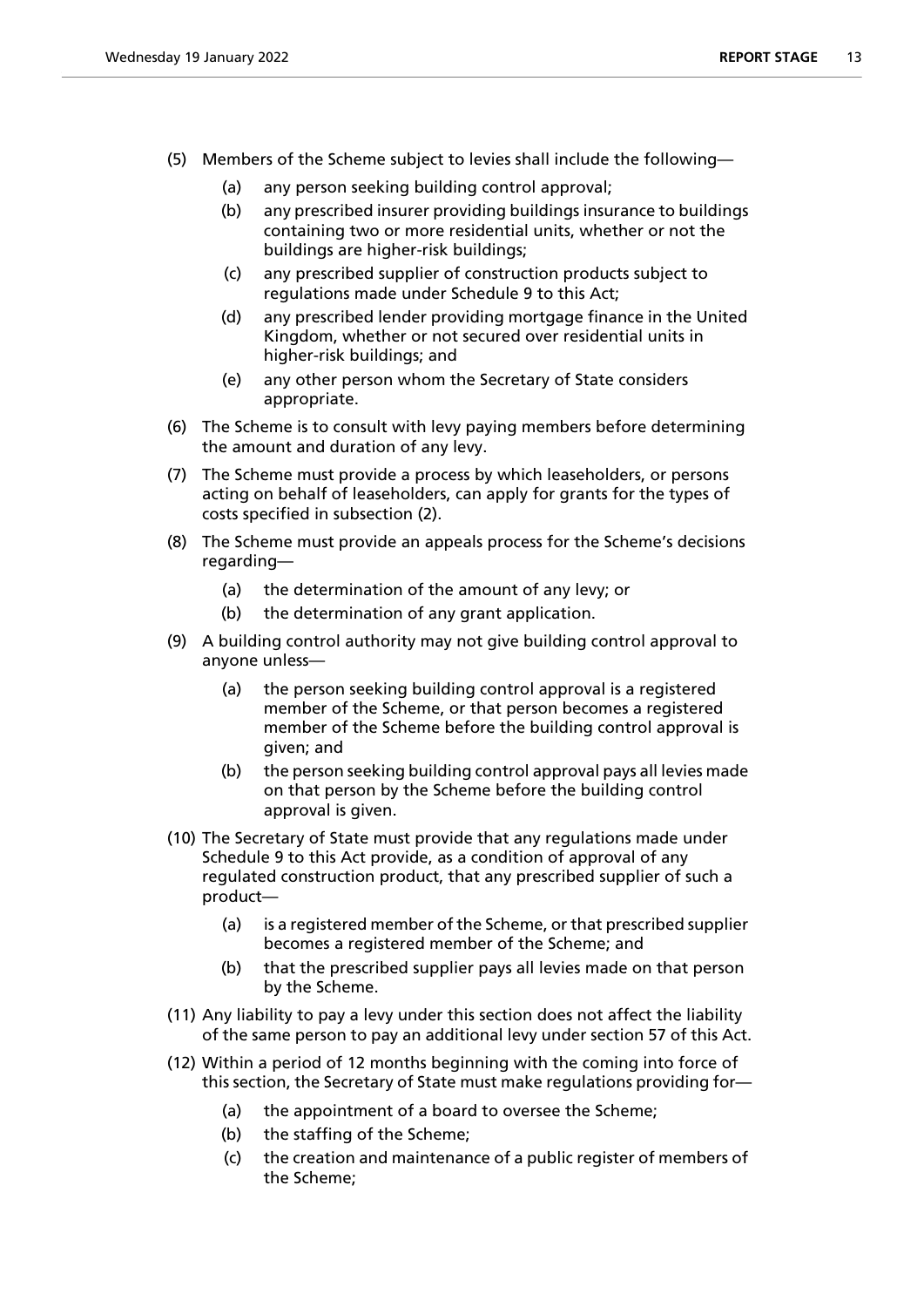- (d) the preparation of the best estimates described in subsection (4);
- (e) the amount, manner and timing of payment of the levies on members of the Scheme under this section;
- (f) the process of joining the Scheme;
- (g) the process of leaseholders applying to the Scheme for grants towards any of the types of costs specified in subsection (2);
- (h) the process for handling any appeals against decisions of the Scheme on any levy or any grant;
- (i) the Scheme to make an annual report to Parliament; and
- (j) any other matters consequential to the Scheme's operation.
- (13) Regulations made under this section are to be made by statutory instrument.
- (14) A statutory instrument under this section may not be made unless a draft of the instrument has been laid before and approved by a resolution of each House of Parliament.
- (15) In this section—

"building" has the same meaning as in section 29;

"building control approval" has the same meaning as in paragraph (1B)(2) of Schedule 1 to the Building Act 1984;

"building control authority" has the same meaning as in section 121A of the Building Act 1984;

"defect" means anything posing any risk to the spread of fire, the structural integrity of the building or the ability of people to evacuate the building, including but not limited to any risk identified in guidance issued under Article 50 of the Regulatory Reform (Fire Safety) Order 2005 (S.I. 2005/1541) or any risk identified in regulations made under section 59;

"external wall" has the same meaning as in Article 6 of the Regulatory Reform (Fire Safety) Order 2005 (S.I. 2005/1541);

"higher-risk building" has the same meaning as in section 59;

"prescribed" means prescribed by regulations made by the Secretary of State;

"remediation" means any step taken to eradicate or to mitigate a defect, including employment of any person to temporarily assist in evacuation of any part of a building, and whether or not the defect in question existed at the date any residential unit in the building was first occupied. Remediation does not include anything required in consequence of omitting to effect reasonable repairs or maintenance to all or any part of the building over time, or anything which is the responsibility of an occupant of a residential unit within the building;

"residential unit" has the same meaning as in section 29.

(16) This section shall come into force on the day this Act is passed."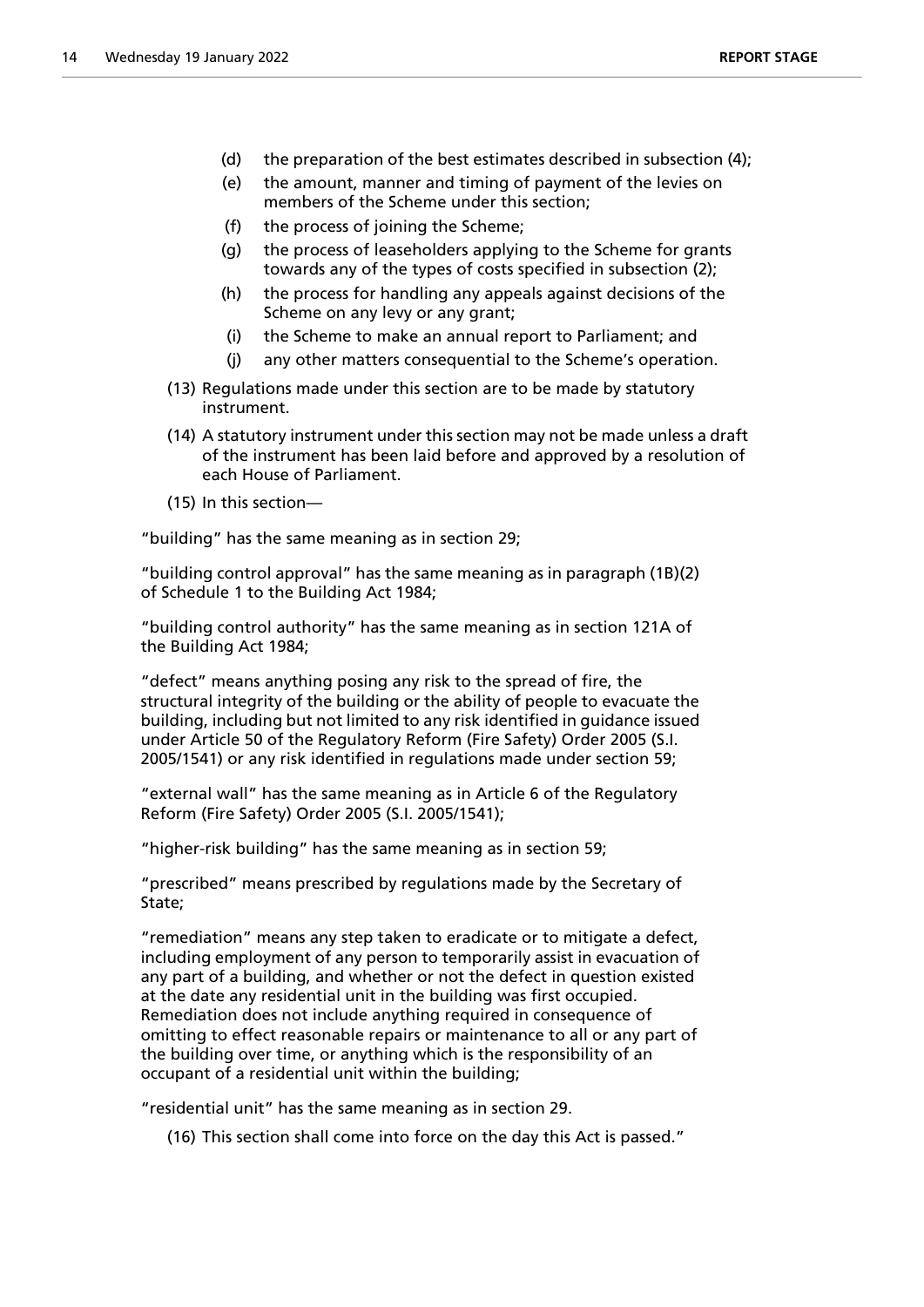#### **Member's explanatory statement**

This new clause is suggested after clause 126, requiring the government to establish a comprehensive fund, equivalent to the Motor Insurers' Bureau, to provide grants to remediate cladding and fire safety defects of all descriptions, paid for by levies on developers, building insurers and mortgage lenders.

Stephen McPartland **NC8** Royston Smith Dr Julian Lewis Anne Marie Morris Sir Mike Penning Sir Robert Neill Andrew Rosindell **Caroline Nokes** Bob Blackman<br>
Tom Tugendhat **Booken**Bom Bomian Green
Bom Blackman
Bomian
Bomian
Bomian
Bom Bomian
Bom Blackman
Bom Blackman
Bom Blackman
Bom Blackman
Bom Blackman
Bom Blackman
Bom Blackma Tom Tugendhat Mr Peter Bone Forman Chishti Chris Green<br>
Mrs Pauline Latham Forman Stephen Hammond Formatthew Offord Mrs Pauline Latham Stephen Hammond Dr Matthew Offord<br>Henry Smith Dr Matthell Mr William Wragg Nr Andrew Mitchell Sir Peter Bottomley

**Mr William Wragg** 

Caroline Ansell Mr John Baron Sir Iain Duncan Smith

To move the following Clause—

# **"Implied terms in residential building and residential renovation contracts**

- (1) Every residential building contract is to be taken to contain terms that—
	- (a) the residential unit is fit for the purpose of ordinary residential occupation and is likely to remain so for a reasonable period if kept in appropriate repair;
	- (b) the residential unit in question is constructed in all material respects as described or stated on the approved plans;
	- (c) the residential unit is not subject to any building safety risk;
	- (d) the materials incorporated in the residential unit are as described in any approved plans;
	- (e) the materials incorporated in the residential unit are of satisfactory quality;
	- (f) the design of the residential unit is of a reasonable standard;
	- (g) the design of the residential unit is prepared with reasonable care and skill;
	- (h) all works in connection with the construction of the residential unit are executed with reasonable care and skill; and
	- (i) the residential unit complies in all material respects with all applicable statutory requirements and with all applicable building regulations in force as at the date of completion.
- (2) Every residential renovation contract is to be taken to contain terms that any renovation works—
	- (a) do not render the unit unfit for the purpose of ordinary residential occupation;
	- (b) do not create any building safety risk;
	- (c) do not involve the incorporation of materials in the residential unit which are not as described in any approved plans;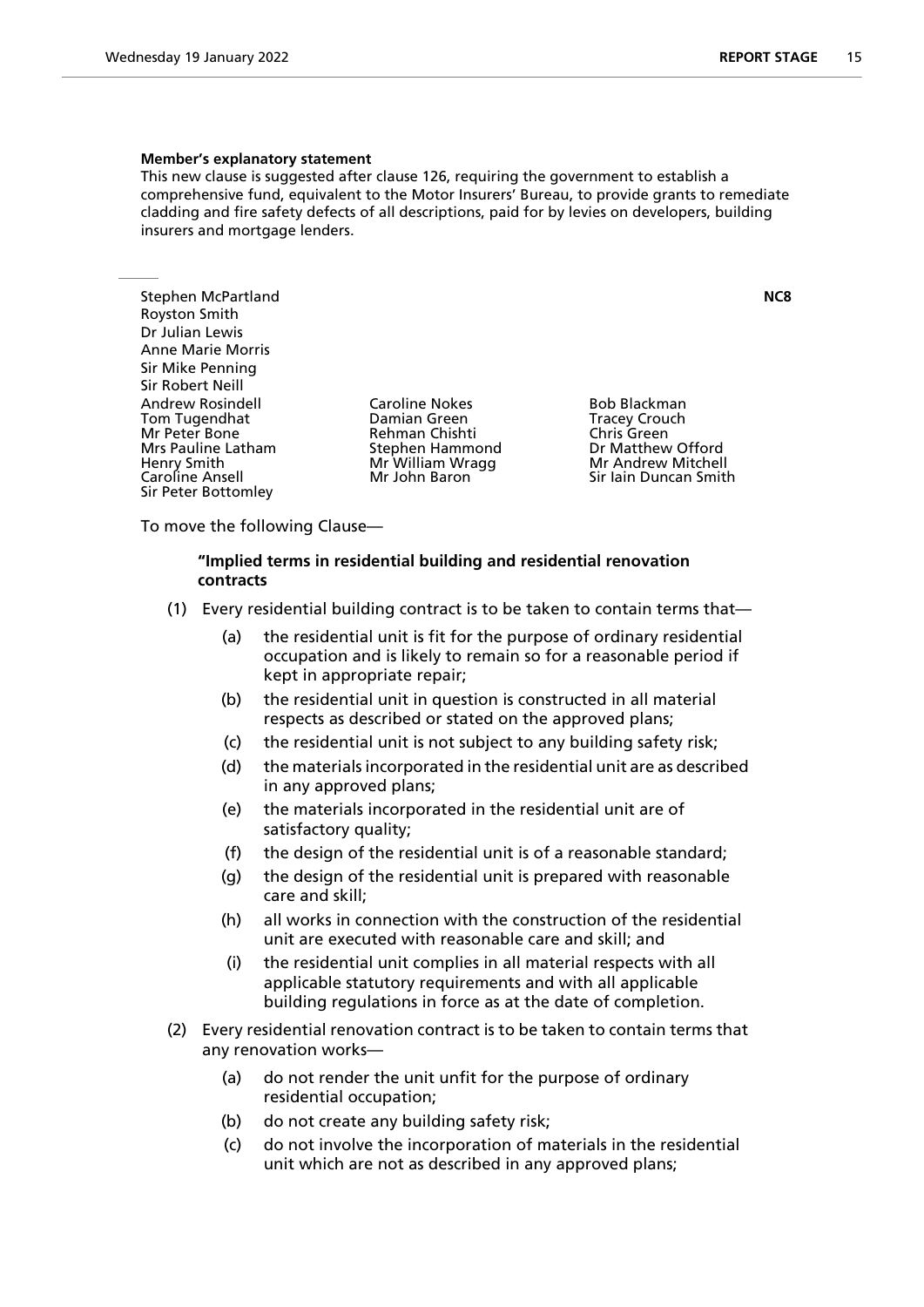- (d) do not involve the incorporation of materials in the residential unit which are not of satisfactory quality;
- (e) are executed with reasonable care and skill; and
- (f) do not render the residential unit materially non-compliant with any applicable statutory requirement or with any applicable requirement of building regulations in force as at the date of completion.
- (3) For the purposes of subsections (1) and (2), where the residential unit forms part of a building consisting of two or more residential units, the internal and external common parts of that building necessary for the reasonable occupation of any of the residential units are also to be taken to be subject to the same terms.
- (4) A residential unit is fit for the ordinary purpose of residential occupation if it would be regarded as such by a reasonable person and taking into account—
	- (a) the ordinary costs of repair and maintenance of that residential unit by reference to that unit's location and specific characteristics;
	- (b) any marketing materials provided before the sale of the residential unit in question; and
	- (c) whether that unit was marketed, designed or intended to be occupied by any particular class of persons, whether by age, by gender or by physical or mental disability.
- (5) For the purposes of this section—
	- (a) a matter is material if it would be considered material if known or discovered by a reasonable purchaser of that residential unit before completing a purchase of that residential unit on ordinary commercial terms;
	- (b) a design is of a reasonable standard if a designer of average competence would have produced the same or a similar design;
	- (c) a material is of satisfactory quality if it would meet the requirements for satisfactory quality of goods under section 9 of the Consumer Rights Act 2015; and
	- (d) a material is as described if it would meet the requirements for description of goods under section 11 of the Consumer Rights Act 2015.
- (6) The terms taken to be included in any residential building contract or residential renovation contract are enforceable by any owner of the residential unit provided or renovated under the contract in question.
- (7) A term of a residential building contract or a residential renovation contract is not binding on the owner of a residential unit provided or renovated pursuant to that contract if it would exclude or restrict any liability in relation to the terms implied by this section.
- (8) The reference in subsection (7) to excluding or restricting a liability also includes preventing an obligation or duty arising or limiting its extent.
- (9) An agreement in writing to submit present or future differences to arbitration is not to be regarded as excluding or restricting any liability for the purposes of this section.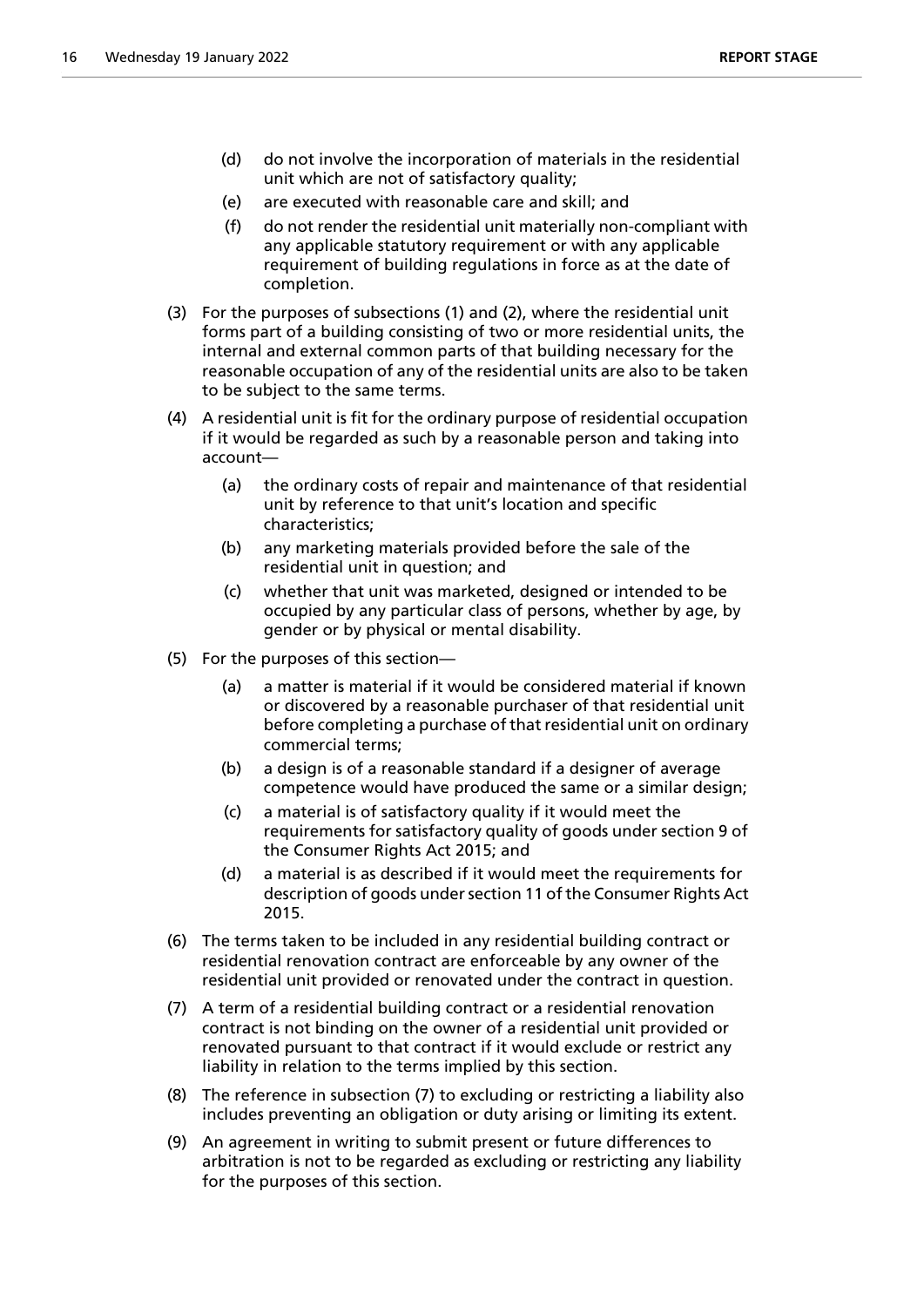(10) In this section—

"approved plans" means any document submitted as part of obtaining building control approval;

"building control approval" has the same meaning as in paragraph (1B) of Schedule 1 to the Building Act 1984;

"building safety risk" has the same meaning as in section 59, whether or not the residential unit is in a higher-risk building;

"higher-risk building" has the same meaning as in section 62;

"owner" means the registered legal owner of the residential unit from time to time, including any trustee holding a beneficial interest on behalf of a third party and any transferee or assignee of the original owner;

"residential unit" has the same meaning as in section 29;

"residential building contract" means a contract made in the course of business involving work on or in connection with the construction of a residential unit (whether the dwelling is provided by the erection or by the conversion or enlargement of an existing building);

"residential renovation contract" means a contract made in the course of business involving work on an existing residential unit, except where it is expected that, on completion of the work, it will have ceased to be a residential unit or will otherwise have ceased to exist."

# **Member's explanatory statement**

This new clause, proposed to be inserted after clause 128 strengthens consumer rights for future buyers by implying terms that houses and flats are built, and are renovated, to reasonable standards of quality and compliant in all material respects with the law and with building regulations.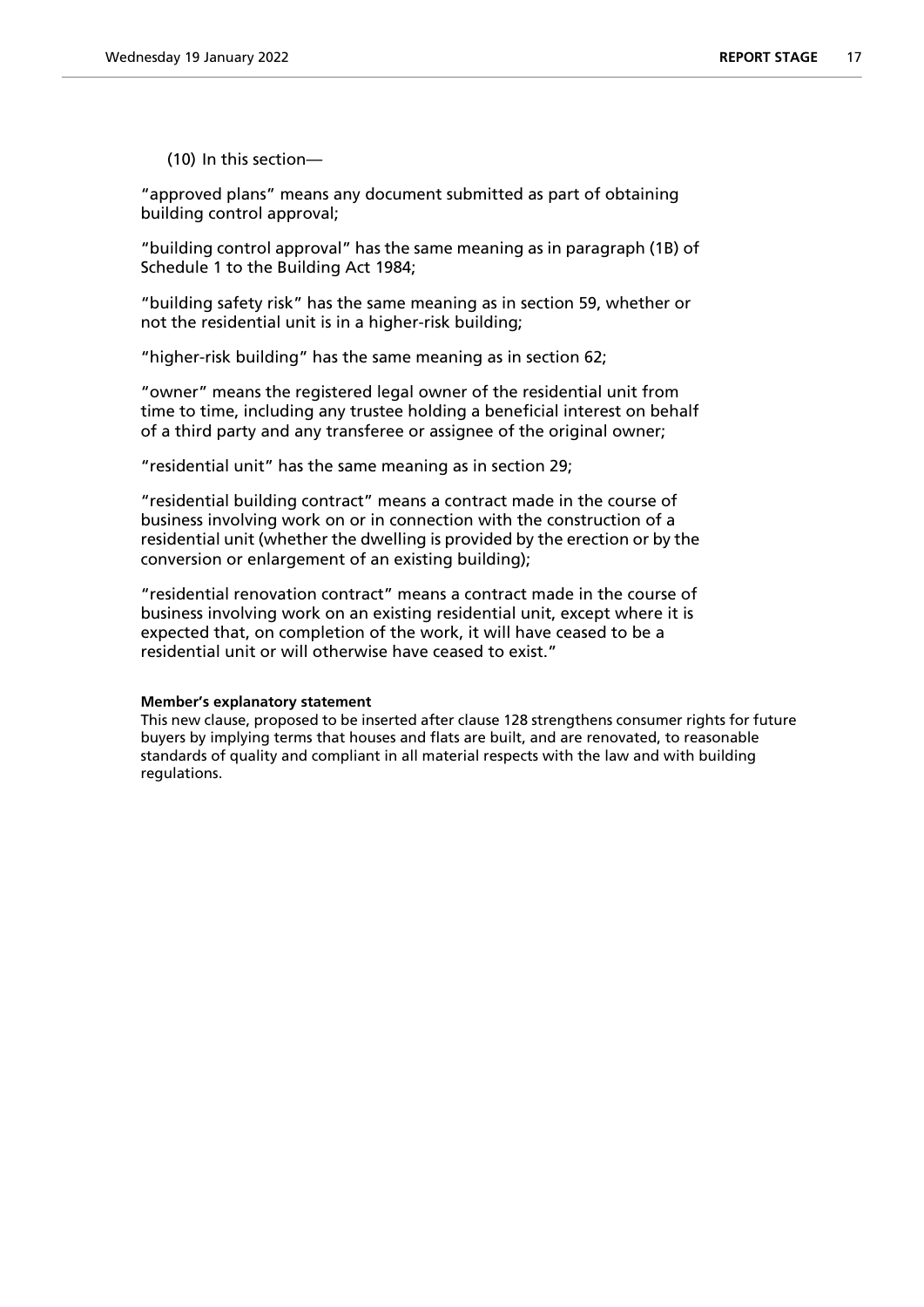Stephen McPartland **NC9** Royston Smith Dr Julian Lewis Anne Marie Morris Sir Mike Penning Sir Robert Neill Andrew Rosindell **Caroline Nokes** Bob Blackman Tom Tugendhat Damian Green Tracey Crouch Mr Peter Bone **Rehman Chishti**<br>
Mrs Pauline Latham **Carlo Chris Chris Chris Chris Chris Chris Chris Chris Chris Chris Chris Chris Chris Chris Chris Chris Chris Chris Chris Chris Chris Chris Chris Chris Chris Chris Chris** Henry Smith Mandrew Mr William Wragg Mr Andrew Mitchell<br>Caroline Ansell Mr John Baron Mr Sir Iain Duncan Smitl Sir Peter Bottomley

Dr Matthew Offord Sir Iain Duncan Smith

To move the following Clause—

#### **"Implied terms: limitation**

- (1) The Limitation Act 1980 is amended as follows.
- (2) After section 5 insert—

# **"5A Time limit for actions related to breach of implied terms in residential building contracts and residential renovation contracts**

An action in respect of the breach of the term implied into a residential building contract or a residential renovation contract by section (Implied terms in residential building and residential renovation contracts) of the Building Safety Act 2021 may not be brought after the expiration of 25 years from the date on which the cause of action accrued.""

#### **Member's explanatory statement**

This new clause provides for a 25 year limitation period for breaches of the terms implied by the amendment proposed above.

Stephen McPartland **NC10** Royston Smith Dr Julian Lewis Anne Marie Morris Sir Mike Penning Sir Robert Neill Andrew Rosindell **Caroline Nokes** Bob Blackman<br>
Tom Tugendhat **Booker Booker Booker Booker Booker Booker Booker Booker Booker Booker Booker Booker Booker Book** Tom Tugendhat Damian Green Tracey Crouch Mrs Pauline Latham Stephen Hammond Dr Matthew Offord<br>Henry Smith Dr Matthell Mr William Wragg Nr Andrew Mitchell Henry Smith Mr Mr William Wragg<br>Caroline Ansell Mr John Baron Sir Peter Bottomley

Rehman Chishti

Sir Iain Duncan Smith

To move the following Clause—

#### **"Implied terms: mandatory insurance**

- (1) No member of the new homes ombudsman scheme created by this Act may offer for sale or sell any residential unit unless —
	- (a) every potential purchaser is provided on request with an accurate written summary of the terms of a prescribed policy applying to the residential unit when completed; and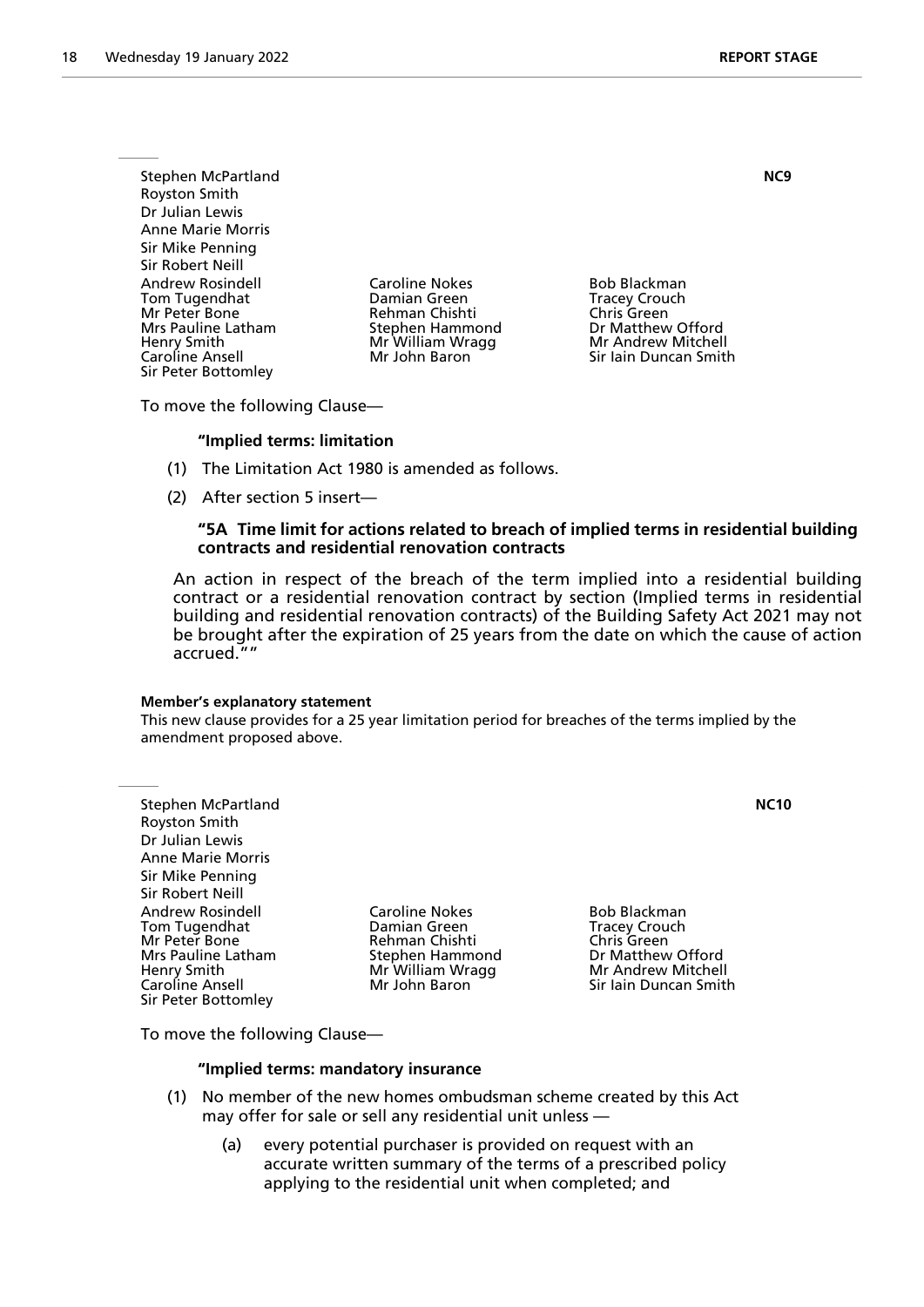- (b) in accordance with any relevant regulation made under this section, or under section 131, or under section 132, the person offering for sale or the seller of the residential unit arranges a valid prescribed policy and provides a copy of a valid prescribed policy given to the purchaser of the residential unit on the day of the transfer to the purchaser of legal title in the residential unit.
- (2) Any person in the course of business providing a residential unit under a residential building contract or renovations to a residential unit under a residential renovation contract must obtain a valid prescribed policy.
- (3) No term of any residential building contract or residential renovation contract is enforceable unless a valid prescribed policy is in force in respect of such a contract.
- (4) Within a period of six months beginning on the day this section comes into force, the Secretary of State must make regulations prescribing insurance terms for the purposes for this section, including—
	- (a) the creditworthiness of any insurer or warranty scheme under this section;
	- (b) the name of any warranty scheme which in the opinion of the Secretary of State achieves the purposes of this section;
	- (c) the minimum terms of any insurance or warranty under this section;
	- (d) that any policy or warranty scheme also provides reasonably adequate cover for any claim under sections 1 and 2A of the Defective Premises Act 1972 and section 38 of the Building Act 1984;
	- (e) a policy term or a warranty term of not less than the limitation period for making claims under any term implied into a residential building contract or residential renovation contract by this Act; and
	- (f) to bring into force section [Implied terms in residential building and residential renovation contracts] and section [Implied terms: limitation].
- (5) Regulations made under this section are to be made by statutory instrument.
- (6) A statutory instrument under this section may not be made unless a draft of the instrument has been laid before and approved by a resolution of each House of Parliament.
- (7) In this section—

"new homes ombudsman scheme" means the scheme established under section 129;

"prescribed" means prescribed in regulations made by the Secretary of State, whether under this section, or under section 131, or under section 132;

"residential building contract" has the same meaning as in section [Implied terms in residential building and residential renovation contracts];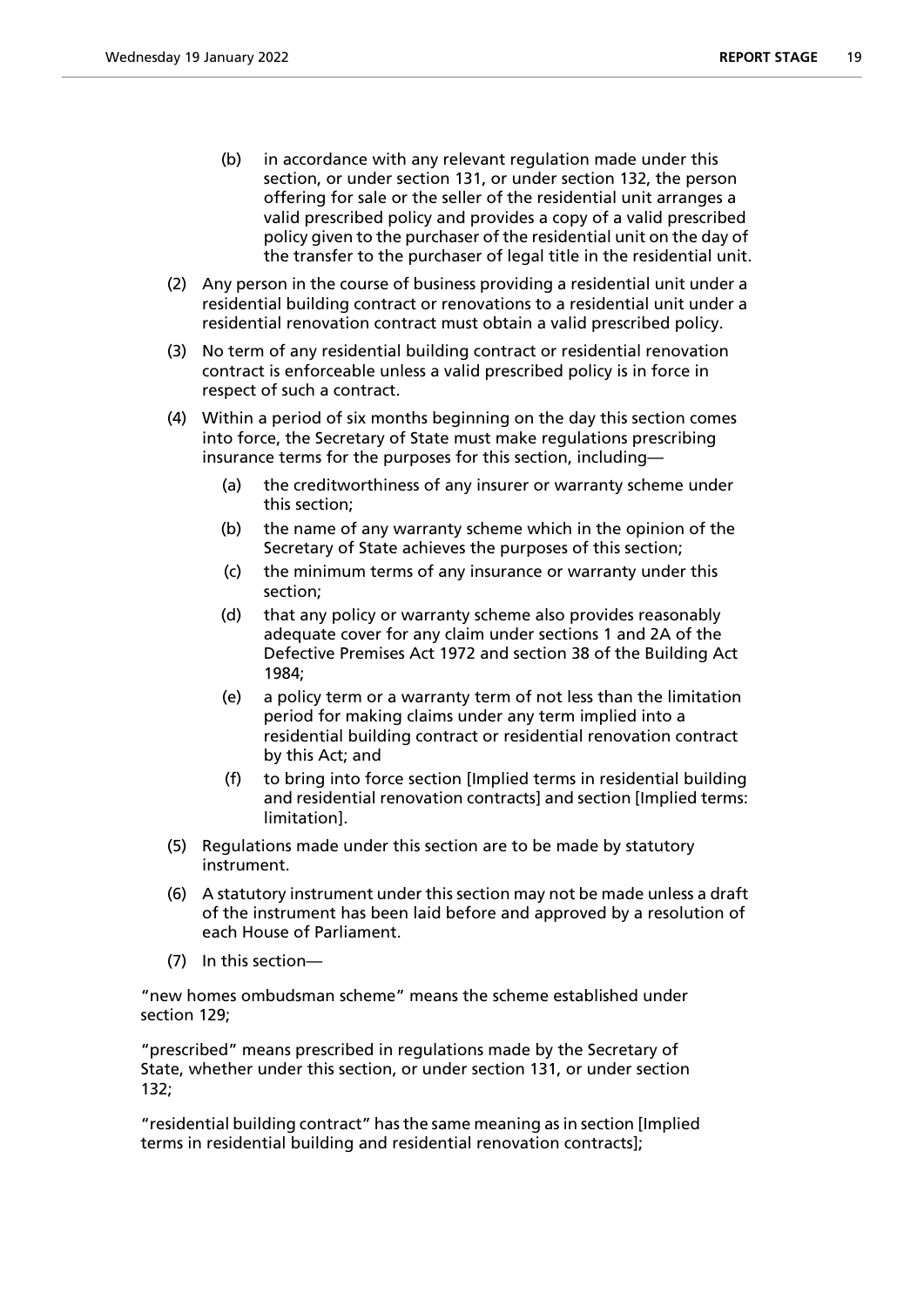"residential renovation contract" has the same meaning as in section [Implied terms in residential building and residential renovation contracts]; and

"residential unit" has the same meaning as in section 29.

(8) This section shall come into force on the day this Act is passed."

#### **Member's explanatory statement**

This new clause provides that members of the New Homes Ombudsman Scheme may not sell any new flat or house unless they provide insurance for 25-years to cover breach of implied terms as to quality.

| Stephen McPartland                                                                                                                       |                                                                                                                 |                                                                                                                         | NC11 |
|------------------------------------------------------------------------------------------------------------------------------------------|-----------------------------------------------------------------------------------------------------------------|-------------------------------------------------------------------------------------------------------------------------|------|
| <b>Royston Smith</b>                                                                                                                     |                                                                                                                 |                                                                                                                         |      |
| Dr Julian Lewis                                                                                                                          |                                                                                                                 |                                                                                                                         |      |
| <b>Anne Marie Morris</b>                                                                                                                 |                                                                                                                 |                                                                                                                         |      |
| Sir Mike Penning                                                                                                                         |                                                                                                                 |                                                                                                                         |      |
| Sir Robert Neill                                                                                                                         |                                                                                                                 |                                                                                                                         |      |
| Andrew Rosindell<br>Tom Tugendhat<br>Mr Peter Bone<br>Mrs Pauline Latham<br>Henry Smith<br><b>Caroline Ansell</b><br>Sir Peter Bottomley | <b>Caroline Nokes</b><br>Damian Green<br>Rehman Chishti<br>Stephen Hammond<br>Mr William Wragg<br>Mr John Baron | Bob Blackman<br><b>Tracey Crouch</b><br>Chris Green<br>Dr Matthew Offord<br>Mr Andrew Mitchell<br>Sir Iain Duncan Smith |      |

To move the following Clause—

# **"Limitation Period for claims under section 38 of the Building Act 1984**

- (1) Section 38 of the Building Act 1984 is amended as follows.
- (2) In section 38(4) after "includes" insert "economic loss,".
- (3) After section 38(4) insert—
- "(5) No right of action for damages for economic loss under this section shall accrue until any person to whom the duty is owed has actual knowledge of breach that duty.
- (6) Notwithstanding anything in subsection (5) or any regulations made under this section, an action for damages for economic loss under this section shall not be brought after the expiration of twenty-five years from the date the breach of duty occurred.
- (7) For the purposes of subsection (6), where there is more than one actionable breach of duty causing economic loss and the breaches in question occurred on different dates, then time runs only from the date of the last such breach.
- (8) Any right of action under this section other than a right of action for damages for economic loss shall be subject to section 11 and section 14A of the Limitation Act 1980."
- (4) This section shall come into force at the end of the period of two months beginning on the day on which this Act is passed."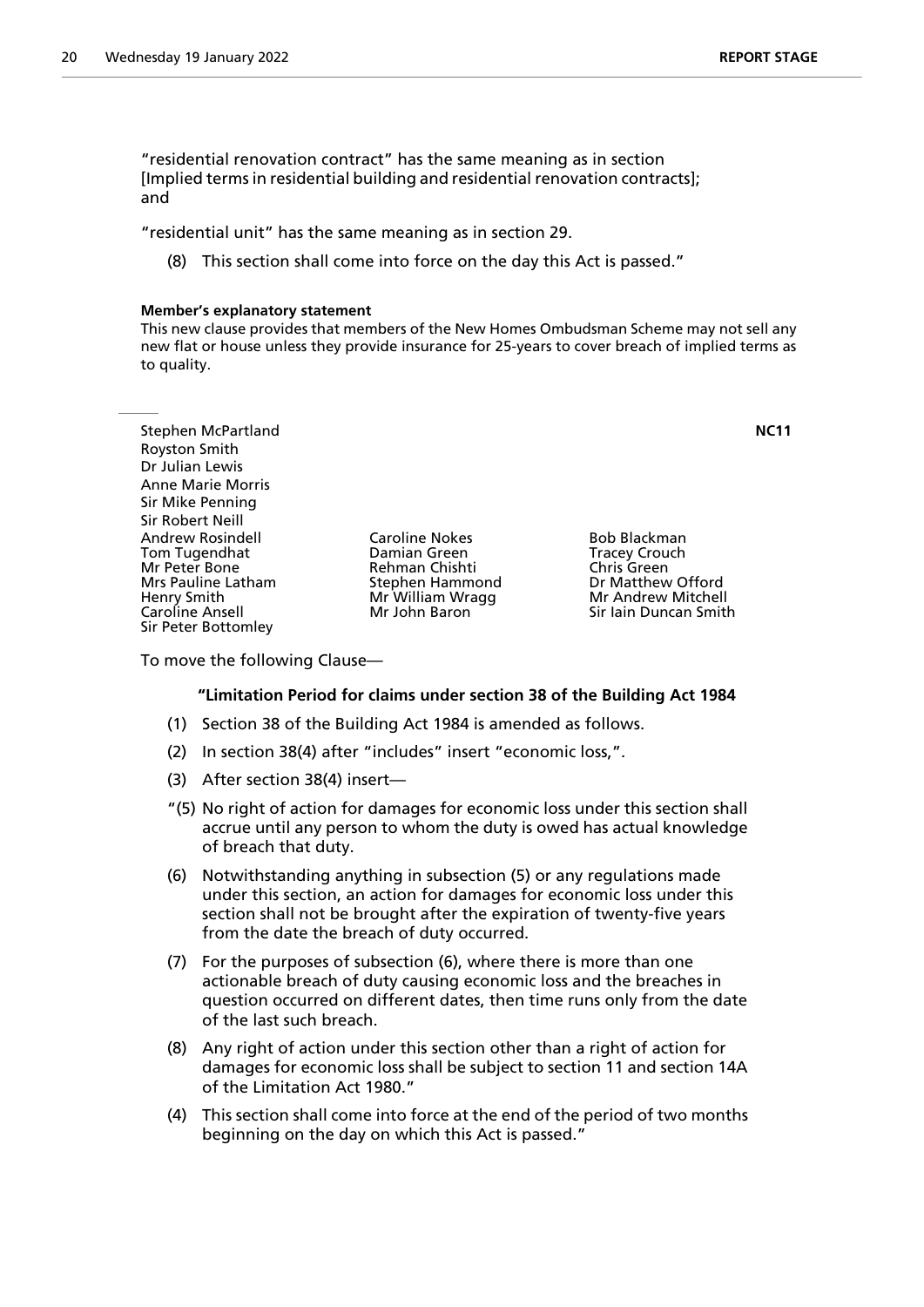#### **Member's explanatory statement**

This new clause proposed for the Building Act 1984 enables claims for recovery of monetary damages (economic loss) and provides that the time limit for claims start when a resident becomes aware of a breach, subject to a 25-year longstop date.

Stephen McPartland **NC12** Royston Smith Dr Julian Lewis Anne Marie Morris Sir Mike Penning Sir Robert Neill Andrew Rosindell **Caroline Nokes** Bob Blackman<br>
Tom Tugendhat **Booker Booker Booker Booker Booker Booker Booker Booker Booker Booker Booker Booker Booker Book** Tom Tugendhat Damian Green Tracey Crouch Mr Peter Bone **Rehman Chishti** Chris Green<br>
Mrs Pauline Latham Stephen Hammond Dr Matthew Offord Aris Caroline Milliam Wragg<br>
Henry Smith Milliam Wragg<br>
Caroline Ansell Milliam Milliam Milliam Milliam Sir Peter Bottomley

Stephen Hammond **Brand Brand Dr Matthew Offord**<br>
Mr Andrew Mitchell Sir Jain Duncan Smith

To move the following Clause—

# **"Abolition of the rule preventing recovery of economic loss in certain actions relating to damage or defects in buildings**

- (1) In any prescribed statutory action for damages, there is no bar to recovering economic loss.
- (2) In any action for damages for negligence in relation to the construction or renovation of any residential unit, other than an action for damages to which section 11 or section 14A of the Limitation Act 1980 applies, there is no bar to recovering economic loss.
- (3) This section shall apply to any right of action accruing on or after the day this section comes into force.
- (4) For the purposes of this section —

"prescribed statutory action for damages" means any action for damages for breach of section 1 or section 2A of the Defective Premises Act 1972.

"residential unit" means any dwelling or other unit of residential accommodation, including any internal or external common parts of any building necessary for the occupation of that residential unit.

(5) This section shall come into force at the end of the period of two months beginning on the day on which this Act is passed."

#### **Member's explanatory statement**

This new clause abolishes the rule preventing the recovery of economic loss from developers and other professionals in claims for negligence and in claims under the Defective Premises Act 1972.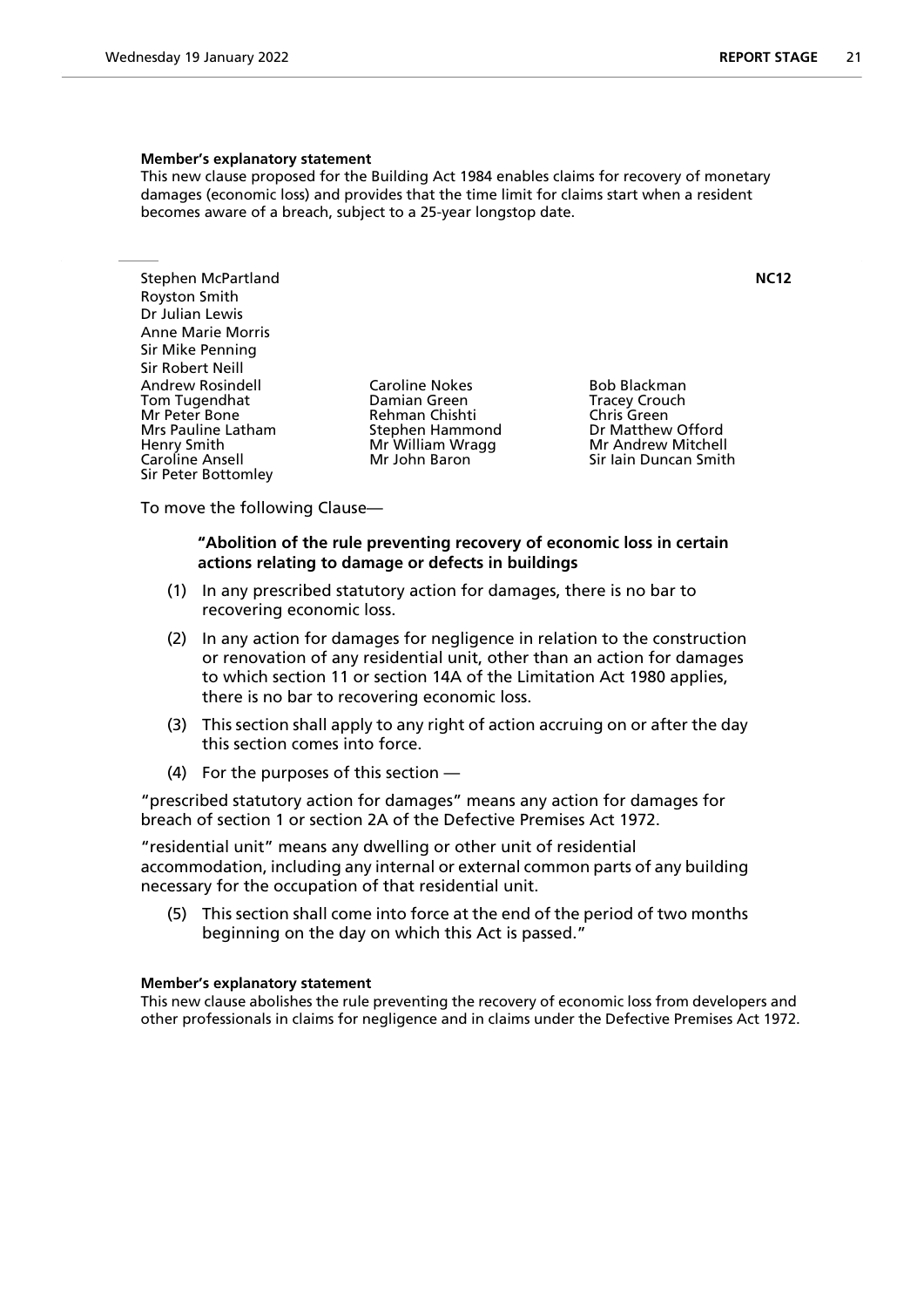| Stephen McPartland                                                                                                                                                                                                                          |                                                                                                                                                                                                                       | <b>NC13</b>                                                                                                                                                                                                                               |
|---------------------------------------------------------------------------------------------------------------------------------------------------------------------------------------------------------------------------------------------|-----------------------------------------------------------------------------------------------------------------------------------------------------------------------------------------------------------------------|-------------------------------------------------------------------------------------------------------------------------------------------------------------------------------------------------------------------------------------------|
| Royston Smith                                                                                                                                                                                                                               |                                                                                                                                                                                                                       |                                                                                                                                                                                                                                           |
| Damian Green                                                                                                                                                                                                                                |                                                                                                                                                                                                                       |                                                                                                                                                                                                                                           |
| Henry Smith                                                                                                                                                                                                                                 |                                                                                                                                                                                                                       |                                                                                                                                                                                                                                           |
| Bob Blackman                                                                                                                                                                                                                                |                                                                                                                                                                                                                       |                                                                                                                                                                                                                                           |
| Anne Marie Morris                                                                                                                                                                                                                           |                                                                                                                                                                                                                       |                                                                                                                                                                                                                                           |
| Mrs Pauline Latham<br>Dr Julian Lewis<br>Sir Robert Neill<br>Dr Matthew Offord<br>Mr William Wragg<br>Matthew Pennycook<br>Alex Norris<br>Sarah Jones<br>Rachel Hopkins<br>Ms Karen Buck<br>Bill Esterson<br>Kim Johnson<br>Debbie Abrahams | Mr Andrew Mitchell<br>Sir Mike Penning<br>Chris Green<br>Stephen Hammond<br>Sir Jain Duncan Smith<br>Lucy Powell<br>Sarah Owen<br>Abena Oppong-Asare<br>Anna McMorrin<br>Hilary Benn<br>Chi Onwurah<br>John McDonnell | Tom Tugendhat<br>Mr John Baron<br>Andrew Rosindell<br>Sir Roger Gale<br>Lisa Nandy<br>Mike Amesbury<br>Thangam Debbonaire<br>Lilian Greenwood<br>Paul Blomfield<br>Seema Malhotra<br><b>Preet Kaur Gill</b><br>Christina Rees<br>Naz Shah |
| Daniel Zeichner<br>Rosie Cooper<br><b>Ruth Cadbury</b><br>Helen Hayes<br>Dame Margaret Hodge<br>Shabana Mahmood<br>Dame Angela Eagle<br>Apsana Begum                                                                                        | Kerry McCarthy<br>Justin Madders<br>Andy Slaughter<br>Cat Smith<br><b>Stella Creasy</b><br>Stephen Doughty<br>Ms Harriet Harman<br>Caroline Lucas<br>Clive Lewis                                                      | Mr Tanmanjeet Singh Dhesi<br>Luke Pollard<br>Fleur Anderson<br><b>Grahame Morris</b><br>Stephen Timms<br>James Murray<br>Daisy Cooper                                                                                                     |
| Ta maana tha fallan in a Clanaa                                                                                                                                                                                                             |                                                                                                                                                                                                                       |                                                                                                                                                                                                                                           |

To move the following Clause—

# **"Leaseholder Costs Protection**

- (1) This section applies to a relevant building where a landlord has carried out any fire safety works to a building in consequence of any provision, duty or guidance arising from—
	- (a) the Housing Act 2004;
	- (b) the Regulatory Reform (Fire Safety Order) 2005;
	- (c) this Act;
	- (d) any direction, recommendation or suggestion of any public authority or regulatory body; and
	- (e) such other circumstances or enactment as the Secretary of State may prescribe by regulations.
- (2) If any of the conditions in subsection (1) are met, then the costs incurred by the landlord in connection with those matters may not be the subject of a demand for payment of service charges, administration charges or any other charge permitted or authorised by any provision of any long lease.
- (3) Any demand for payment which contravenes this section shall be of no force or effect and will have no validity in law.
- (4) Any covenant or agreement, whether contained in a lease or in an agreement collateral to such a lease, is void insofar as it purports to authorise any forfeiture or impose on the tenant any penalty, disability or obligation in the event of the tenant refusing, failing or declining to make a payment to which this section applies.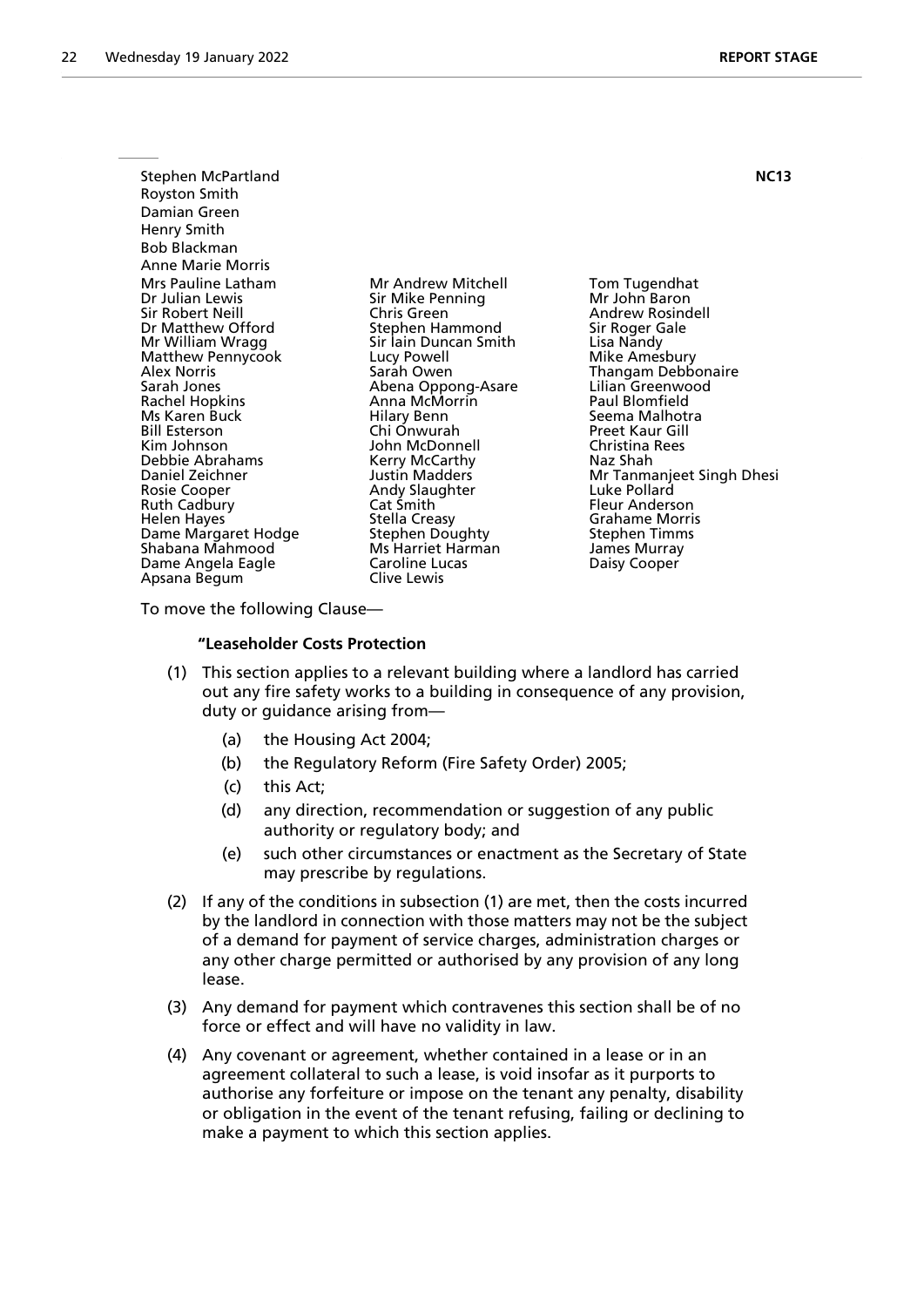- (5) This section applies to demands for payment before the landlord incurs the costs in the same way as it applies to demands for payment made after the costs have been incurred.
- (6) This section does not apply where the landlord is a company in which the majority of the shares are held by leaseholders or where the landlord is an RTM company.
- (7) For the purposes of this section, a relevant building is any building containing one or more residential dwellings let on a long lease.
- (8) In this section—

"administration charge" has the meaning given by Schedule 11 to the Commonhold and Leasehold Reform Act 2002;

"fire safety works" means any work or service carried out for the purpose of eradicating or mitigating (whether permanently or temporarily) any risk associated with the spread of fire, the structural integrity of the building or the ability of people to evacuate the building;

"long lease" has the meaning given by sections 76 and 77 of the Commonhold and Leasehold Reform Act 2002;

"residential dwelling" means any dwelling or other unit of residential accommodation, including any internal or external common parts of any building necessary for the occupation of that residential unit;

"service charge" has the meaning given by section 18 of the Landlord and Tenant Act 1985;

"RTM company" has the meaning given by section 113 of the Commonhold and Leasehold Reform Act 2002.

(9) This section comes into force on the day on which this Act is passed."

# **Member's explanatory statement**

This new clause prevents the costs of any fire safety or building safety remedial works being passed on to leaseholders.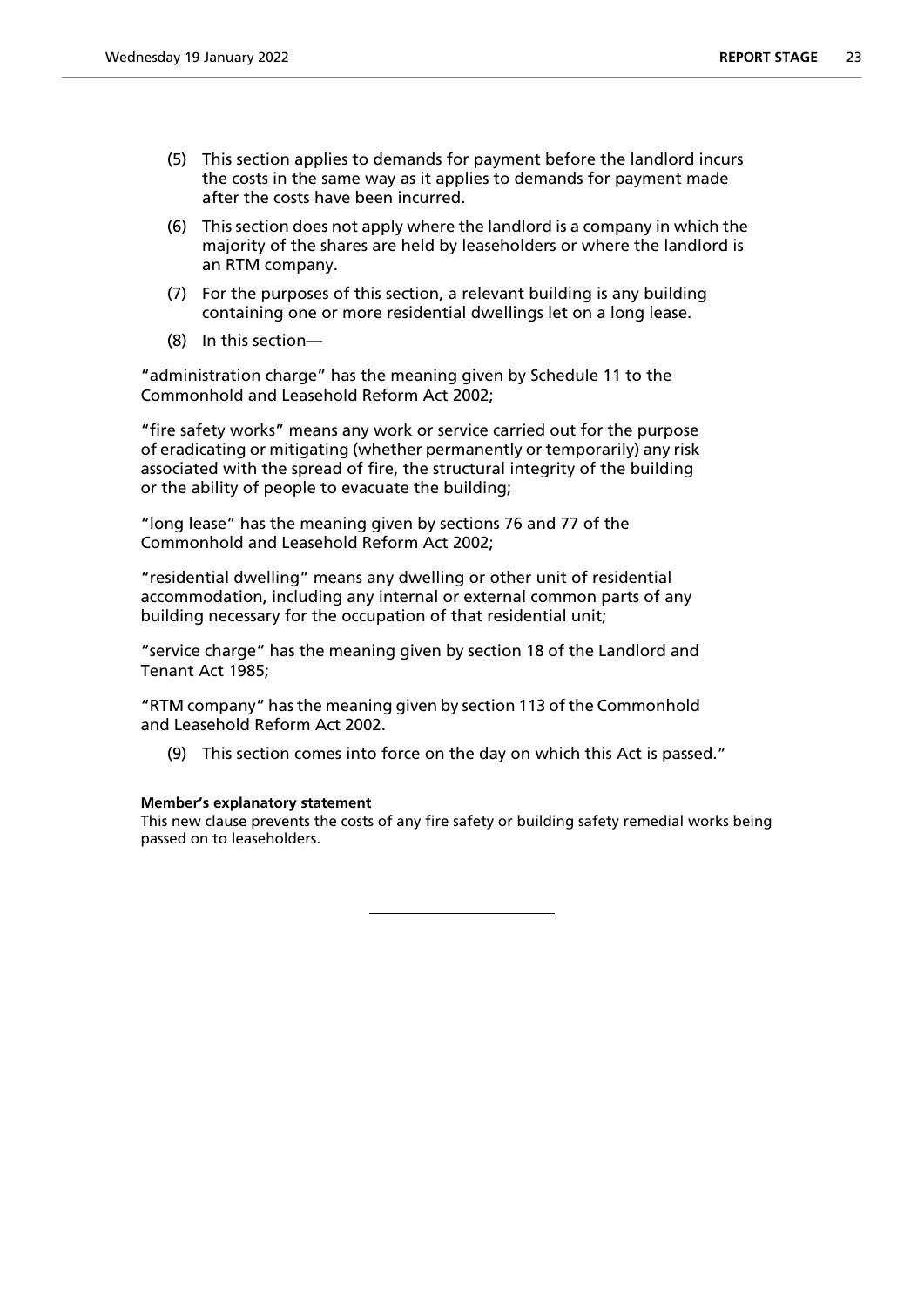Stephen McPartland **2** Royston Smith Dr Julian Lewis Anne Marie Morris Sir Mike Penning Sir Robert Neill Andrew Rosindell **Caroline Nokes** Bob Blackman Tom Tugendhat **Damian Green** Tracey Crouch<br>
Mr Peter Bone **Tracey Crouch**<br>
Rehman Chishti Chris Green Mr Peter Bone **Rehman Chishti**<br>
Mrs Pauline Latham **Carlo Chris Chris Chris Chris Chris Chris Chris Chris Chris Chris Chris Chris Chris Chris Chris Chris Chris Chris Chris Chris Chris Chris Chris Chris Chris Chris Chris** Henry Smith Manneson Mr William Wragg Mr Andrew Mitchell<br>Caroline Ansell Mr John Baron Mr Sir Iain Duncan Smitl Sir Peter Bottomley **Daisy Cooper** 

Dr Matthew Offord Sir Iain Duncan Smith

Clause 126, page 133, line 17, at end insert—

"(d) In respect of remediation works completed before the coming into force of this section, apply for any refund of VAT due under section 35(1A)(d) of the Value Added Tax Act 1994 and credit the whole amount of any such refund received to leaseholders prorata in accordance with the terms of the lease."

#### **Member's explanatory statement**

This amendment is consequential on NC4. Where works have already been carried out, this new subclause requires the landlord to obtain any retrospective VAT refund and to credit the whole amount of that VAT refund to leaseholders.

Stephen McPartland **5** Royston Smith Dr Julian Lewis Anne Marie Morris Sir Mike Penning Sir Robert Neill Andrew Rosindell **Caroline Nokes** Bob Blackman<br>
Tom Tugendhat **Booker Booker Booker Booker Booker Booker Booker Booker Booker Booker Booker Booker Booker Book** Tom Tugendhat Damian Green Tracey Crouch Mr Peter Bone **Rehman Chishti** Chris Green<br>
Mrs Pauline Latham Stephen Hammond Dr Matthew Offord Henry Smith Mr Mr William Wragg<br>
Caroline Ansell Mr John Baron Sir Peter Bottomley

Stephen Hammond **Dr Matthew Offord**<br>
Mr William Wragg **Dr Matthew Mitchell** Sir Iain Duncan Smith

Clause 127, page 135, line 29, leave out "at the time the work is completed" and insert "when any person to whom the duty under this section is owed has actual knowledge of breach of that duty."

#### **Member's explanatory statement**

This amendment provides that time to make a claim in respect of building renovations under section 2A of the Defective Premises Act 1972 only runs from the date a resident has knowledge of the breach, subject to a 25-year longstop.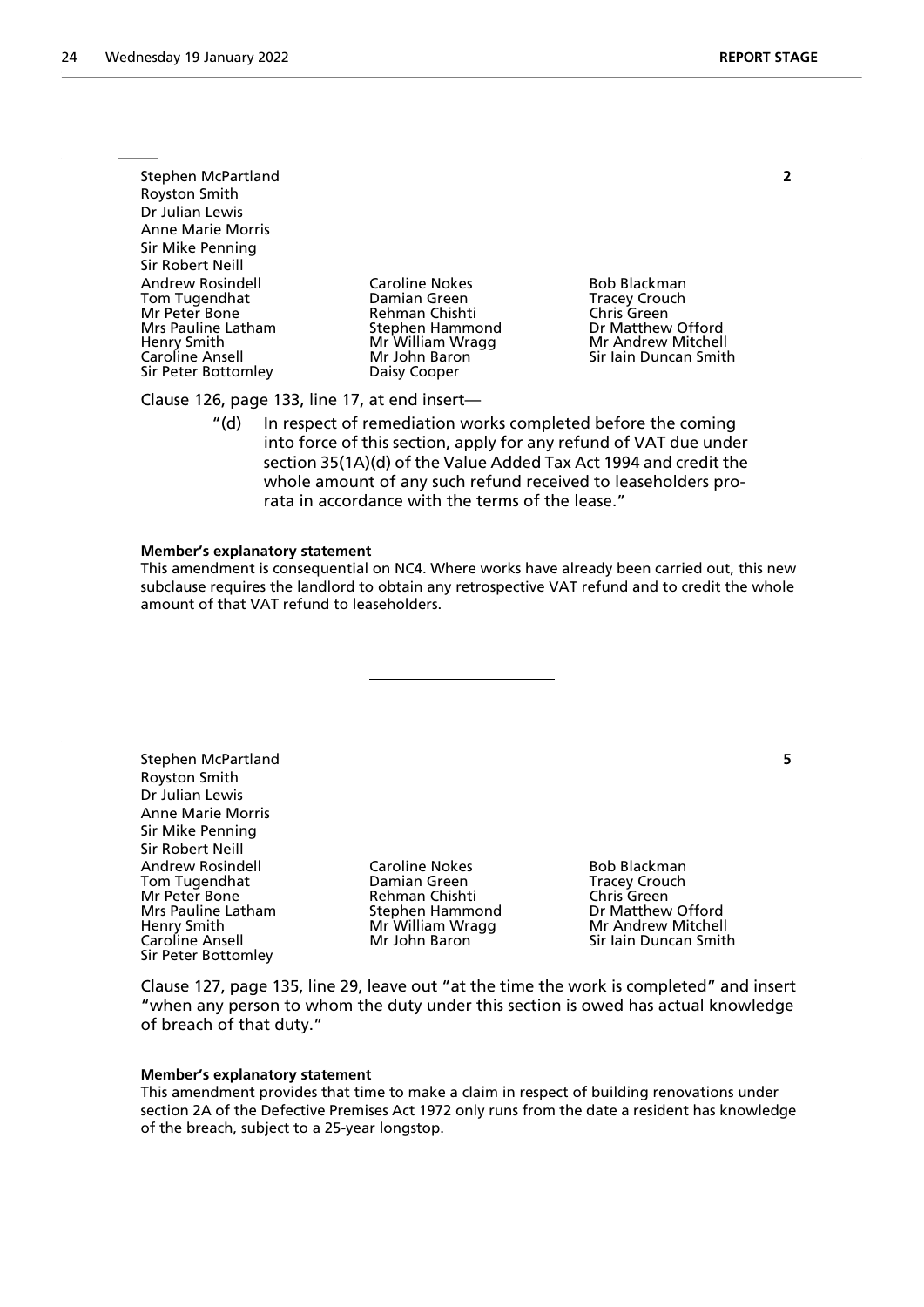Stephen McPartland **6** Royston Smith Dr Julian Lewis Anne Marie Morris Sir Mike Penning Sir Robert Neill Andrew Rosindell **Caroline Nokes** Bob Blackman Tom Tugendhat **Damian Green** Tracey Crouch<br>
Mr Peter Bone **Tracey Crouch**<br>
Rehman Chishti Chris Green Mr Peter Bone **Rehman Chishti**<br>
Mrs Pauline Latham **Carlo Chris Chris Chris Chris Chris Chris Chris Chris Chris Chris Chris Chris Chris Chris Chris Chris Chris Chris Chris Chris Chris Chris Chris Chris Chris Chris Chris** Henry Smith Mandrew Mr William Wragg Mr Andrew Mitchell<br>Caroline Ansell Mr John Baron Mr Sir Iain Duncan Smitl Sir Peter Bottomley

Dr Matthew Offord Sir Iain Duncan Smith

Clause 127, page 135, line 33, at end insert—

"(9) Notwithstanding anything in subsection (8), an action for damages for breach of the duty in this section, insofar as that action relates only to the original work in question, shall not be brought after the expiration of twenty-five years from the date the work in question is completed."

#### **Member's explanatory statement**

This amendment provides that time to make a claim in respect of building renovations under section 2A of the Defective Premises Act 1972 only runs from the date a resident has knowledge of the breach, subject to a 25-year longstop.

Stephen McPartland **4** Royston Smith Dr Julian Lewis Anne Marie Morris Sir Mike Penning Sir Robert Neill Andrew Rosindell **Caroline Nokes** Bob Blackman Tom Tugendhat Damian Green Tracey Crouch Mr Peter Bone **Rehman Chishti**<br>
Mrs Pauline Latham **Comment Chris Comment Chris Comment** Henry Smith Mr Mr William Wragg<br>Caroline Ansell Mr John Baron Sir Peter Bottomley

Dr Matthew Offord<br>Mr Andrew Mitchell Sir Jain Duncan Smith

Clause 128, page 136, line 1, leave out "15 years" insert "25 years"

#### **Member's explanatory statement**

This amendment proposes a longer period for claims under the Defective Premises Act 1972 and the Building Act 1984 considering the recent history of cladding and fire safety related defects and retrospective guidance issued by the government.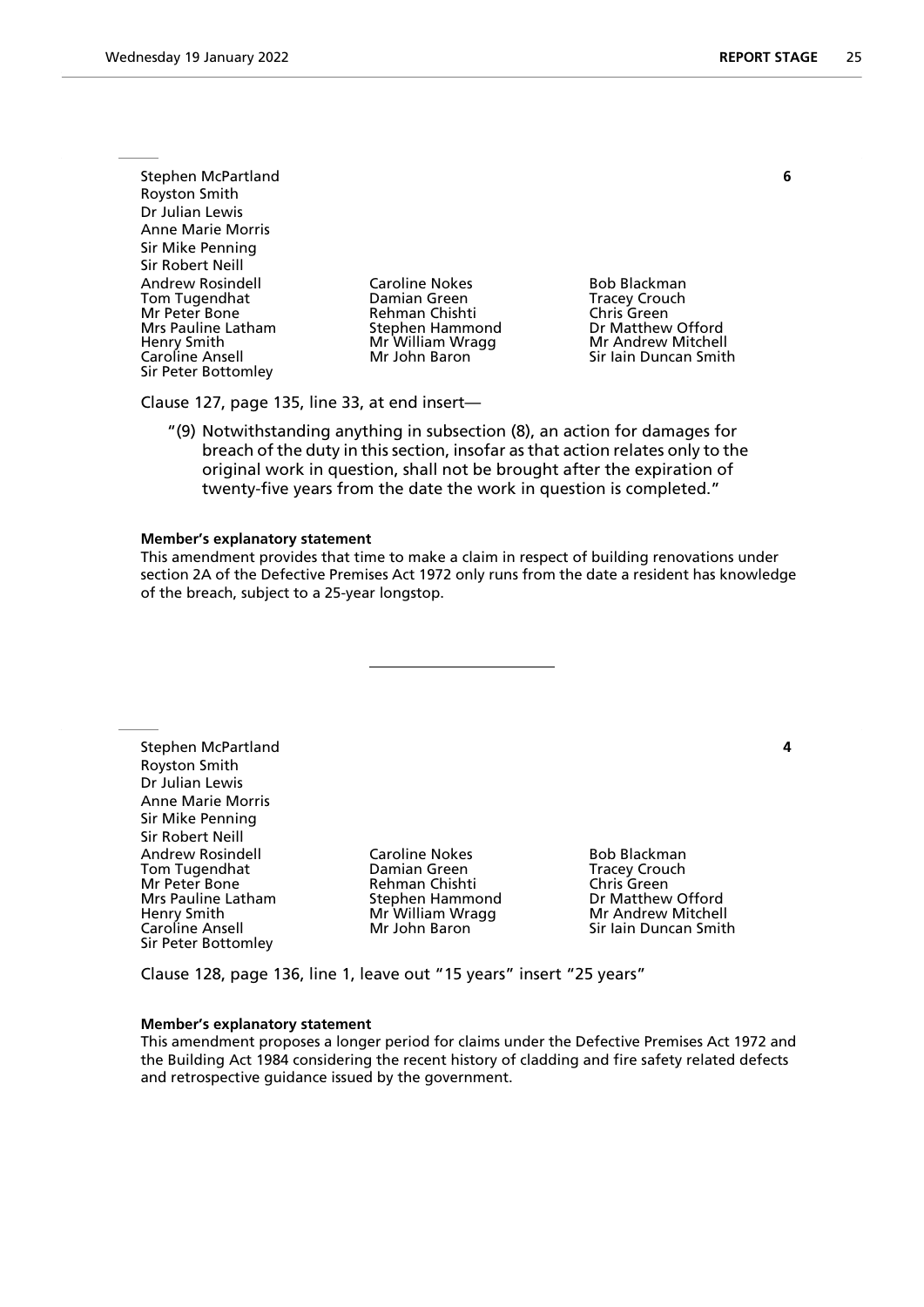Clause 128, page 136, line 8, at end insert—

- "(4) Where by virtue of section 1 of the Defective Premises Act 1972 a person became entitled, before the commencement date, to bring an action against any other person, this section applies in relation to the action as if the reference in subsection (1) to 15 years were a reference to 30 years.
- (5) In subsection (4) "the commencement date" means the day on which section 128 of the Building Safety Act 2022 came into force.""

#### **Member's explanatory statement**

This amendment provides for a 30 year limitation period (rather than a 15 year period) for actions brought by virtue of section 1 of the Defective Premises Act 1972, where the right of action accrued before the commencement of the clause.

Stephen McPartland **7** Royston Smith Dr Julian Lewis Anne Marie Morris Sir Mike Penning Sir Robert Neill Andrew Rosindell Caroline Nokes Bob Blackman Tom Tugendhat Damian Green Tracey Crouch Mrs Pauline Latham Stephen Hammond Dr Matthew Offord<br>
Henry Smith Chammond Mr William Wragg Nr Andrew Mitchell Henry Smith Mr Milliam Wragg<br>Caroline Ansell Mr John Baron Sir Peter Bottomley

Mr Peter Bone Rehman Chishti Chris Green Sir Jain Duncan Smith

Clause 128, page 136, line 11, at end insert—

- "(2A) In section 1(5) of the Defective Premises Act 1972 for "time when the dwelling was completed" substitute "time when any person to whom the duty under this section is owed has actual knowledge of breach of that duty".
- (2B) After section 1(5) of the Defective Premises Act 1972 insert—
- "(6) Notwithstanding anything in subsection (5), an action for damages for breach of the duty in this section, insofar as that action relates only to the original construction of the building in question, shall not be brought after the expiration of twenty-five years from the time the dwelling is completed.""

#### **Member's explanatory statement**

This amendment provides that time to bring a claim for damages under section 1 of the Defective Premises Act 1972 only runs from the date a resident has knowledge of a breach, subject to a 25 year longstop in relation to claims related to failures during the original construction.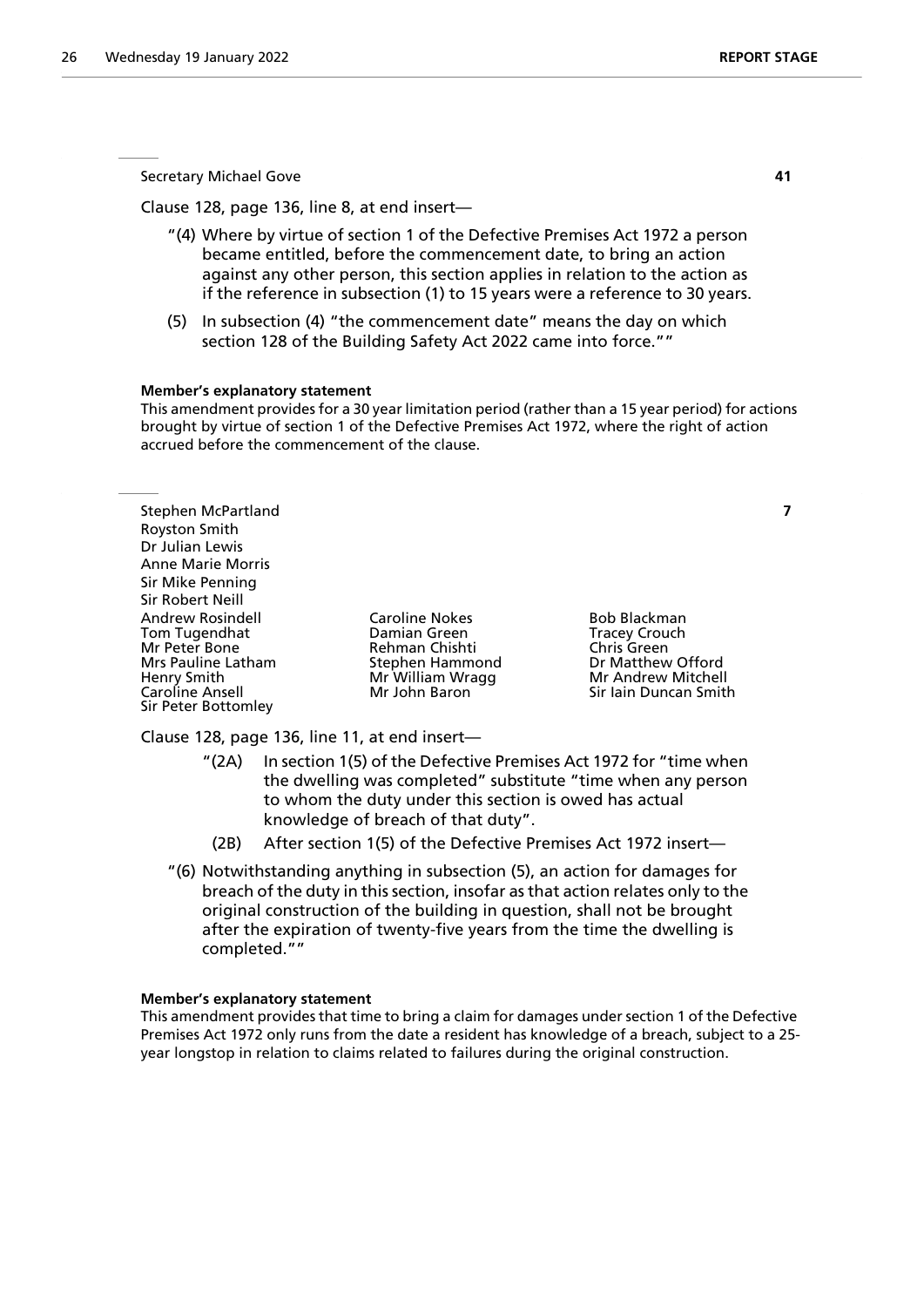Clause 128, page 136, line 15, leave out from "where" to end of line 16 and insert "—

- (a) by virtue of section 1 of the Defective Premises Act 1972 a person became entitled, before the day on which this section came into force, to bring an action against any other person, and
- (b) the period of 30 years from the date on which the right of action accrued expires in the initial period,

section 4B of the Limitation Act 1980 (inserted by subsection (1))"

#### **Member's explanatory statement**

This amendment provides that where the 30 year limitation period (see Amendment 41) would otherwise expire in the initial period, it expires at the end of the initial period.

Stephen McPartland **8** Royston Smith Dr Julian Lewis Anne Marie Morris Sir Mike Penning Sir Robert Neill Andrew Rosindell **Caroline Nokes** Bob Blackman<br>
Tom Tugendhat **Bootland Damian Green** Bootland Tracey Crouch Tom Tugendhat Damian Green Tracey Crouch Mrs Pauline Latham Stephen Hammond Dr Matthew Offord<br>Henry Smith Christian Mr William Wragg Nr Andrew Mitchell Henry Smith Mr Milliam Wragg<br>
Caroline Ansell Mr John Baron Sir Peter Bottomley

Mr Peter Bone Rehman Chishti Chris Green

Sir Iain Duncan Smith

Clause 128, page 136, line 19, leave out subsection (5)

#### **Member's explanatory statement**

The Human Rights Act 1998 already protects defendants' rights in relation to retrospectively extended limitation periods. Removing subsection (5) removes the material risk a court may construe clause 128 in a way that means it has no practical benefit and will lead to years of costly litigation for leaseholders.

Stephen McPartland **9** Royston Smith Dr Julian Lewis Anne Marie Morris Sir Mike Penning Sir Robert Neill Andrew Rosindell **Caroline Nokes** Bob Blackman<br>
Tom Tugendhat **Booker Booker Booker Booker Booker Booker Booker Booker Booker Booker Booker Booker Booker Book** Tom Tugendhat Mr Peter Bone **Rehman Chishti** Chris Green Chris Green<br>
Mrs Pauline Latham Chris Stephen Hammond Chris Dr Matthew Mrs Pauline Latham Stephen Hammond Dr Matthew Offord<br>
Henry Smith Christian Wragg Mr Andrew Mitchell Henry Smith Mr Milliam Wragg (Milliam Wragg Marchell Milliam Wragg Marchell<br>The Ansell Milliam Mit John Baron Sir Peter Bottomley

Mr John Baron  $\tilde{\phantom{a}}$  Sir Iain Duncan Smith

Clause 128, page 136, leave out line 27 and line 28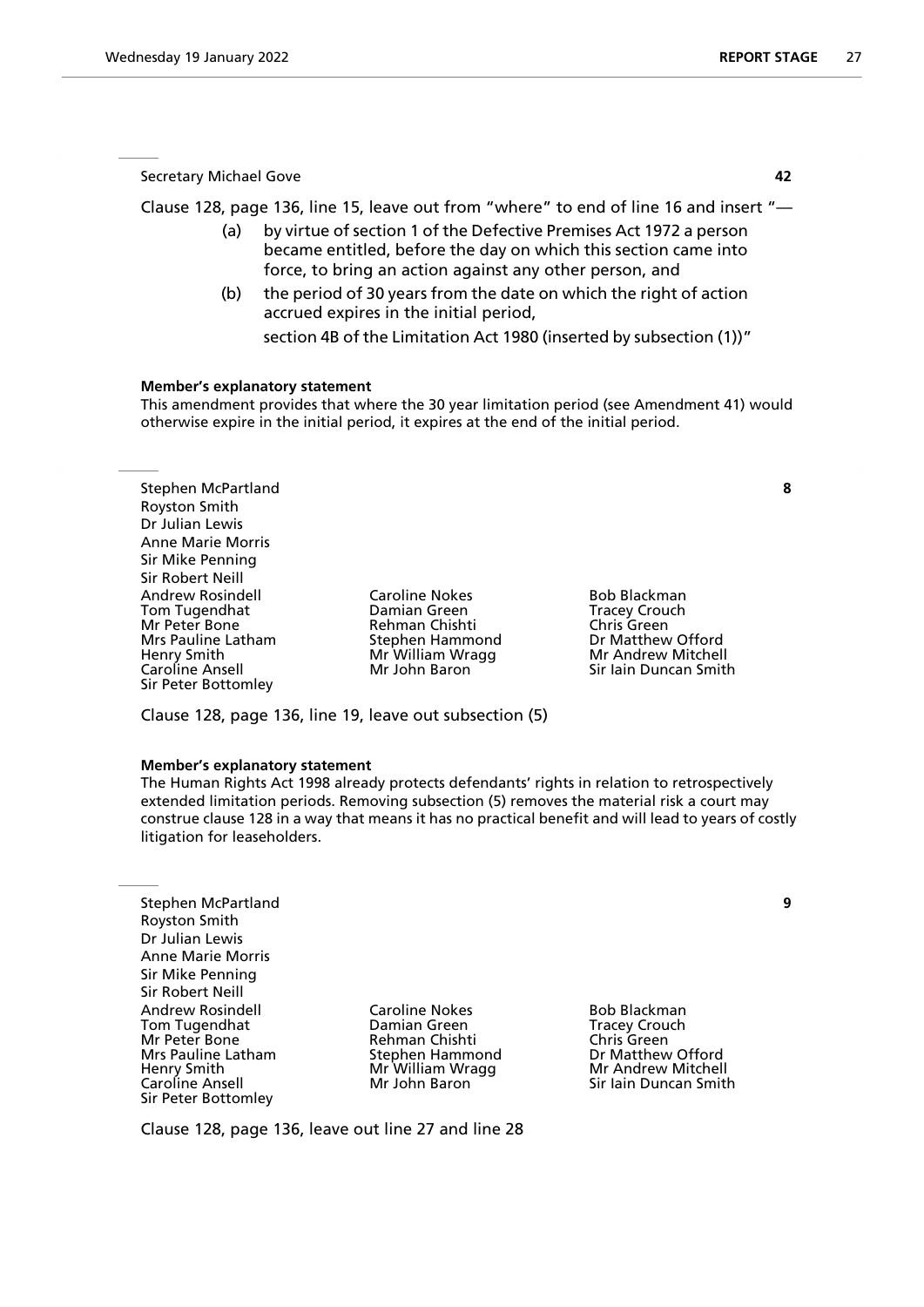# **Member's explanatory statement**

This amendment is consequential to Amendment 8 because the defined term "Convention Rights" is no longer required.

Secretary Michael Gove **43**

Clause 128, page 136, line 29, leave out "90 days" and insert "one year"

#### **Member's explanatory statement**

This amendment changes the initial period. Subsection (4) provides that where the time limit for bringing an action by virtue of section 1 of the Defective Premises Act 1972 would otherwise expire in the initial period, it expires at the end of that period.

Stephen McPartland **10** Royston Smith Dr Julian Lewis Anne Marie Morris Sir Mike Penning Sir Robert Neill Andrew Rosindell **Caroline Nokes** Bob Blackman<br>
Tom Tugendhat **Bootland Bamian Green** Bootland Tracey Crouch Tom Tugendhat **Tracey Crouch Communist Communist Communist** Christenen Christenen Tracey Crouch Christenen Tracey Crouch Christenen Christenen Christenen Tracey Crouch Christenen Christenen Christenen Tracey Christenen Chr Mrs Pauline Latham Stephen Hammond Dr Matthew Offord<br>Henry Smith Christian Mr William Wragg Nr Andrew Mitchell Henry Smith Mr William Wragg<br>
Caroline Ansell Mr John Baron Sir Peter Bottomley

Mr John Baron Terman Sir Iain Duncan Smith<br>
Daisy Cooper

Rehman Chishti **Chris Green**<br>Stephen Hammond **Chris Chris Chris Chris Chris Chris Chris Chris Chris Chris Chris Chris Chris Chris Chris Chri** 

Clause 128, page 136, line 29, leave out "90 days" and insert "2 years"

#### **Member's explanatory statement**

This amendment allows a period of up to 2 years, instead of 90 days, to obtain the necessary expert evidence required to issue viable claims under the Defective Premises Act 1972.

Secretary Michael Gove **44**

Clause 129, page 136, line 33, leave out "for England"

#### **Member's explanatory statement**

This amendment (together with others) is to expand the scope of the new homes ombudsman scheme beyond England so it applies also to Wales and Scotland.

Secretary Michael Gove **45**

Clause 129, page 137, line 11, at end insert—

"(4) Before making arrangements under subsection (1), the Secretary of State must consult—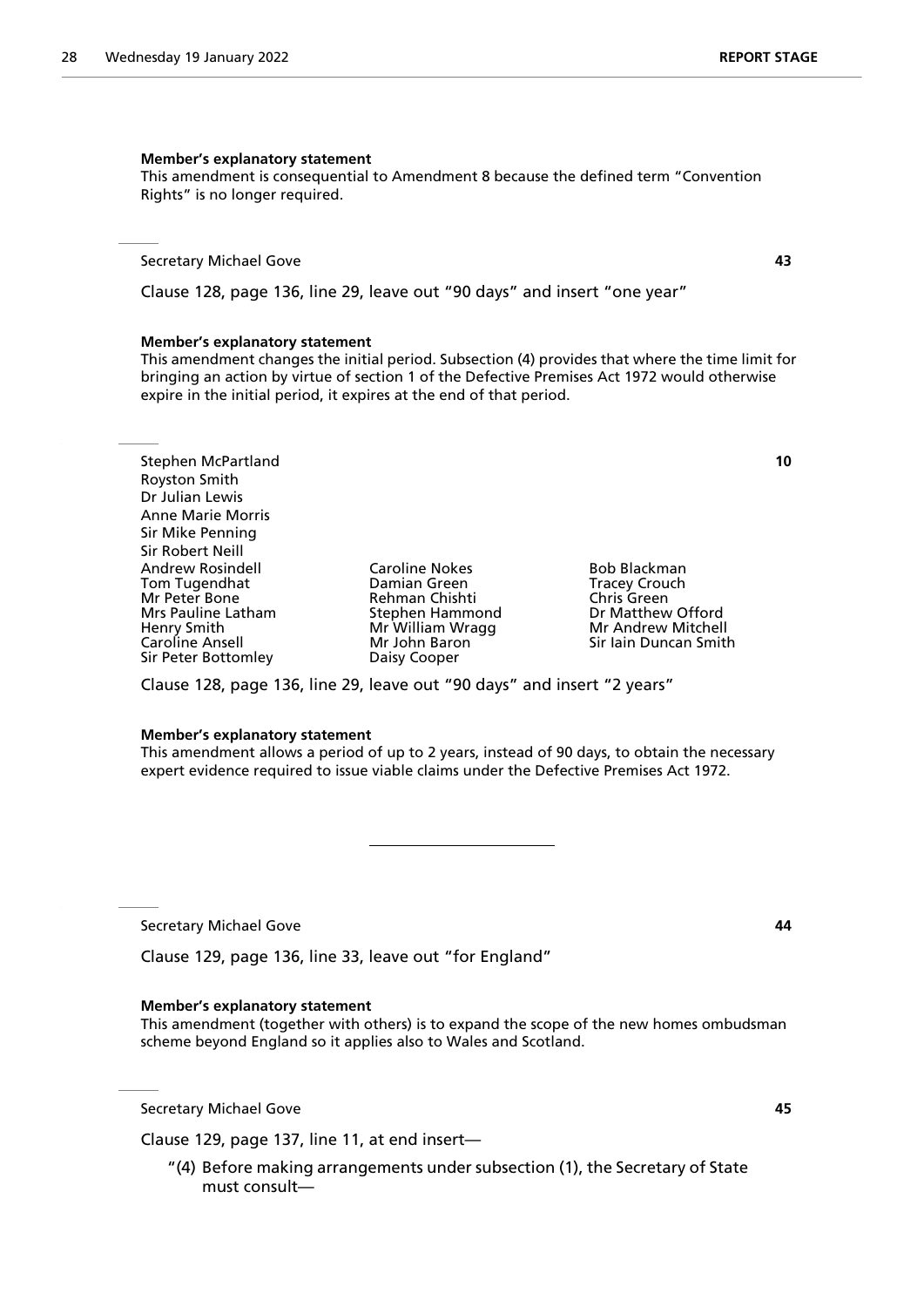- (a) the Welsh Ministers, and
- (b) the Scottish Ministers."

# **Member's explanatory statement**

This amendment places the Secretary of State under a duty to consult the Welsh Ministers and the Scottish Ministers before making arrangements to establish the new homes ombudsman scheme.

Secretary Michael Gove **46** 

Clause 130, page 137, line 20, leave out "in England"

# **Member's explanatory statement**

See explanatory statement for Amendment 44.

Secretary Michael Gove **47** 

Clause 130, page 137, line 32, leave out "against members of the scheme"

# **Member's explanatory statement**

This amendment expands the meaning of "redress scheme" so it is not limited to schemes which have members.

Secretary Michael Gove **48**

Clause 130, page 137, line 35, at end insert—

"(8) Schedule (*Amendments in connection with the new homes ombudsman scheme*) contains amendments connected with the establishment of the new homes ombudsman scheme."

# **Member's explanatory statement**

This amendment introduces a Schedule containing amendments of other enactments (see NS2).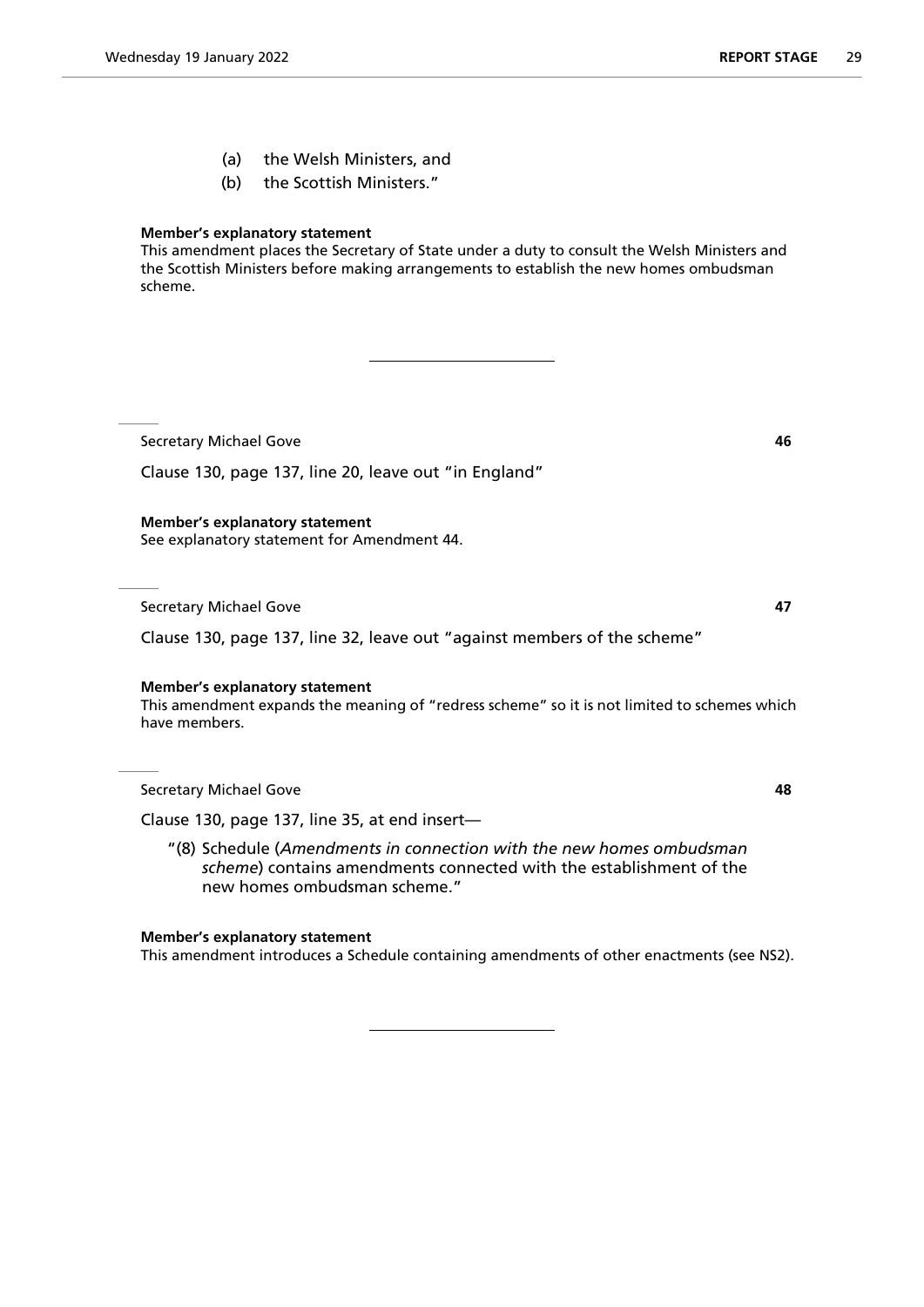Clause 131, page 138, line 8, at end insert—

omitted."

| <b>Member's explanatory statement</b><br>This amendment glosses the meaning of the "occupation condition" for homes in Scotland.                                                                                                                  |    |
|---------------------------------------------------------------------------------------------------------------------------------------------------------------------------------------------------------------------------------------------------|----|
| <b>Secretary Michael Gove</b>                                                                                                                                                                                                                     | 50 |
| Clause 131, page 138, line 21, leave out subsection (5) and insert-                                                                                                                                                                               |    |
| "(5) "Relevant interest" means-                                                                                                                                                                                                                   |    |
| in relation to land in England or Wales, a legal estate which is-<br>(a)<br>an estate in fee simple absolute in possession, or<br>(i)<br>(ii)<br>a term of years absolute granted for a term of more than<br>21 years from the date of the grant; |    |
| in relation to land in Scotland, the interest of an owner of land."<br>(b)                                                                                                                                                                        |    |
| <b>Member's explanatory statement</b><br>This amendment provides the meaning of the "relevant interest" for Wales and Scotland (and is<br>needed as a consequence of the new homes ombudsman scheme being expanded beyond<br>England).            |    |
| <b>Secretary Michael Gove</b>                                                                                                                                                                                                                     | 51 |
| Clause 131, page 138, line 27, leave out "in England"                                                                                                                                                                                             |    |
| <b>Member's explanatory statement</b><br>See explanatory statement for Amendment 44.                                                                                                                                                              |    |
| <b>Secretary Michael Gove</b>                                                                                                                                                                                                                     | 52 |
| Clause 131, page 138, line 29, leave out "in England"                                                                                                                                                                                             |    |
| <b>Member's explanatory statement</b><br>See explanatory statement for Amendment 44.                                                                                                                                                              |    |
| <b>Secretary Michael Gove</b>                                                                                                                                                                                                                     | 53 |
| Clause 131, page 138, line 31, leave out "in England"                                                                                                                                                                                             |    |
| <b>Member's explanatory statement</b>                                                                                                                                                                                                             |    |

"(3A)In relation to a home in Scotland, subsection (3) has effect as if in paragraph (b) the words "for a term not exceeding 21 years" were

See explanatory statement for Amendment 44.

Secretary Michael Gove **49**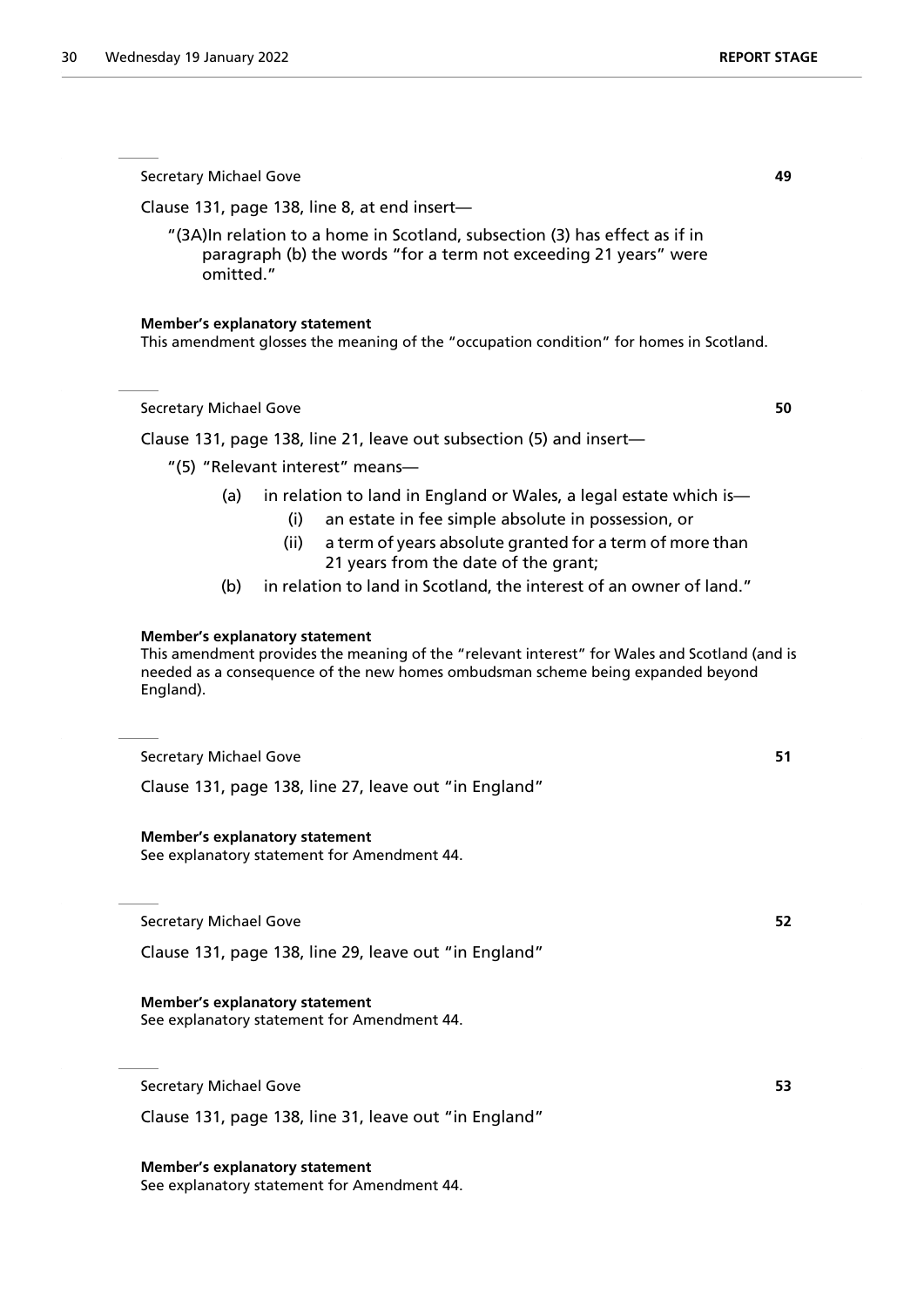Clause 131, page 138, line 36, leave out "Secretary of State" and insert "relevant national authority"

#### **Member's explanatory statement**

This amendment, taken with Amendment 55, confers power on the Welsh Ministers and the Scottish Ministers (in addition to the Secretary of State) to adjust the meaning of "developer".

Secretary Michael Gove **55**

Clause 131, page 138, line 40, at end insert—

"(7A)In subsection (6)(b), "the relevant national authority" means—

- (a) in relation to homes in England, the Secretary of State,
- (b) in relation to homes in Wales, the Welsh Ministers, and
- (c) in relation to homes in Scotland, the Scottish Ministers.
- (7B) Before making regulations under subsection (6)(b), the relevant national authority must consult each other person who is the relevant national authority in relation to regulations under that subsection."

#### **Member's explanatory statement**

See explanatory statement for Amendment 54.

Stephen McPartland **3** Royston Smith Dr Julian Lewis Anne Marie Morris Sir Mike Penning Sir Robert Neill Andrew Rosindell **Caroline Nokes** Bob Blackman<br>
Tom Tugendhat **Booker Booker Booker Booker Booker Booker Booker Booker Booker Booker Booker Booker Booker Book** Tom Tugendhat Damian Green Tracey Crouch Mrs Pauline Latham Henry Smith Manneson Mr William Wragg Mr Andrew Mitchell<br>Caroline Ansell Mr John Baron Mr Sir Iain Duncan Smitl Sir Peter Bottomley

Rehman Chishti **Chris Green**<br>Stephen Hammond **Chris Chris Chris Chris Chris Stephen** 

Sir Iain Duncan Smith

Clause 132, page 139, line 17, at end insert—

"(f) require members of the scheme under paragraph (a) to obtain policies of insurance that meet the requirements of section (Implied terms: mandatory insurance)."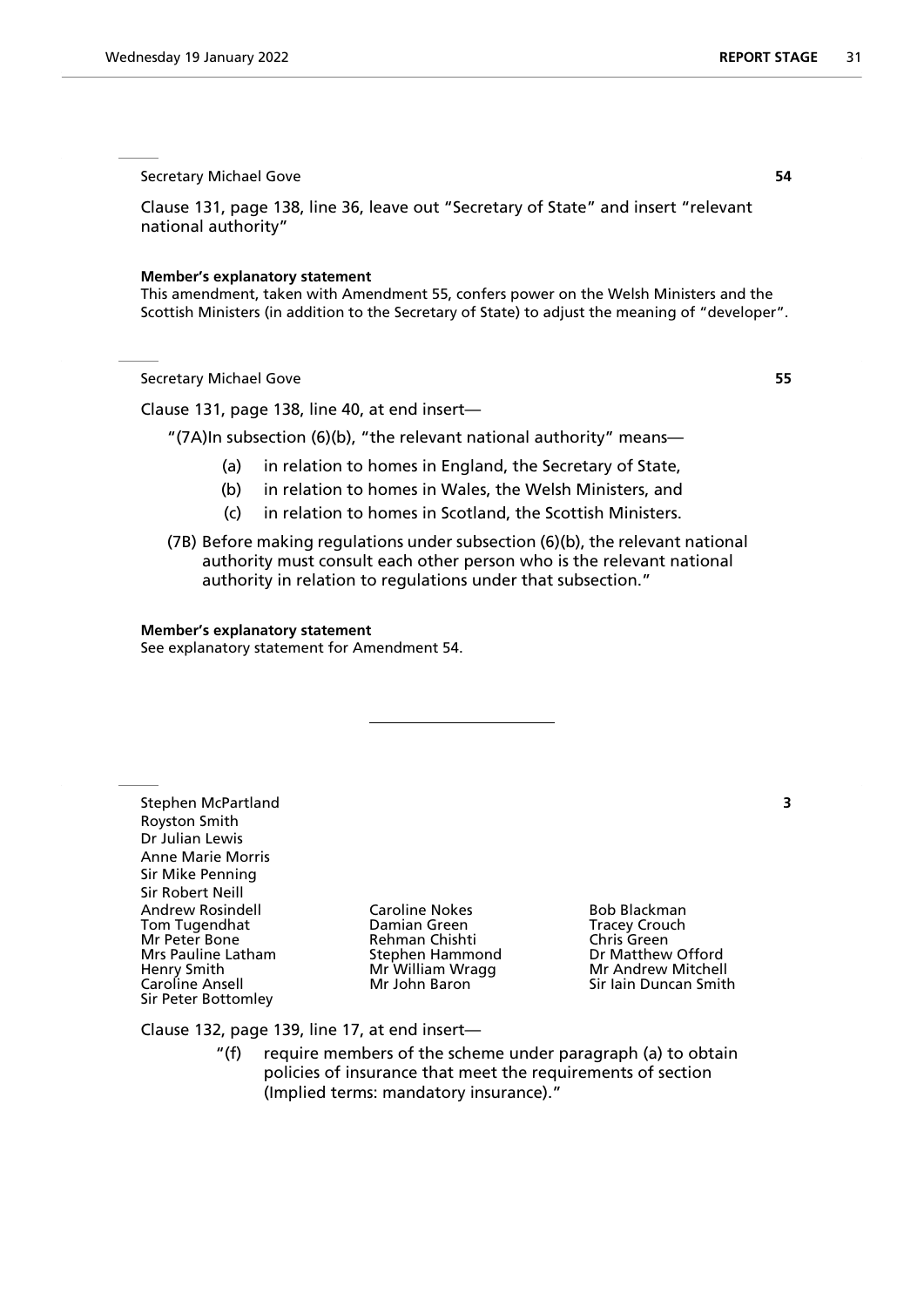Clause 132, page 139, line 19, at end insert—

"(1A)Before making regulations under subsection (1), the Secretary of State must consult—

(a) the Welsh Ministers, and

(b) the Scottish Ministers."

#### **Member's explanatory statement**

This amendment places the Secretary of State under a duty to consult the Welsh Ministers and the Scottish Ministers before making regulations about the new homes ombudsman scheme.

Secretary Michael Gove **57**

Clause 134, page 140, line 13, at end insert—

- "(4) The Secretary of State must consult the Welsh Ministers and the Scottish Ministers before—
	- (a) issuing, revising or replacing the code, or
	- (b) approving the code or a revision or replacement of it."

#### **Member's explanatory statement**

This amendment places the Secretary of State under a duty to consult the Welsh Ministers and the Scottish Ministers about the code of practice.

Secretary Michael Gove **58**

Clause 138, page 145, line 27, at end insert—

- "(2) In Schedule 1 to that Act (the Board and its committees), in paragraph 18(2)(b) (functions of the Board which may not be discharged by a committee) for "4(1) or (2)" substitute "4(2)".
- (3) In consequence of the amendment made by subsection (2), in section 11(5) of the Professional Qualifications Act 2022 for the words from "after" to the end substitute "for "4(2)" substitute "4(1A) or (2)"."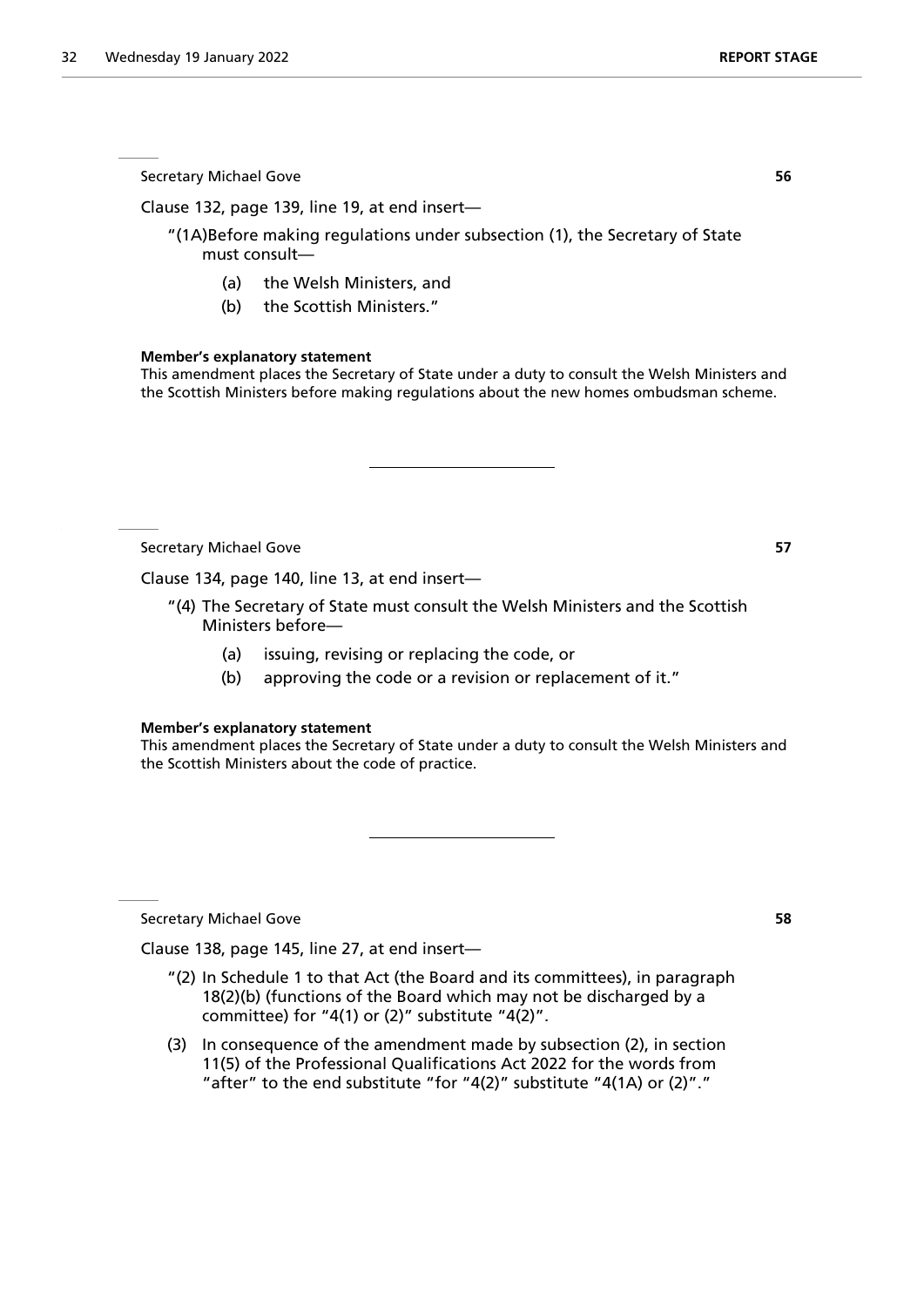#### **Member's explanatory statement**

This amendment amends paragraph 18(2) of Schedule 1 to the Architects Act 1997 so as to remove the current restriction on committees discharging a function of the Architects Registration Board under section 4(1) of that Act.

**Secretary Michael Gove**  NS2

To move the following Schedule—

"Amendments in connection with the new homes ombudsman scheme

- 1 The Local Government Act 1974 is amended in accordance with paragraphs 2 to 4.
- 2 (1) Section 33 (consultation between Local Commissioner and other Commissioners and Ombudsmen) is amended as follows.
- (2) In subsection (1)—
	- (a) after paragraph (bza) insert—
	- "(bzb) by the new homes ombudsman under the new homes ombudsman scheme (see section 129 of the Building Safety Act 2022),";
	- (b) in the words after paragraph (c), after "1993" insert ", the Housing Act 1996, the new homes ombudsman scheme".
- (3) In subsection (2), after "housing ombudsman," insert "the new homes ombudsman,".
- (4) After subsection (3A) insert—
	- "(3B)If at any stage in the course of conducting an investigation under the new homes ombudsman scheme, the new homes ombudsman forms the opinion that the complaint relates partly to a matter which could be the subject of an investigation under this Part of this Act, the new homes ombudsman must consult with the appropriate Local Commissioner about the complaint and, if the new homes ombudsman considers it necessary, inform the person initiating the complaint of the steps necessary to initiate a complaint under this Part of this Act."
- (5) In subsection (4)—
	- (a) for "or  $(3A)$ " substitute ",  $(3A)$  or  $(3B)$ ";
	- (b) for "or under the Housing Act 1996" substitute ", the Housing Act 1996 or the new homes ombudsman scheme".
- 3 (1) Section 33ZA (collaborative working between Local Commissioners and others) is amended as follows.
- (2) In subsection (1)—
	- (a) in paragraph (b) omit the final "or";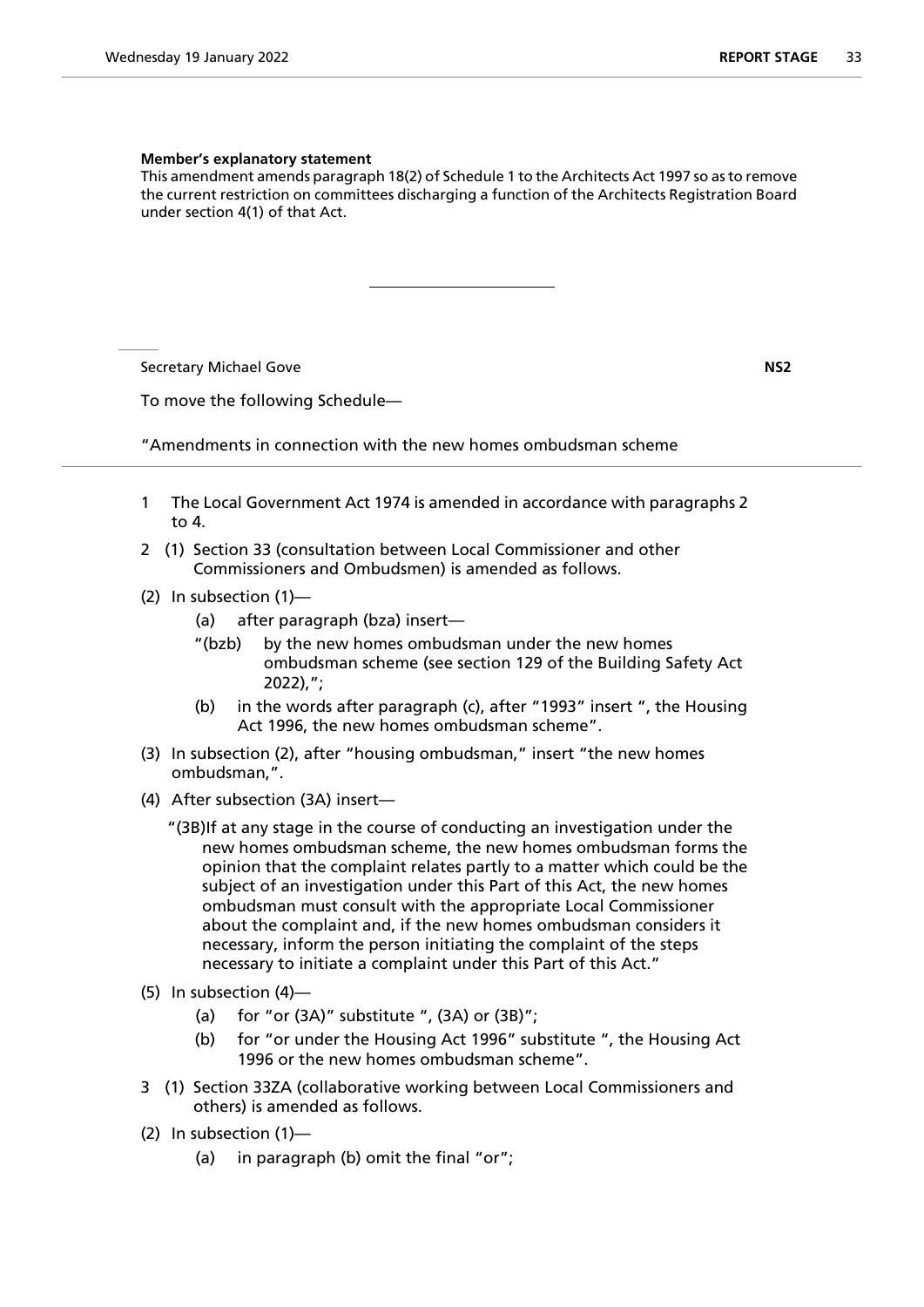- (b) at the end of paragraph (c) insert "or
	- (d) the new homes ombudsman,".
- (3) In subsection (1A) for "or (c)" substitute ", (c) or (d)".
- (4) In subsection (3)—
	- (a) in paragraph (b) omit the final "or";
	- (b) at the end of paragraph (c) insert "or
		- (d) the new homes ombudsman,";
	- (c) in the words following paragraph (c) for "or (c)" substitute ", (c) or (d)".
- 4 In section 33ZB (arrangements for provision of administrative and other services), in subsection (4)—
	- (a) in paragraph (c) omit the final "and";
	- (b) at the end of paragraph (d) insert—
		- "(e) the new homes ombudsman, and
			- (f) the person maintaining the new homes ombudsman scheme under arrangements made pursuant to section 129 of the Building Safety Act 2022."
- 5 (1) Paragraph 10A of Schedule 2 to the Housing Act 1996 (housing complaints: collaborative working with Local Commissioners) is amended as follows.
- (2) In sub-paragraph (1)—
	- (a) after "Local Commissioner" insert "or the new homes ombudsman";
	- (b) for "the ombudsman" substitute "the housing ombudsman";
	- (c) at the end insert ", the new homes ombudsman or both of them."
- (3) In sub-paragraph (3)—
	- (a) after "Local Commissioner" insert "or the new homes ombudsman";
	- (b) for "the ombudsman", in both places it occurs, substitute "the housing ombudsman";
	- (c) at the end insert ", the new homes ombudsman or both of them."
- (4) In sub-paragraph (4)—
	- (a) after "Local Commissioner" insert ", the new homes ombudsman (or both)";
	- (b) at the end insert "(or those persons)".
- 6 (1) The Public Services Ombudsman (Wales) Act 2019 (anaw 3) is amended as follows.
- (2) In section 65(7) (consultation and co-operation with other ombudsmen)—
	- (a) in the Welsh language text, after paragraph (e) insert—
		- "(f) yr ombwdsmon cartrefi newydd o dan y cynllun ombwdsmon cartrefi newydd (gweler adran 129 o Ddeddf Diogelwch Adeiladau 2022).";
	- (b) in the English language text, after paragraph (e) insert—
		- "(f) the new homes ombudsman under the new homes ombudsman scheme (see section 129 of the Building Safety Act 2022).""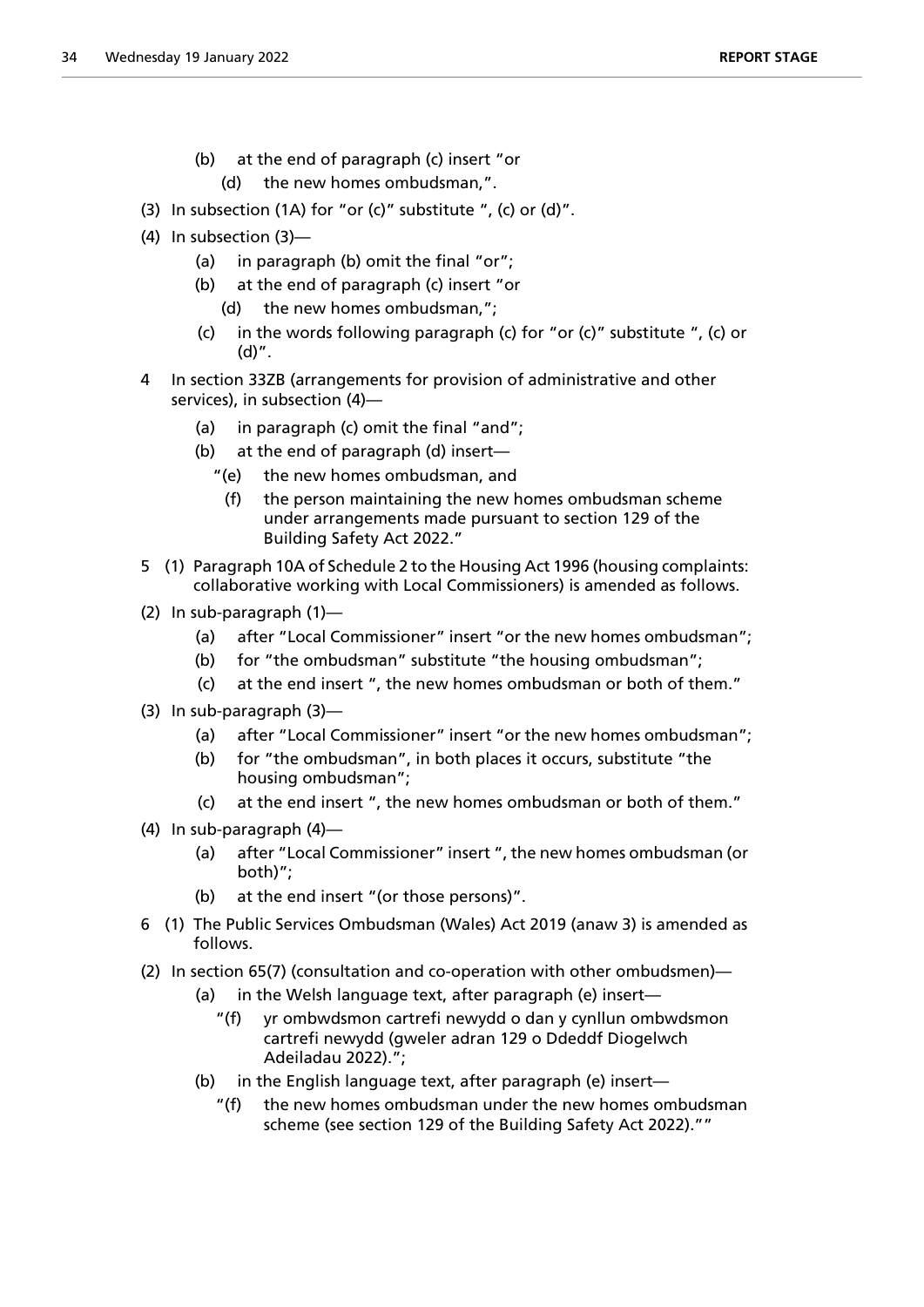#### **Member's explanatory statement**

This new schedule contains amendments to other legislation needed as a result of the establishment of the new homes ombudsman scheme.

Secretary Michael Gove **71**

Schedule 8, page 203, line 15, after "include" insert "provision about co-operation with persons who exercise functions under other redress schemes and, in particular,"

#### **Member's explanatory statement**

This amendment makes it clear that the scheme may include provision about co-operation between the new homes ombudsman scheme and other redress schemes.

#### Secretary Michael Gove **72**

Schedule 8, page 203, line 25, at end insert ", the Welsh Ministers and the Scottish Ministers."

#### **Member's explanatory statement**

This ensures that the new homes ombudsman scheme includes provision for the provision of information to the Welsh Ministers and the Scottish Ministers as well as to the Secretary of State.

# *REMAINING PROCEEDINGS ON CONSIDERATION*

Secretary Michael Gove **NC19**

To move the following Clause—

#### **"Special measures**

Schedule (*Special measures*) provides for the appointment of a special measures manager, to undertake duties under this Part in place of an accountable person, and makes further provision in connection with that appointment."

#### **Member's explanatory statement**

This new clause introduces NS1 and is intended to be inserted before clause 104.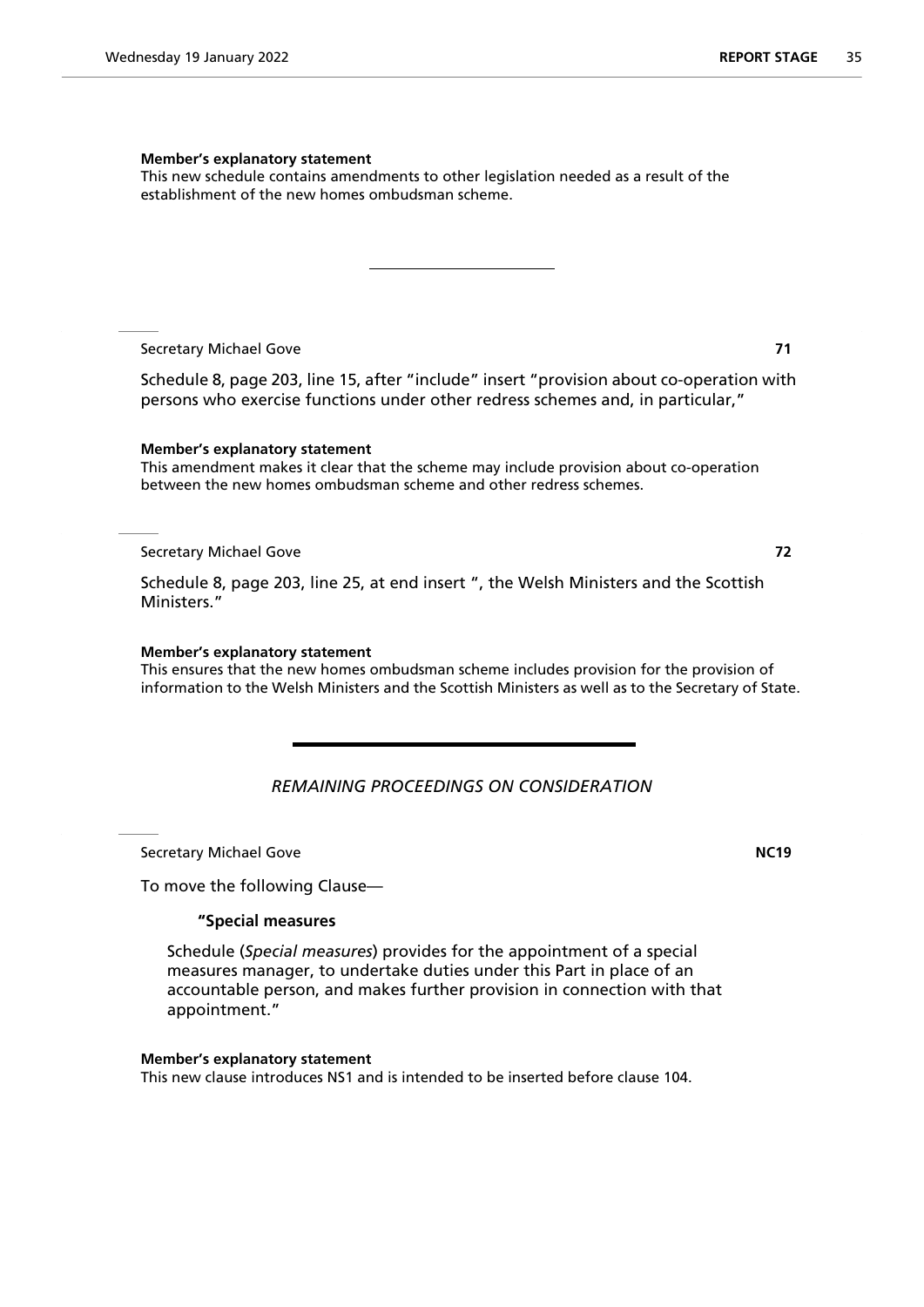Debbie Abrahams **NC1**

To move the following Clause—

#### **"Review of payment practices and building safety**

- (1) The Secretary of State must, within 60 days of the day on which this Act is passed, establish a review of the effects of construction industry payment practices on building safety in general and on safety in high-risk buildings in particular.
- (2) The review must, in particular, consider—
	- (a) the extent to the structure of the construction market incentivises procurement with building safety in mind,
	- (b) the extent to which contract terms and payment practices (for example, retentions) can drive poor behaviours, including the prioritisation of speed and low cost solutions and affect building safety by placing financial strain on supply chain,
	- (c) the effects on building safety of other matters raised in Chapter 9 (procurement and supply) of Building a Safer Future, the final report of the Independent Review of Building Regulations and Fire Safety, published in May 2018 (Cm 9607),
	- (d) the adequacy for the purposes of promoting building safety of the existing legislative, regulatory and policy regime governing payment practices in construction, including the provisions of Part II of the Housing Grants, Construction and Regeneration Act 1996, and
	- (e) recommendations for legislative, regulatory or policy change.
- (3) The Secretary of State must lay a report of the findings of the review before Parliament no later than one year after this Act comes into force."

#### **Member's explanatory statement**

This new clause would put an obligation on the Secretary of State to review the effects of construction industry payment on practices on building safety and to report the findings to Parliament.

Peter Aldous **NC2** Emma Hardy

To move the following Clause—

#### **"Building regulations: property protection**

- (1) The Building Act 1984 is amended as follows.
- (2) In section 1 (Power to make building regulations), after subsection (1)(f), insert—
	- "(g) furthering the protection of property".
- (3) In Schedule 1 (Building Regulations), in paragraph 8(5A)—
	- (a) after "1(1)(a)" insert "(d), (e) and  $(g)$ ";
	- (b) after "flooding" insert "and fire"."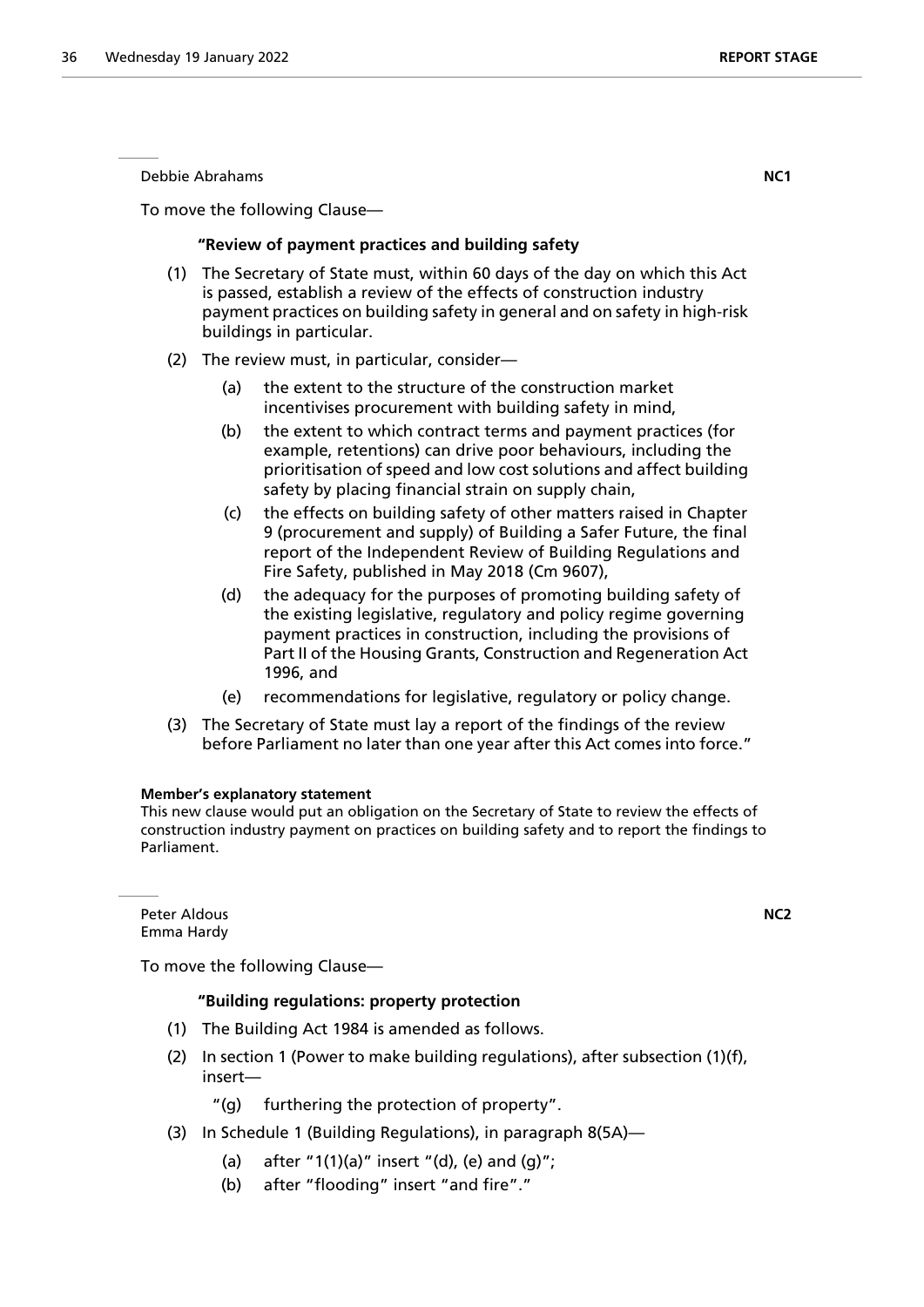# **Member's explanatory statement**

This new clause would add "furthering the protection of property" to the list of purposes for which building regulations may be made under the Buildings Act 1984, and extends the purposes for which persons carrying out works on a building may be required to do things to improve building resilience.

Andy Slaughter **NC15** 

To move the following Clause—

# **"Duty of social landlords to undertake electrical safety inspections**

- (1) A social landlord of a residential dwelling in a high-rise building must—
	- (a) hold a valid Electrical Installation Condition Report (EICR) for that dwelling;
	- (b) provide to the tenant of the dwelling, including any new such tenant—
		- (i) a copy of that EICR, and
		- (ii) a document explaining the provisions of this Act;
	- (c) handle any valid complaint about the safety of the electrical installations of the dwelling in accordance with subsection (5).
- (2) A person who fails to comply with a duty under subsection (1) commits an offence.
- (3) A person guilty of an offence under this section is liable on summary conviction to a fine.
- (4) A complaint is valid if—
	- (a) it relates to the safety of the electrical installations of the dwelling;
	- (b) it is made in writing by, or on behalf of, the tenant of the dwelling; and
	- (c) it is not frivolous or vexatious.
- (5) The landlord must investigate any valid complaint within 28 days of receiving that complaint.
- (6) If such an investigation shows that the electrical installations are unsafe, the landlord must rectify the situation using a qualified and competent person within 28 days of the completion of the investigation.
- (7) If the landlord believes that a complaint is not valid they must write to the tenant within 28 days of receiving that complaint explaining why they do not think it is valid.
- (8) In this section—
- a "valid Electrical Installation Condition Report"—
	- (a) is dated within the last five years;
	- (b) covers the whole fixed electrical installation of the dwelling;
	- (c) has a satisfactory outcome;
	- (d) was completed by a qualified and competent person; and
	- (e) is based on the model forms in BS 7671 or equivalent;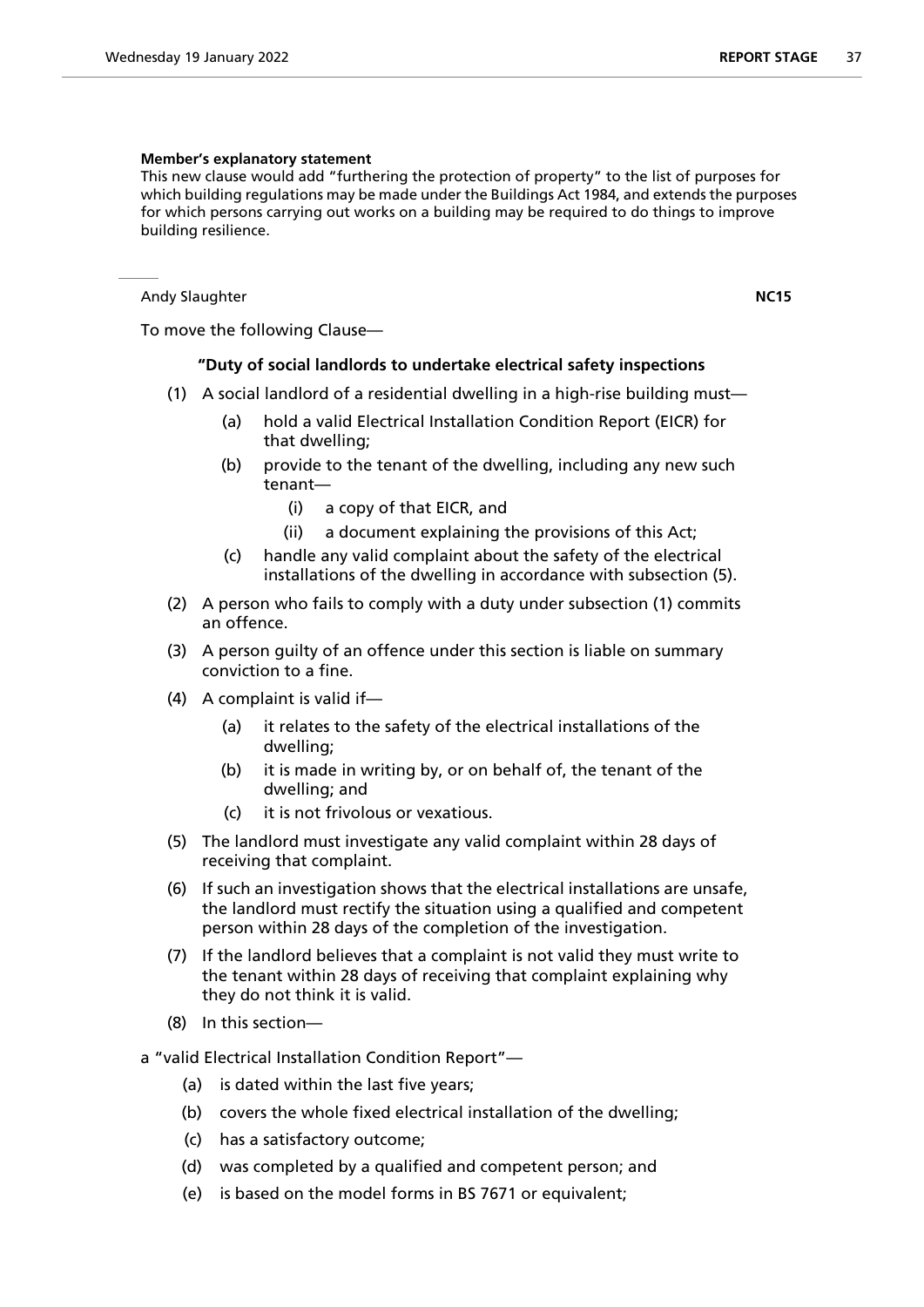"social landlord" has the same meaning as in section 219 of the Housing Act 1996."

#### **Member's explanatory statement**

This new clause requires social landlords to ensure the safety of electrical installations in high rise buildings and is intended to reduce risk of spread of fires between flats.

Andy Slaughter **NC16** 

To move the following Clause—

# **"Duty of leaseholders to undertake electrical safety inspections**

- (1) A leaseholder of a residential dwelling in a high-rise building must—
	- (a) hold a valid Electrical Installation Condition Report (EICR) for that dwelling; and
	- (b) provide a copy of that EICR to a person specified by the Secretary of State.
- (2) A person who fails to comply with subsection (1) shall—
	- (a) initially receive a written request from the specified person to provide the EICR; and
	- (b) if he or she fails to comply with such a written request, be liable to a civil penalty.
- (3) The Secretary of State shall, by regulations, nominate who the specified person shall be.
- (4) In this section a "valid Electrical Installation Condition Report"—
	- (a) is dated within the last five years;
	- (b) covers the whole fixed electrical installation of the dwelling;
	- (c) has a satisfactory outcome;
	- (d) was completed by a qualified and competent person; and
	- (e) is based on the model forms in BS 7671 or equivalent."

#### **Member's explanatory statement**

This new clause requires leaseholders to ensure the safety of electrical installations in high rise buildings and is intended to reduce risk of spread of fires between flats.

Paul Maynard **NC17** Mr Clive Betts Daisy Cooper

To move the following Clause—

#### **"Staircase standards**

 The Secretary of State must, within 6 months of the day on which this Act is passed, consult on regulations requiring staircases in all new build properties to comply with British Standard 5395-1".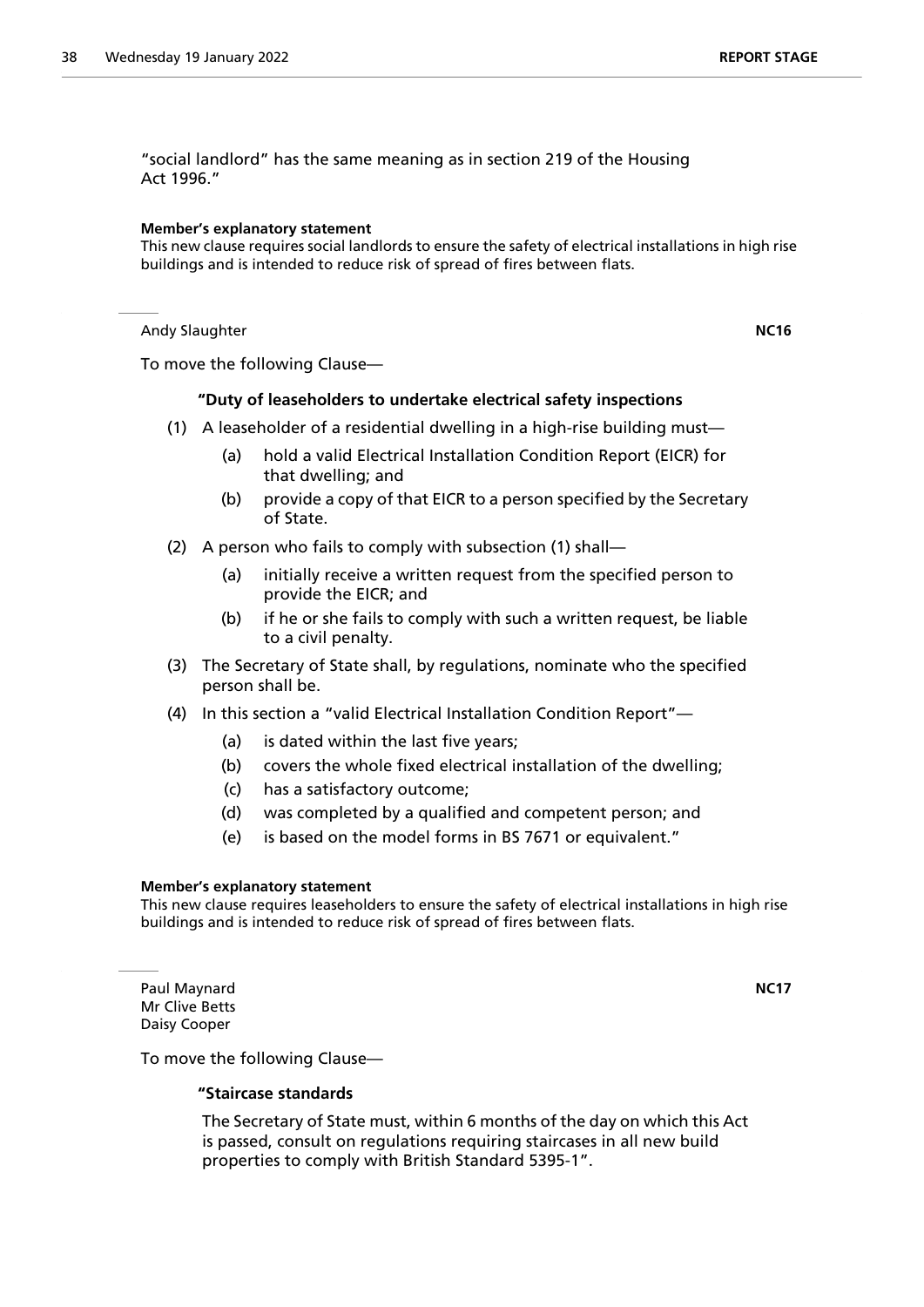| Emma Hardy<br>Luke Pollard<br>Rachael Maskell<br>Clive Lewis<br>Kim Johnson |                                 |                                                | <b>NC18</b> |
|-----------------------------------------------------------------------------|---------------------------------|------------------------------------------------|-------------|
| Paula Barker<br>Dawn Butler<br>Karl Turner<br>Dan Jarvis                    | Marsha De Cordova<br>Tony Lloyd | Dame Diana Johnson<br><b>Charlotte Nichols</b> |             |

To move the following Clause—

# **"Property flood resilience**

- (1) The Secretary of State must, before the end of the period of six months beginning on the day this Act is passed, use the power under section 1 of the Building Act 1984 to make building regulations for the purpose in subsection (2).
- (2) That purpose is to set minimum standards for the safety of new build public and private properties in England for—
	- (a) property flood resilience,
	- (b) flood mitigation, and
	- (c) waste management in connection with flooding.
- (3) The Secretary of State must by regulations establish—
	- (a) a certification scheme for safety improvements to domestic and commercial properties in England made in full or in part for flood prevention or flood mitigation purposes, and
	- (b) an accreditation scheme for installers of such improvements.
- (4) The scheme under subsection (3)(a) must—
	- (a) set minimum standards for the improvements, including that they are made by a person accredited under subsection (1)(b), and
	- (b) provide for the issuance of certificates for insurance and assurance purposes stating that improvements to properties have met those standards.
- (5) The scheme under subsection (3)(a) may make provision for the certification of improvements that were made before the establishment of the scheme provided those improvements meet the minimum standards in subsection (4)(a).
- (6) In setting minimum standards under subsection (4)(a) the Secretary of State must have regard to the minimum standards for new build properties under subsection (1).
- (7) The Secretary of State and local authorities in England must take all reasonable steps to make data about flood prevention and risk relevant to building safety publicly available.
- (8) The duty under subsection (1) extends to seeking to facilitate use of the data by—
	- (a) insurers for the purpose of accurately assessing risks to buildings, and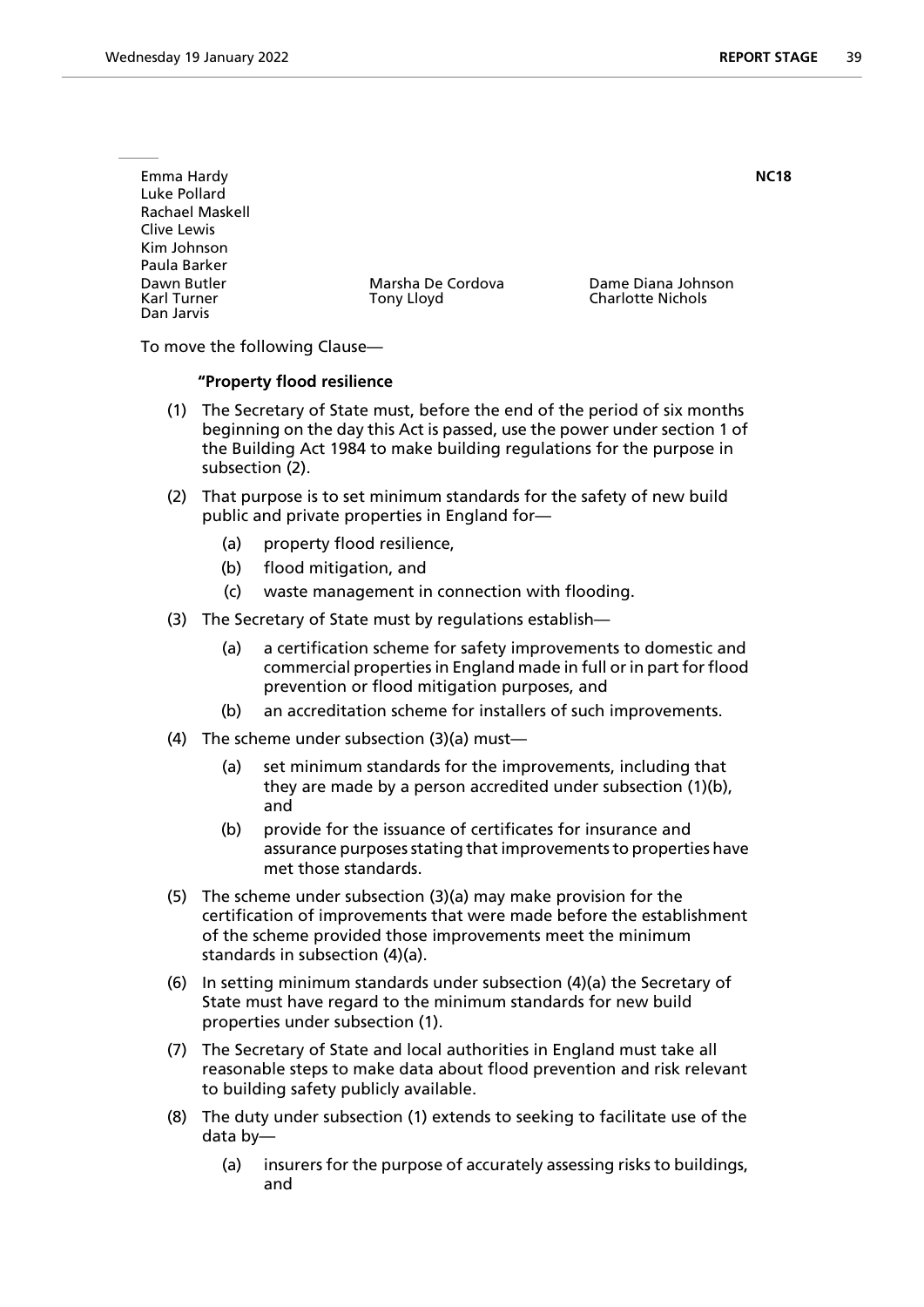(b) individual property owners for the purpose of assessing the need for property flood resilience measures."

# **Member's explanatory statement**

This new clause would establish minimum standards for property flood resilience measures in new build properties and in improvements to existing building designed to increase safety protections for flood prevention and mitigation purposes, and require local and national government to make data available to support this.

Mr Clive Betts **NC23**

To move the following Clause—

# **"Building control: independent appointment**

 In section 47 of the Building Act 1984 (giving and acceptance of initial notice), in subsection (1)(a) after "approved inspector", insert "who has been chosen by a system of independent appointment, prescribed by regulations made by the Secretary of State.""

# **Member's explanatory statement**

This new clause, along with Amendment 73, is intended to remove choice of building control body from those carrying out all building work.

Daisy Cooper **NC24** Caroline Lucas

To move the following Clause—

# **"Building Safety and Local Authorities**

- (1) The duties performed by the regulator under section 31 of this Act in respect of relevant buildings must be performed by the local authority that exercises building control functions in the area in which the building is located.
- (2) In this section "relevant building" means a building—
	- (a) under 18 metres in height, and
	- (b) comprising more than one dwelling."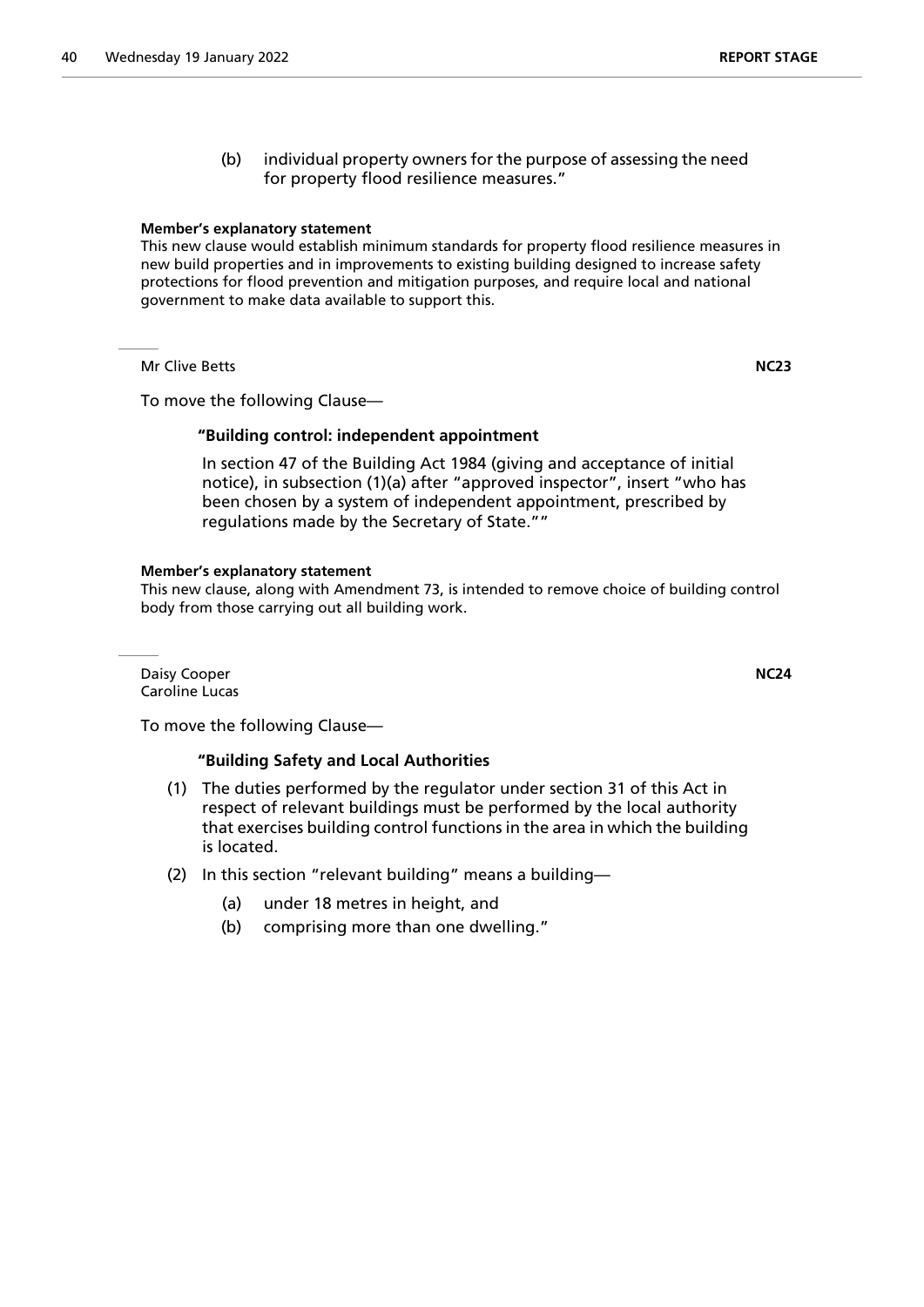Daisy Cooper **NC25** Caroline Lucas

To move the following Clause—

# **"Building Safety Regulations for multi-occupancy dwellings**

 The Secretary of State must by regulations amend paragraph 1 of Schedule 1 to the Building Act 1984 to apply to all buildings that comprise more than one dwelling."

Peter Aldous **1**

Clause 3, page 2, line 13, at end insert—

"(aa) furthering the protection of property, and"

# **Member's explanatory statement**

This amendment would require the building safety regulator to exercise its functions with a view to furthering the protection of property, which is intended promote longer term protections for occupant safety and reducing fire damage and cost.

Mr Clive Betts **74**

Clause 30, page 18, line 17, at end insert—

"(3A) In making regulations under this section, the Secretary of State must have regard to the ability of residents to evacuate a building, taking into account the vulnerability of residents and the number of means of egress."

#### **Member's explanatory statement**

This amendment is intended to ensure the Secretary of State has regard to the ability of residents to evacuate a building when revising the definition of higher-risk building.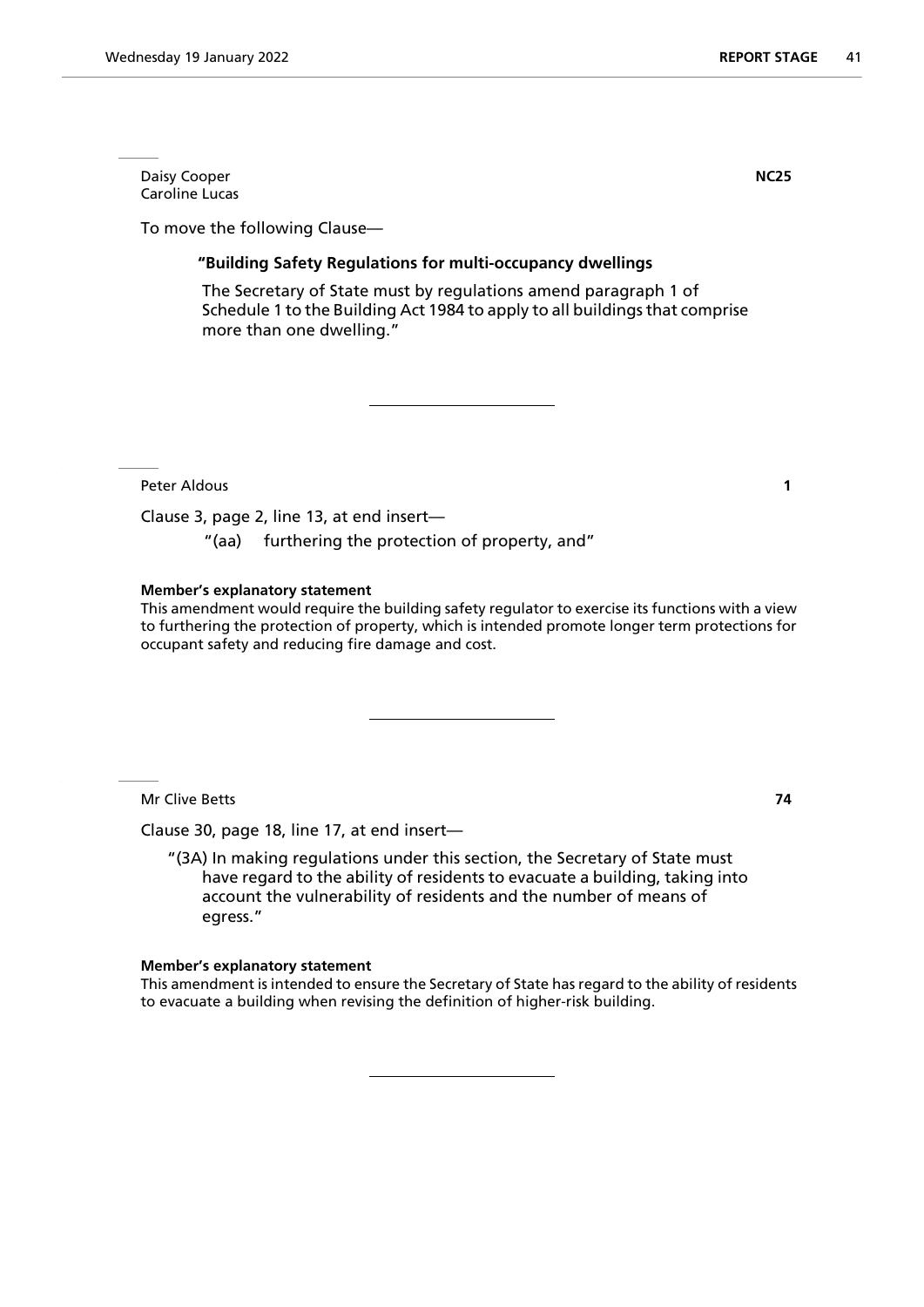Mr Clive Betts **73**

Page 60, line 7, leave out Clause 45

#### **Member's explanatory statement**

This amendment, along with NC23, is intended to remove choice of building control body for those carrying out all building work.

Daisy Cooper **75** Caroline Lucas

Clause 57, page 79, line 23, at end insert—

- "(5) The regulations must exempt any relevant application made by or on behalf of a registered social landlord for the provision of social housing as defined under section 68 of the Housing and Regeneration Act 2008.
- (6) A "relevant application" under subsection (5) means an application of a description specified in regulations made by the Secretary of State."

Secretary Michael Gove **11**

Clause 58, page 81, line 5, leave out "sections 104 to 113" and insert "section (*Special measures*) and Schedule (*Special measures*)"

**Member's explanatory statement** This amendment is consequential on NC19 and NS1.

Secretary Michael Gove **12**

Clause 58, page 81, line 7, at end insert ", and make further provision in connection with that appointment"

#### **Member's explanatory statement**

This amendment is consequential on NC19 and NS1.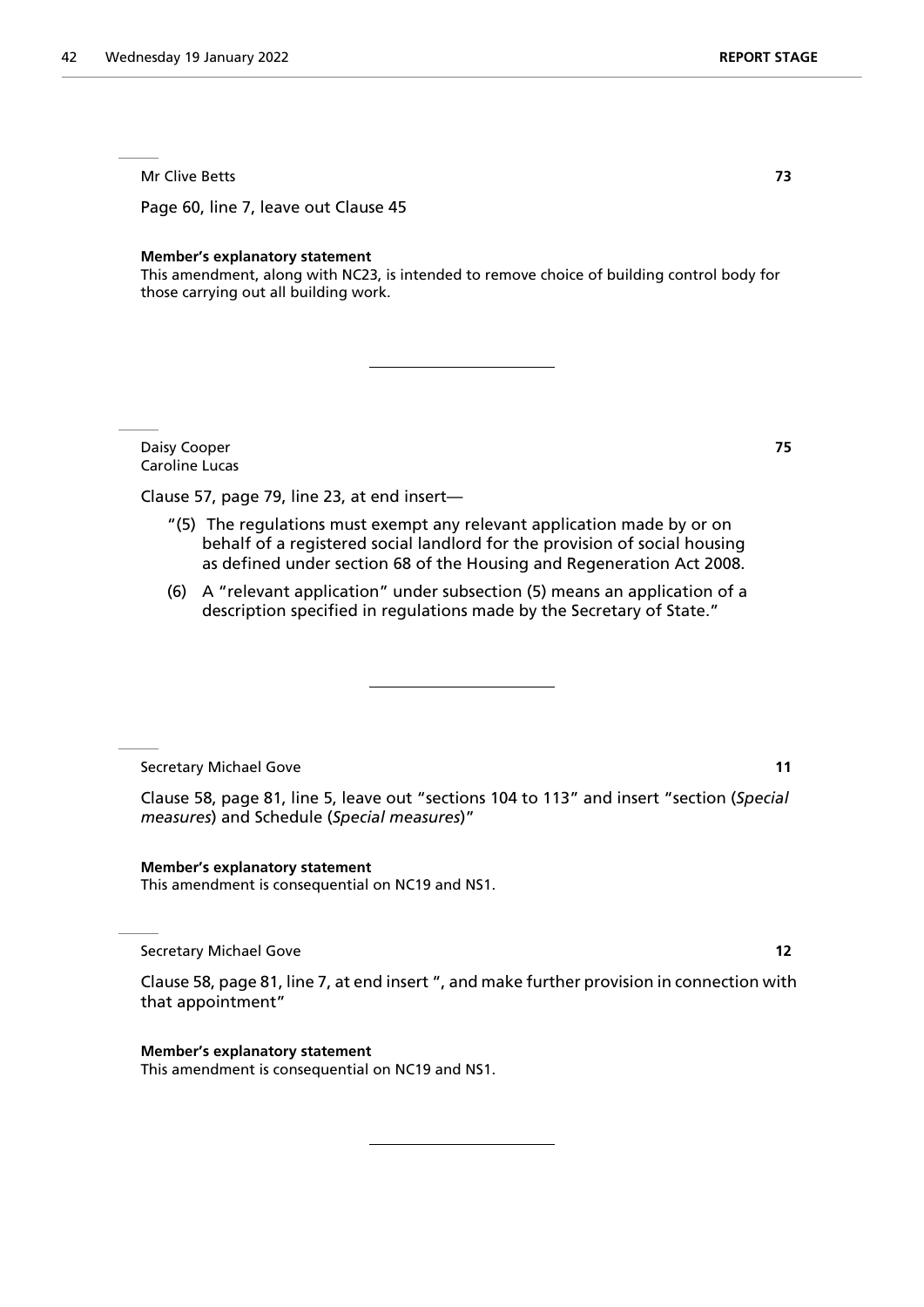Clause 73, page 89, line 28, leave out "statutory maximum" and insert "maximum summary term"

#### **Member's explanatory statement**

This amendment clarifies that a person guilty of an offence under clause 73 is liable on summary conviction to imprisonment for a term not exceeding the maximum summary term for either-way offences (as defined in clause 125).

Secretary Michael Gove **14**

Clause 74, page 90, line 23, at end insert—

"(4) In this section "registered" means registered under section 75."

#### **Member's explanatory statement**

This amendment clarifies that "registered" means registered under clause 75.

Secretary Michael Gove **15**

Clause 75, page 90, line 34, at end insert—

"(aa) the updating or other revision of information in the register;"

#### **Member's explanatory statement**

This amendment provides that regulations under subsection (4) may make provision about the updating or other revision of the register.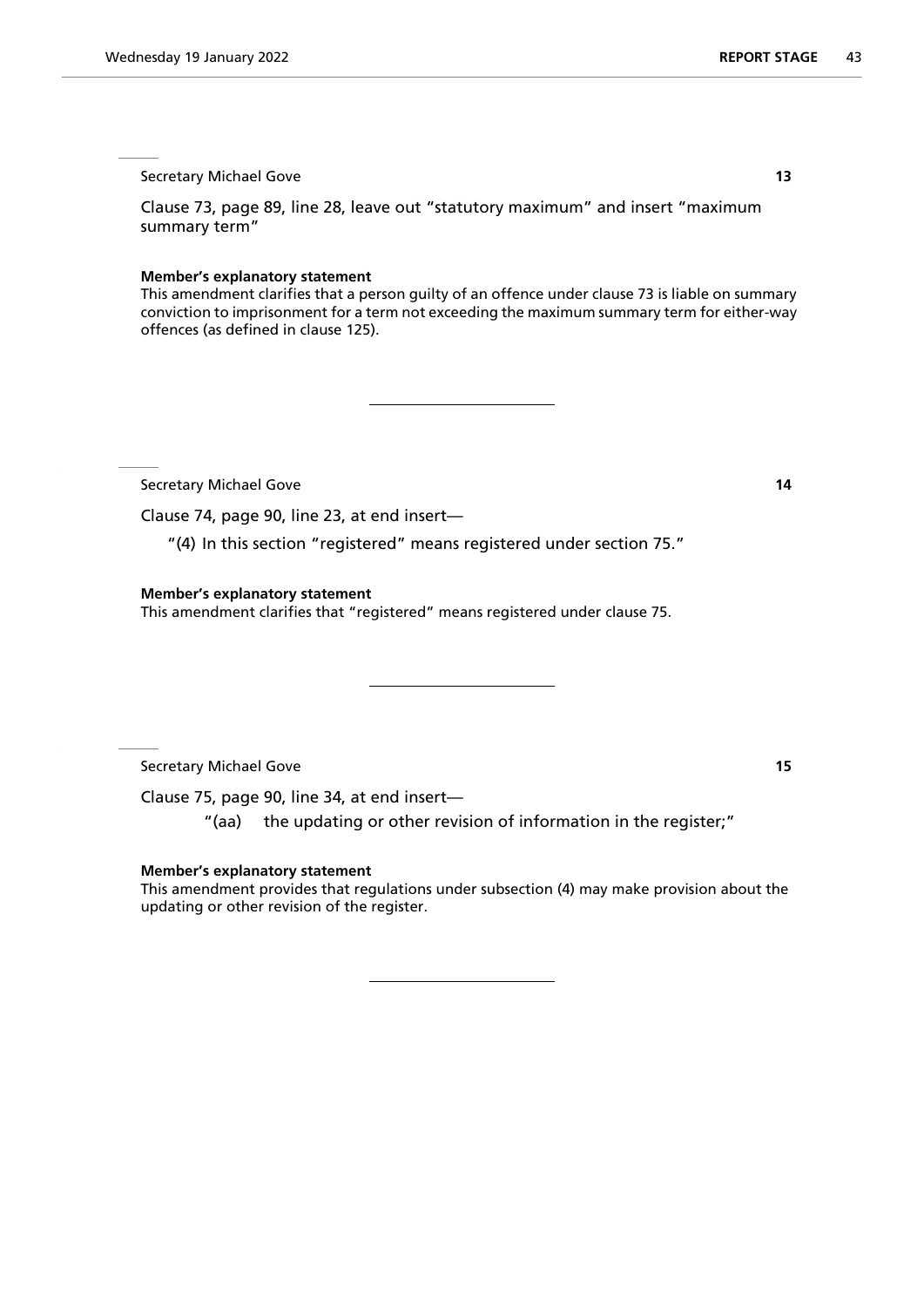Clause 82, page 95, line 32, leave out "section 106(4)" and insert "paragraph 5(4) of Schedule (*Special measures*)"

**Member's explanatory statement**

This amendment is consequential on Amendment 19 and NS1.

Secretary Michael Gove **17** 

Page 110, line 2, leave out Clause 104

#### **Member's explanatory statement**

This amendment and Amendments 18 to 26 remove clauses 104 to 113 (special measures) with a view to provision about special measures appearing in NS1.

Secretary Michael Gove **18** 

Page 111, line 26, leave out Clause 105

**Member's explanatory statement** See the explanatory statement to Amendment 17.

Secretary Michael Gove **19** 

Page 112, line 7, leave out Clause 106

**Member's explanatory statement** See the explanatory statement to Amendment 17.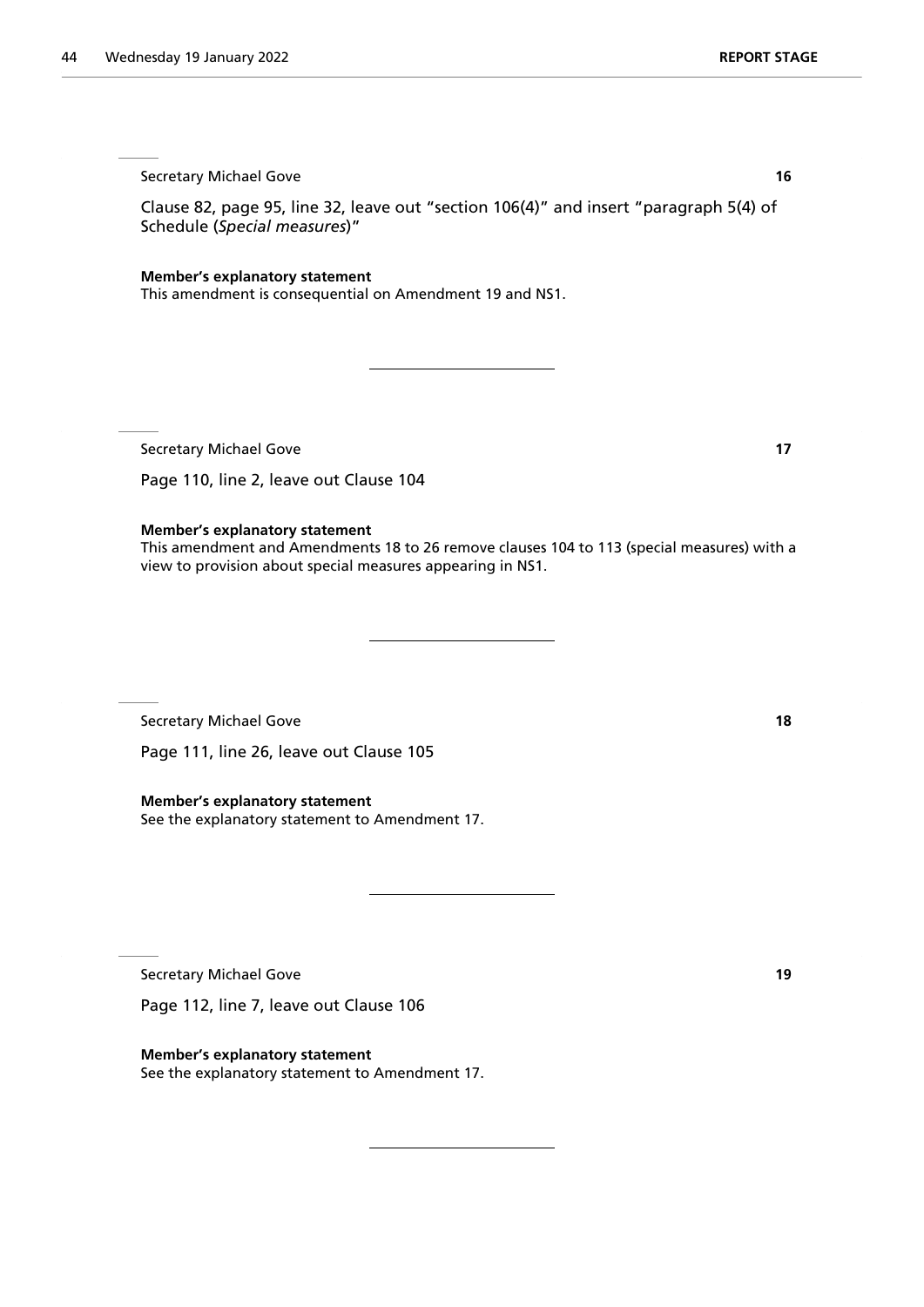Page 112, line 22, leave out Clause 107

# **Member's explanatory statement**

See the explanatory statement to Amendment 17.

Secretary Michael Gove **21**

Page 113, line 27, leave out Clause 108

**Member's explanatory statement** See the explanatory statement to Amendment 17.

Secretary Michael Gove **22**

Page 115, line 3, leave out Clause 109

**Member's explanatory statement** See the explanatory statement to Amendment 17.

Secretary Michael Gove **23**

Page 115, line 24, leave out Clause 110

**Member's explanatory statement** See the explanatory statement to Amendment 17.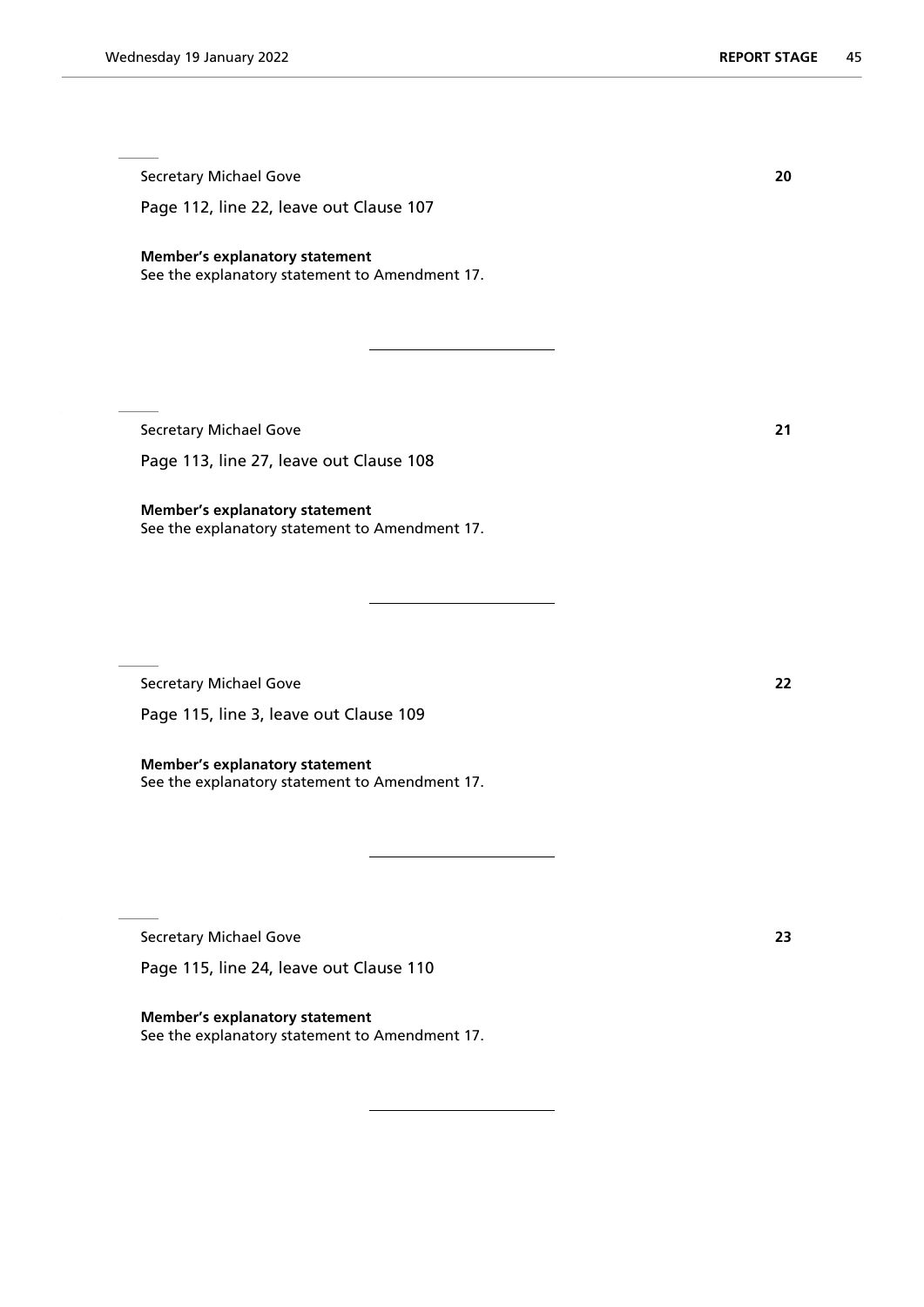Secretary Michael Gove **24** Page 115, line 36, leave out Clause 111 **Member's explanatory statement** See the explanatory statement to Amendment 17.

Secretary Michael Gove **25**

Page 117, line 13, leave out Clause 112

**Member's explanatory statement** See the explanatory statement to Amendment 17.

Secretary Michael Gove **26**

Page 118, line 1, leave out Clause 113

**Member's explanatory statement** See the explanatory statement to Amendment 17.

Secretary Michael Gove **27**

Clause 122, page 126, line 13, leave out "section 125 of" and insert "paragraph 1 of Schedule (*Special measures*) to"

**Member's explanatory statement** This amendment is consequential on Amendment 39.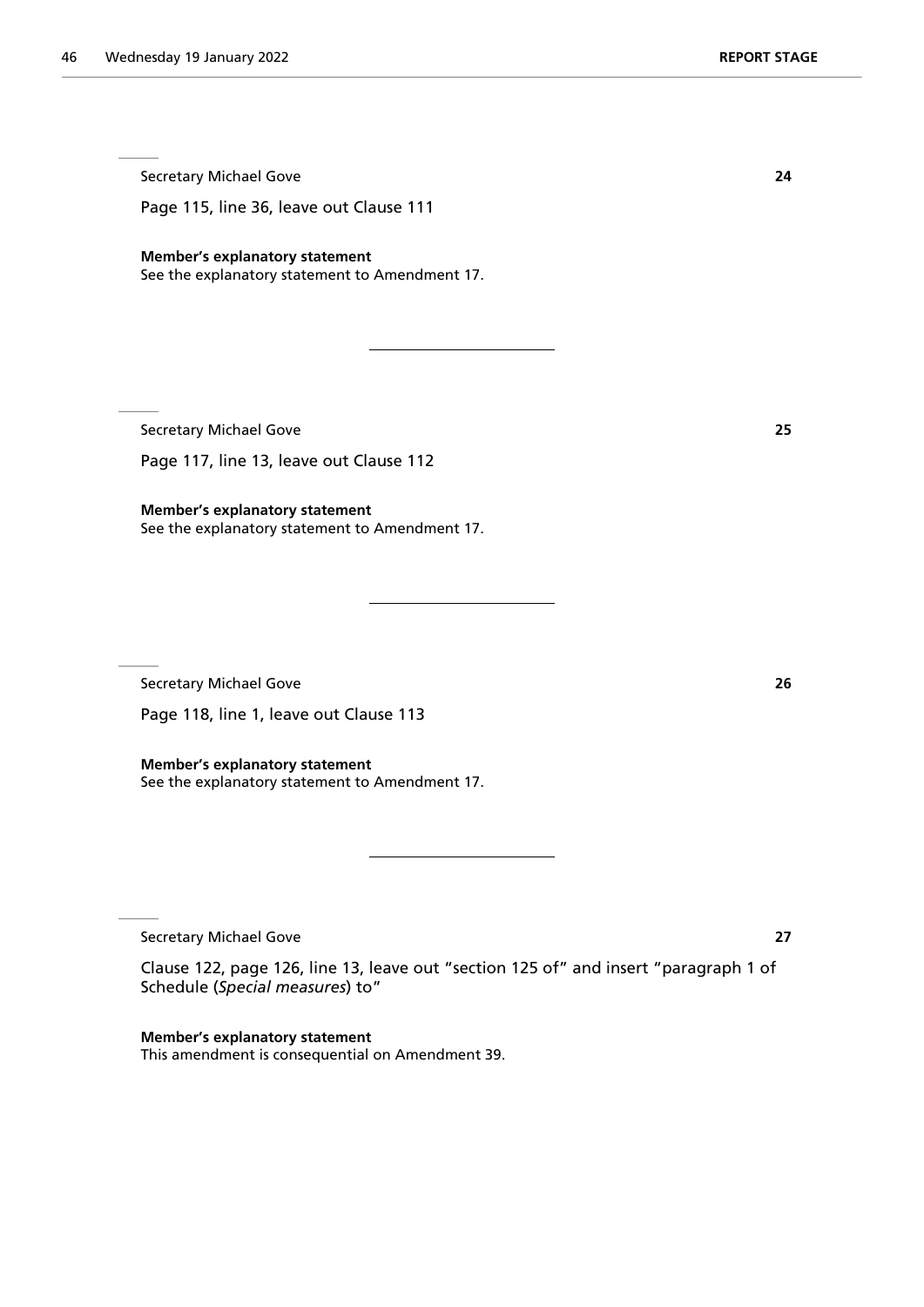Clause 122, page 126, line 15, leave out "section 125 of" and insert "paragraph 1 of Schedule (*Special measures*) to"

#### **Member's explanatory statement**

This amendment is consequential on Amendment 39.

Secretary Michael Gove **29**

Clause 122, page 126, line 35, at end insert—

- "(6A)In section 81 of the Housing Act 1996 (restriction on termination of tenancy for failure to pay service charge) after subsection (4A) insert—
- "(4B)References in this section (except subsection (5)) to a service charge include a building safety charge within the meaning of paragraph 1 of Schedule 2 to the Landlord and Tenant Act 1985."
- (6B) In section 167 of the Commonhold and Leasehold Reform Act 2002 (failure to pay small amount for short period) after subsection (4) insert—
- "(4A)In subsection (1) the reference to service charges includes building safety charges within the meaning of paragraph 1 of Schedule 2 to the 1985 Act. $\overline{''}$ "

#### **Member's explanatory statement**

This amendment extends existing protections against forfeiture of a lease on the ground of nonpayment of a service charge to non-payment of a building safety charge.

# Secretary Michael Gove **30**

Clause 122, page 126, line 36, leave out "the Commonhold and Leasehold Reform Act 2002" and insert "that Act"

#### **Member's explanatory statement**

This amendment is consequential on Amendment 29.

Secretary Michael Gove **31** 

Clause 123, page 127, line 32, leave out "section 125 of" and insert "paragraph 1 of Schedule (*Special measures*) to"

**Member's explanatory statement** This amendment is consequential on Amendment 39.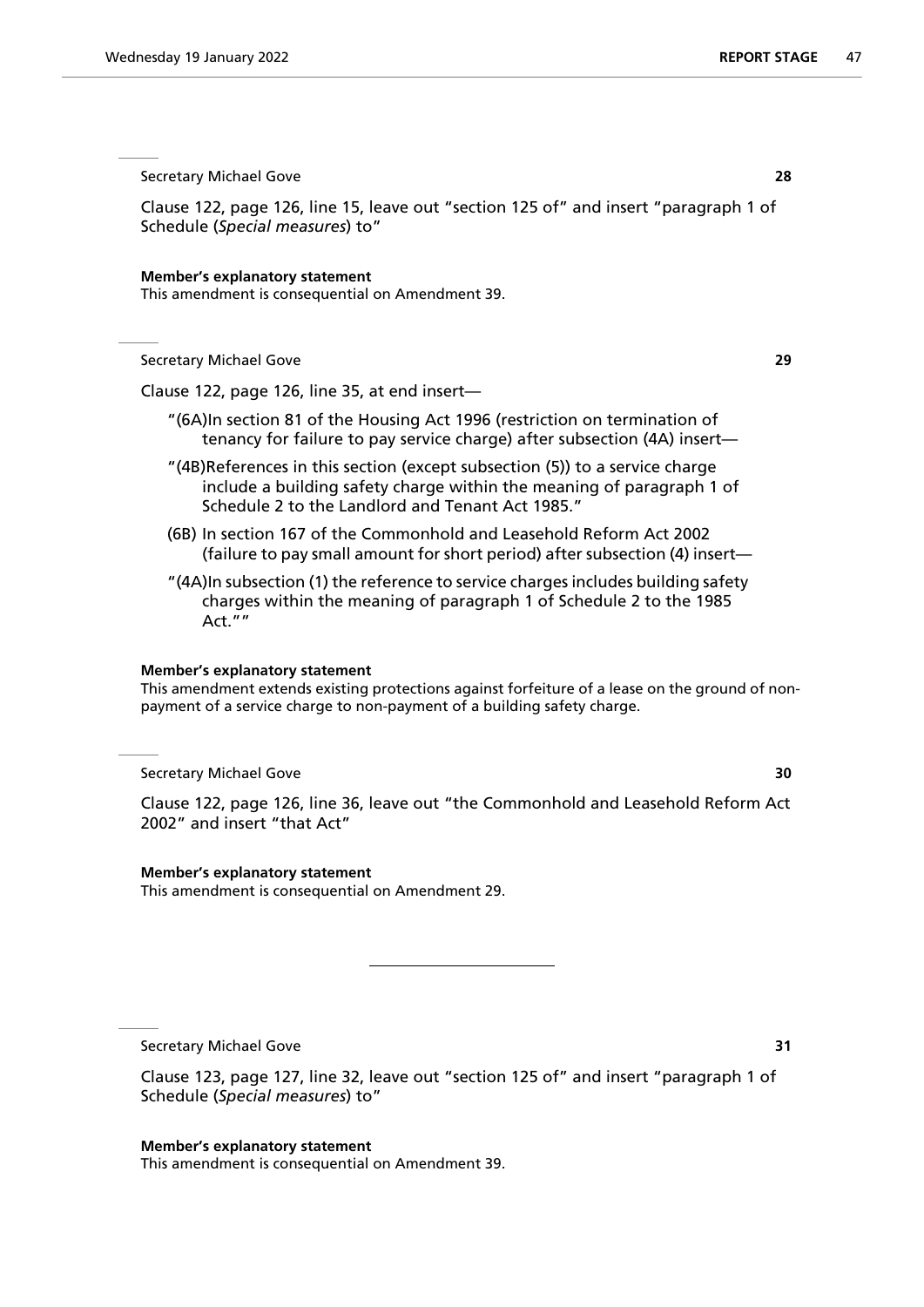Clause 123, page 129, line 4, leave out "section 125 of" and insert "paragraph 1 of Schedule (*Special measures*) to"

**Member's explanatory statement**

This amendment is consequential on Amendment 39.

Secretary Michael Gove **33**

Clause 124, page 130, line 30, after "commonhold association" insert "or special measures manager for the higher-risk building"

# **Member's explanatory statement**

This amendment and Amendment 34 provide that the definition of "building safety expenses of the association" in relation to a commonhold association include the expenses incurred by a special measures manager for the building.

Secretary Michael Gove **34**

Clause 124, page 130, line 31, after "association" insert "or manager"

# **Member's explanatory statement**

This amendment and Amendment 33 provide that the definition of "building safety expenses of the association" in relation to a commonhold association include the expenses incurred by a special measures manager for the building.

Secretary Michael Gove **35**

Clause 124, page 130, line 33, at end insert—

""special measures manager" means a person appointed under paragraph 4 of Schedule (*Special measures*) to the Building Safety Act 2022.""

#### **Member's explanatory statement**

This amendment defines "special measures manager" for the purposes of inserted section 38A.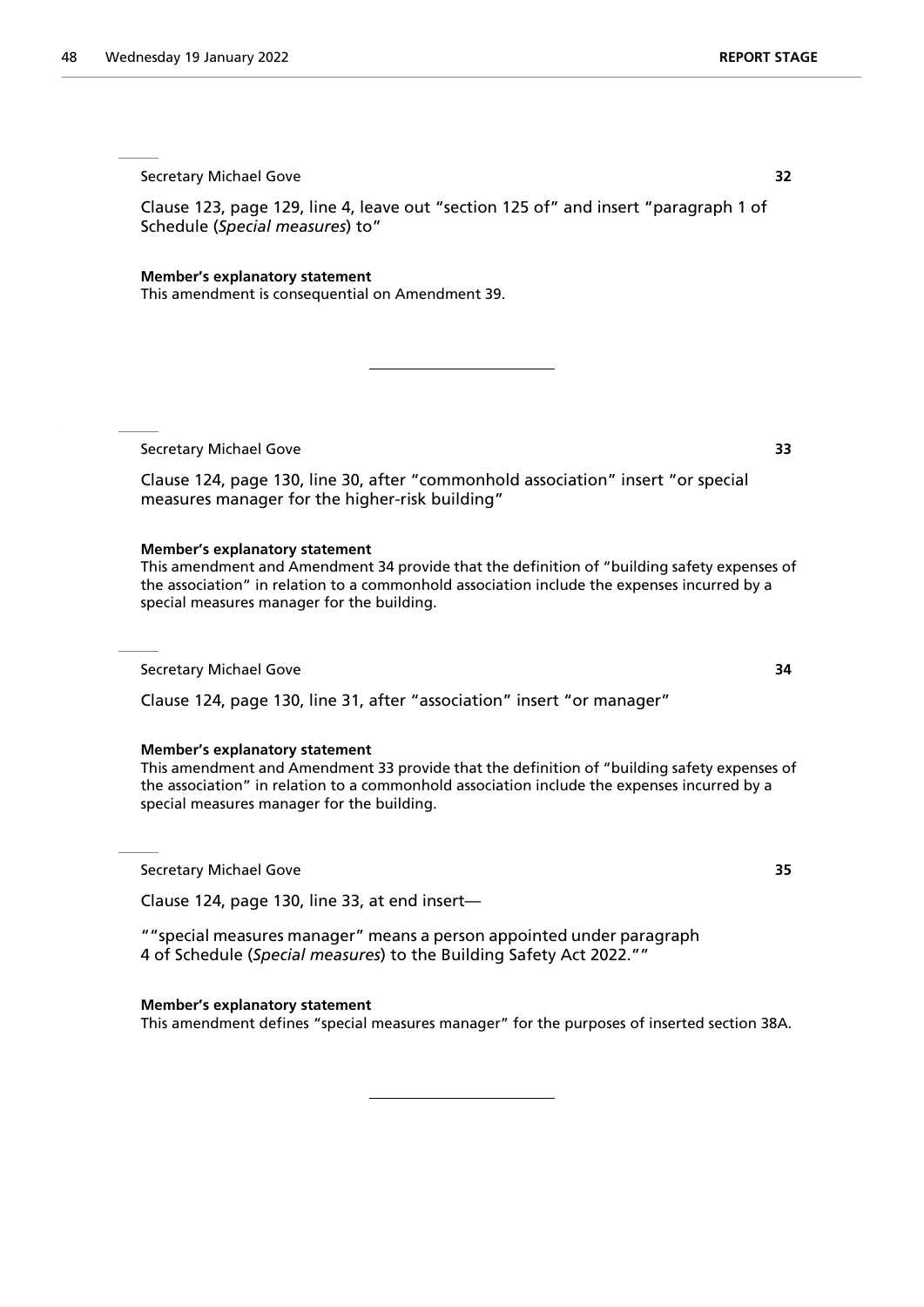Secretary Michael Gove **36** Clause 125, page 131, leave out lines 13 and 14 **Member's explanatory statement** This amendment is consequential on Amendments 17, 24 and 26. Secretary Michael Gove **37** Clause 125, page 131, leave out lines 24 to 32 **Member's explanatory statement** This amendment is consequential on Amendments 17, 24 and 26. Secretary Michael Gove **38** Clause 125, page 132, leave out lines 4 and 5 **Member's explanatory statement** This amendment is consequential on amendments 17, 24 and 26. Secretary Michael Gove **39** Clause 125, page 132, line 17, leave out "means a person appointed under section 105" and insert "has the meaning given by paragraph 1 of Schedule (*Special measures*)" **Member's explanatory statement** This amendment is consequential on Amendment 18. Secretary Michael Gove **40** Clause 125, page 132, line 19, leave out "has the same meaning as in section 105" and insert "has the meaning given by paragraph 1 of Schedule (*Special measures*)"

**Member's explanatory statement** This amendment is consequential on Amendment 18.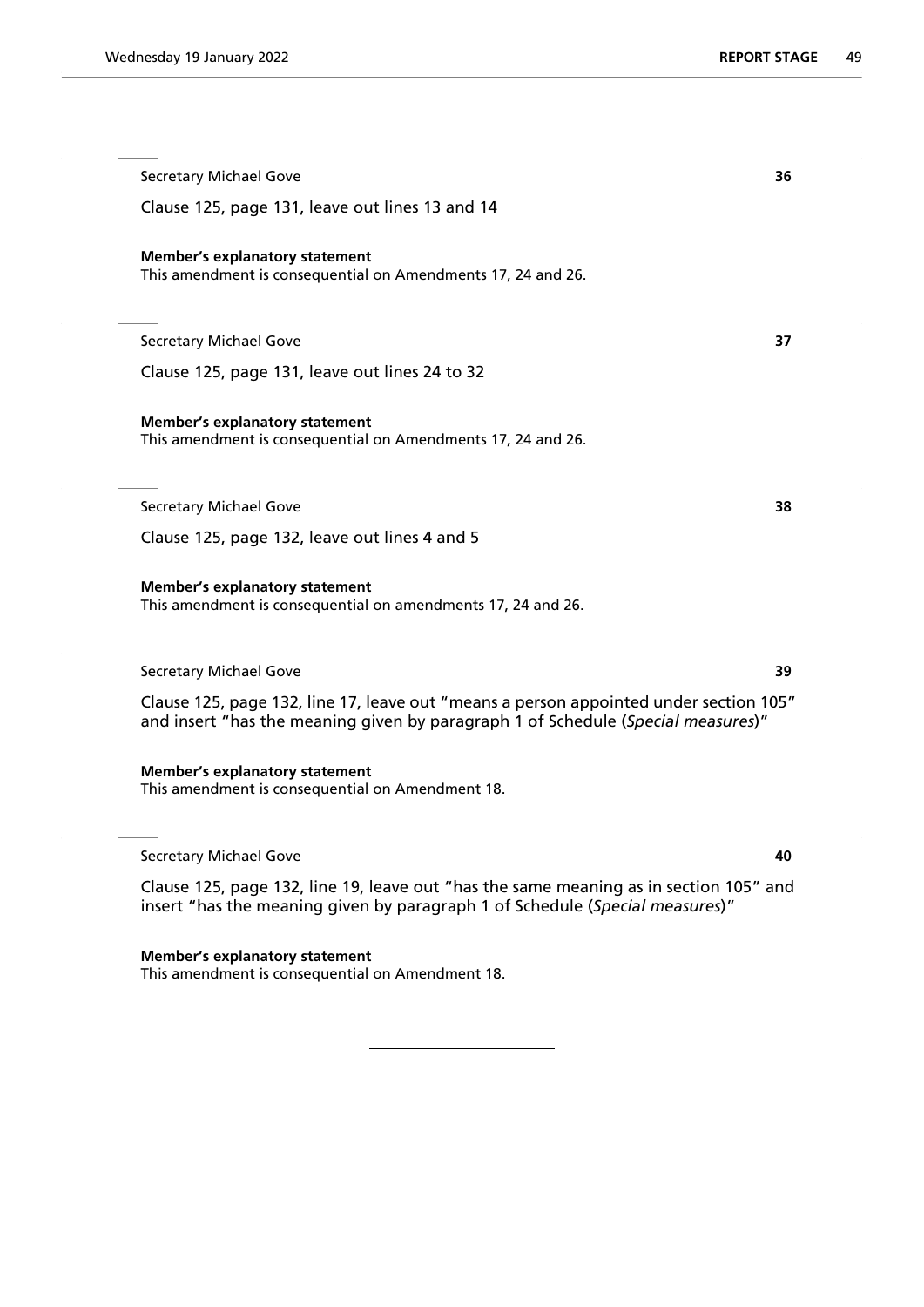Secretary Michael Gove **59** Clause 146, page 148, line 32, at end insert— "(za) section 131(6)(b) (new homes ombudsman scheme: meaning of "developer")," **Member's explanatory statement** This amendment removes the regulation making power about the meaning of "developer" from the general provisions about powers as bespoke provision is made for this power (see NC20). Secretary Michael Gove **60** Clause 146, page 149, line 13, after "69," insert "71," **Member's explanatory statement** This amendment provides for regulations made under clause 71 to be subject to the affirmative resolution procedure. Secretary Michael Gove **61** Clause 146, page 149, line 13, leave out "104(10), 111(10), 113," **Member's explanatory statement** This amendment and Amendment 63 are consequential on Amendments 17, 24 and 26 and NS1. Secretary Michael Gove **62** Clause 146, page 149, line 14, leave out "131(6)(b)" **Member's explanatory statement** See explanatory statement for Amendment 59. Secretary Michael Gove **63** Clause 146, page 149, line 14, at end insert "or paragraph 2(12), 13(10) or 15(5) of Schedule (*Special measures*)" **Member's explanatory statement** This amendment and Amendment 61 are consequential on Amendments 17, 24 and 26 and NS1.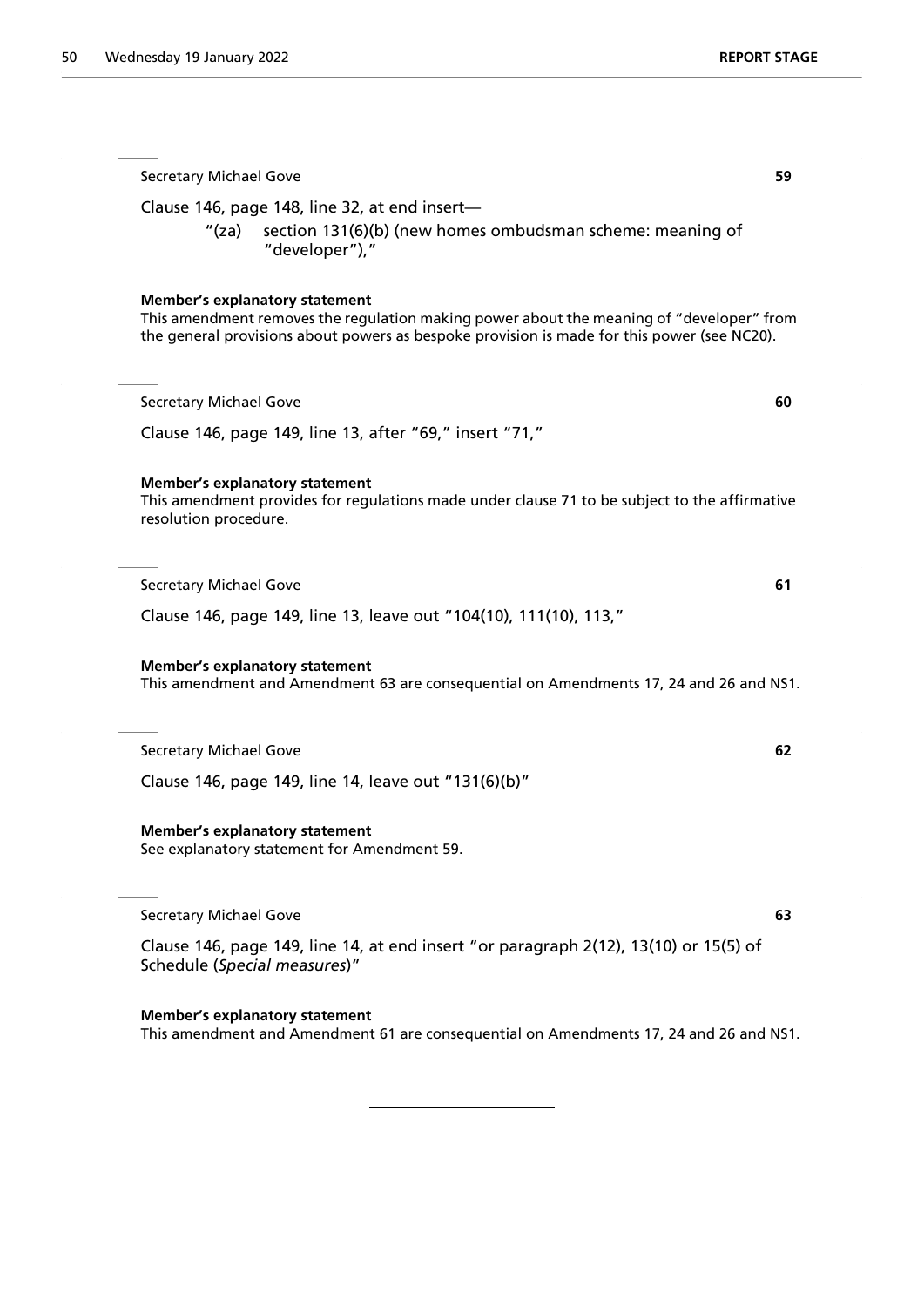Clause 147, page 149, line 32, at end insert—

"(aa) paragraphs 87 and 88 of Schedule 5 (and section 54 so far as relating to those paragraphs);"

#### **Member's explanatory statement**

This amendment provides that the consequential amendments, in Schedule 5 to the Bill, of the Parliamentary Commissioner Act 1967 and the Freedom of Information Act 2000 extend to (ie form part of the law of) England and Wales, Scotland and Northern Ireland.

Secretary Michael Gove **65**

Clause 147, page 149, line 34, leave out "and" and insert "to"

# **Member's explanatory statement**

This amendment is consequential on NC22, and provides for the new clause to extend to England and Wales, Scotland and Northern Ireland.

Secretary Michael Gove **66**

Clause 147, page 149, line 36, leave out subsection (3) and insert—

"(3) The following provisions extend to England and Wales and Scotland—

- (a) section 2(2) and Schedule 1 (amendments of Health and Safety at Work etc Act 1974);
- (b) sections 129 to (*Amendments of the Government of Wales Act 2006*) and Schedule 8 (new homes ombudsman scheme)."

#### **Member's explanatory statement**

This amendment adjusts the extent of the provisions about the new homes ombudsman scheme so they form part of the law of Scotland as well as England and Wales.

Secretary Michael Gove **67**

Clause 147, page 149, line 37, at end insert—

"(4) The amendments made by Schedule (*Amendments in connection with the new homes ombudsman scheme*) (amendments in connection with the new homes ombudsman scheme) have the same extent as the provision amended."

#### **Member's explanatory statement**

This amendment sets out the extent of the amendments made by the new Schedule included in the Bill by NS2.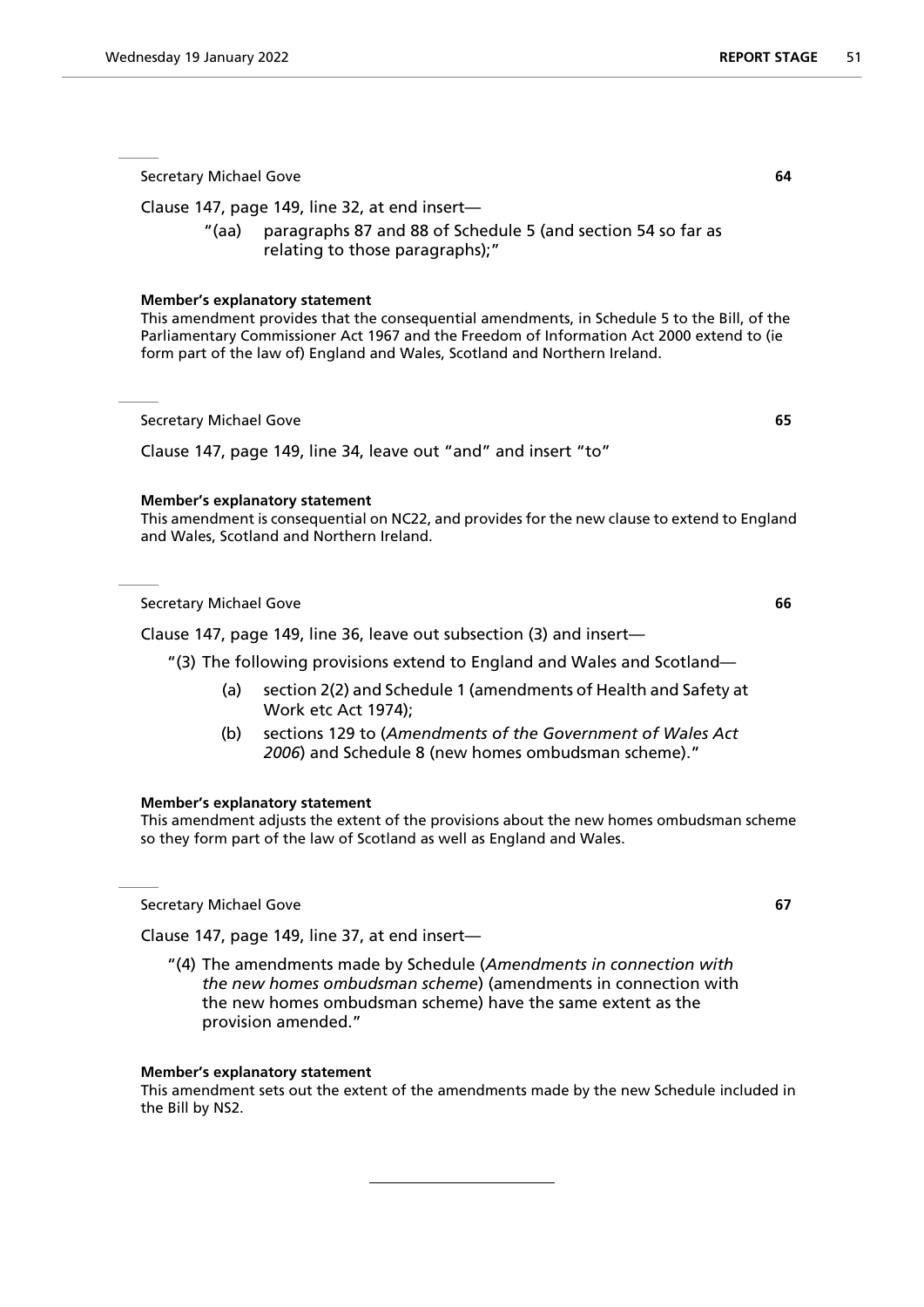| <b>Secretary Michael Gove</b>                                                                                                                                                              | 68  |
|--------------------------------------------------------------------------------------------------------------------------------------------------------------------------------------------|-----|
| Clause 148, page 150, line 19, at end insert-<br>" $(za)$ section $127;$ "                                                                                                                 |     |
| <b>Member's explanatory statement</b><br>This amendment provides that clause 127 comes into force two months after Royal Assent.                                                           |     |
| <b>Secretary Michael Gove</b>                                                                                                                                                              | 69  |
| Clause 148, page 150, line 22, leave out paragraphs (c) and (d) and insert—<br>$^{\prime\prime}$ (c)<br>sections 137 to 138."                                                              |     |
| <b>Member's explanatory statement</b><br>This amendment is consequential on NC22, and provides for the new clause to commence two<br>months after Royal Assent.                            |     |
|                                                                                                                                                                                            |     |
|                                                                                                                                                                                            |     |
| <b>Secretary Michael Gove</b>                                                                                                                                                              | NS1 |
| To move the following Schedule-                                                                                                                                                            |     |
| "Special measures                                                                                                                                                                          |     |
| Introductory                                                                                                                                                                               |     |
| In this Schedule-<br>7                                                                                                                                                                     |     |
| "special measures manager" means a person appointed under paragraph<br>10;                                                                                                                 |     |
| "special measures order" means an order under paragraph 10.                                                                                                                                |     |
| Notification by regulator before applying for special measures order                                                                                                                       |     |
| (1) This paragraph applies where the regulator proposes to make an<br>8<br>application under paragraph 10 for a special measures order in relation to<br>an occupied higher-risk building. |     |

- (2) The regulator must give a notice (an "initial notice") of the proposal to—
	- (a) each accountable person for the building,
	- (b) any building safety manager for the building,
	- (c) each resident of the building who is aged 16 or over,
	- (d) each owner of a residential unit in the building,
	- (e) any managing agent for the building or any relevant part of the building,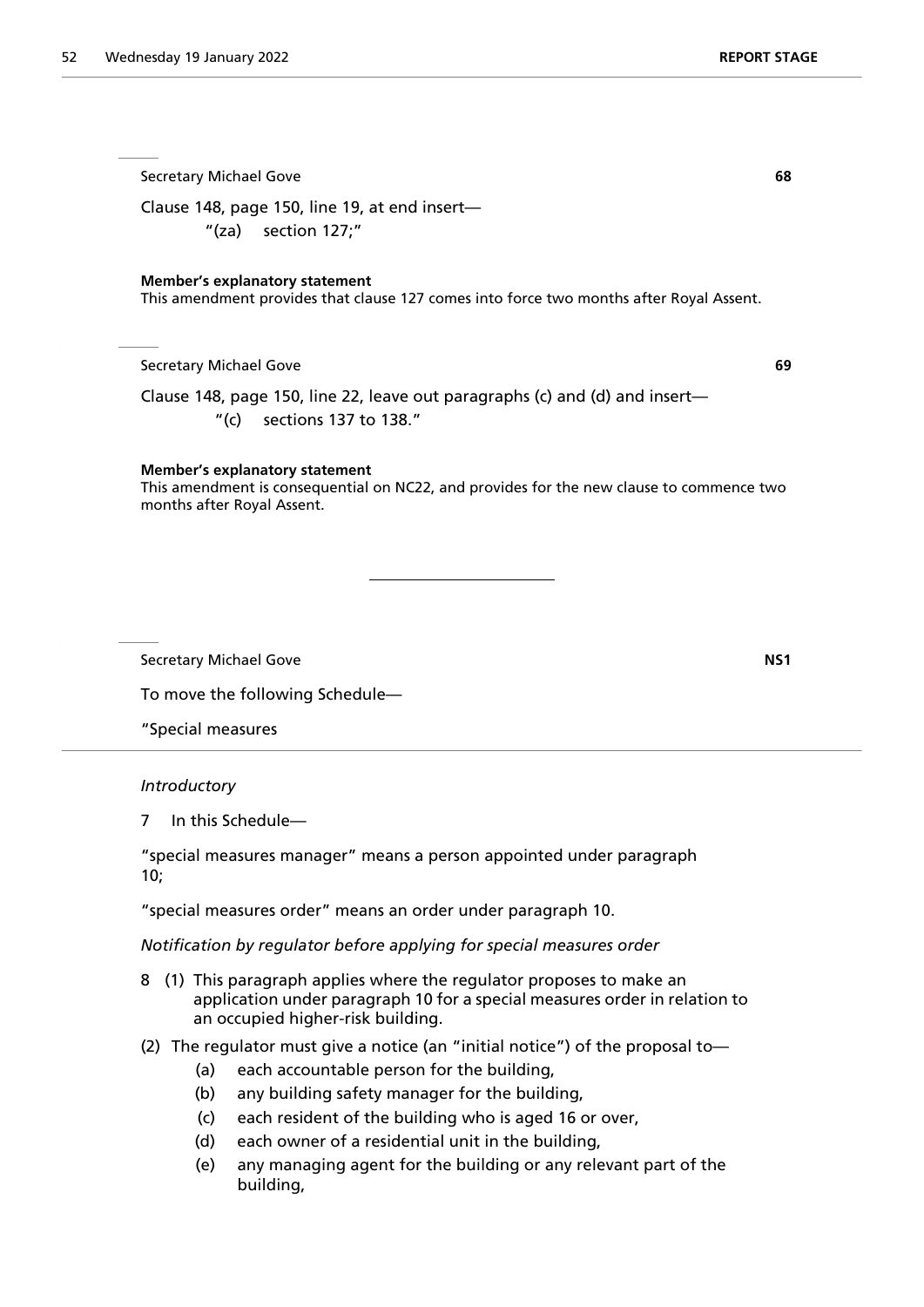- (f) any recognised tenants' association for the building or any part of the building,
- (g) any manager appointed under section 24 of the Landlord and Tenant Act 1987 in relation to the building or any part of the building,
- (h) the fire and rescue authority for the area in which the building is situated,
- (i) the local housing authority for the area in which the building is situated,
- (j) where any accountable person for the building is a registered provider of social housing, the Regulator of Social Housing, and
- (k) where any part of the building contains premises occupied for the purposes of a business, each responsible person (within the meaning of article 3 of the Regulatory Reform (Fire Safety) Order 2005) in relation to those premises.
- (3) The initial notice must—
	- (a) state that the regulator proposes to make an application for a special measures order in relation to the building,
	- (b) specify the address of the building,
	- (c) specify the reasons for the proposed application,
	- (d) specify the terms of the order that the regulator proposes to invite the tribunal to make (including the name and address of the person the regulator proposes to be the special measures manager for the building),
	- (e) specify a period in which recipients of the notice may make representations in response to the notice, and
	- (f) state that any representations must be in writing to such postal or email address as is specified in the notice.
- (4) Where the terms specified by virtue of sub-paragraph (3)(d) include a term requiring an accountable person for the building to make payments to the special measures manager for the building, the regulator must give to the persons mentioned in sub-paragraph (2) a financial management proposal with the initial notice.
- (5) After the end of the period mentioned in sub-paragraph (3)(e) the regulator must—
	- (a) decide whether to make the application, and
	- (b) give a notice (a "final notice") of its decision to the persons mentioned in sub-paragraph (2).
- (6) The final notice must—
	- (a) state whether or not the regulator intends to make the application,
	- (b) specify the reasons for reaching that decision, and
	- (c) if the regulator intends to make the application, specify the terms of the order that the regulator intends to invite the tribunal to make (including the name and address of the person the regulator proposes to be the special measures manager for the building).
- (7) Where the terms specified by virtue of sub-paragraph (6)(c) include a term requiring an accountable person for the building to make payments to the special measures manager for the building, the regulator must give to the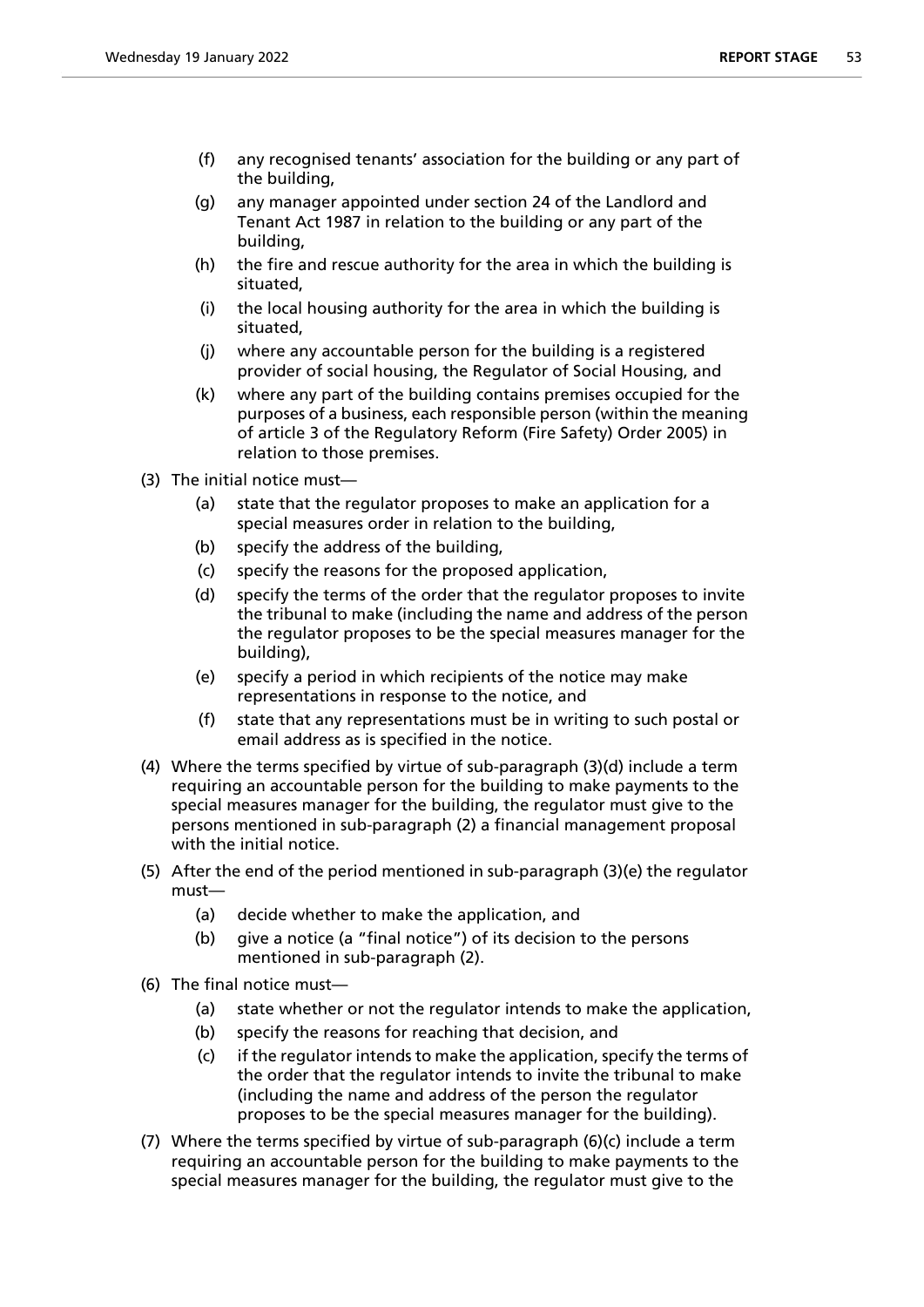persons mentioned in sub-paragraph (2) a financial management proposal with the final notice.

- (8) The regulator must comply with sub-paragraphs (5) to (7) before making the application.
- (9) The duty under sub-paragraph (2), (4), (5)(b) or (7) does not apply in relation to a person mentioned in sub-paragraph (2) if the regulator—
	- (a) is not aware of the person, and
	- (b) has taken all reasonable steps to ascertain the identity of the persons mentioned in that sub-paragraph.
- (10)In this paragraph—

"financial management proposal" has the meaning given by paragraph 9;

"relevant part", in relation to a higher-risk building, means any part of the building except premises occupied for the purposes of a business.

- (11)The Secretary of State may by regulations make provision in relation to notices under this paragraph, including in particular provision about—
	- (a) the form of the notice;
	- (b) the way in which the notice must be given.

(12)The Secretary of State may by regulations amend the list in sub-paragraph (2).

*Meaning of "financial management proposal"*

- 9 (1) In this Schedule "financial management proposal", in relation to a higherrisk building, means a document setting out—
	- (a) an estimate of the relevant expenses the regulator expects a special measures manager for the building to incur (including a reasonable amount in respect of contingencies),
	- (b) the measures to which the relevant expenses relate, and
	- (c) if there is more than one accountable person for the building—
		- (i) the regulator's proposed apportionment of the relevant expenses between them, and
		- (ii) the reasons for that proposal (including any calculation giving rise to it).
- (2) In this Schedule—

"building safety charge" has the meaning given by Schedule 2 to the Landlord and Tenant Act 1985;

"relevant expenses" means expenses incurred by the special measures manager for a higher-risk building in connection with the exercise of their functions in relation to the building after deducting amounts received or receivable by the manager by way of building safety charges in respect of those expenses.

# *Special measures order*

10 (1) The regulator may apply to the tribunal for an order under this paragraph in relation to an occupied higher-risk building (a "special measures order").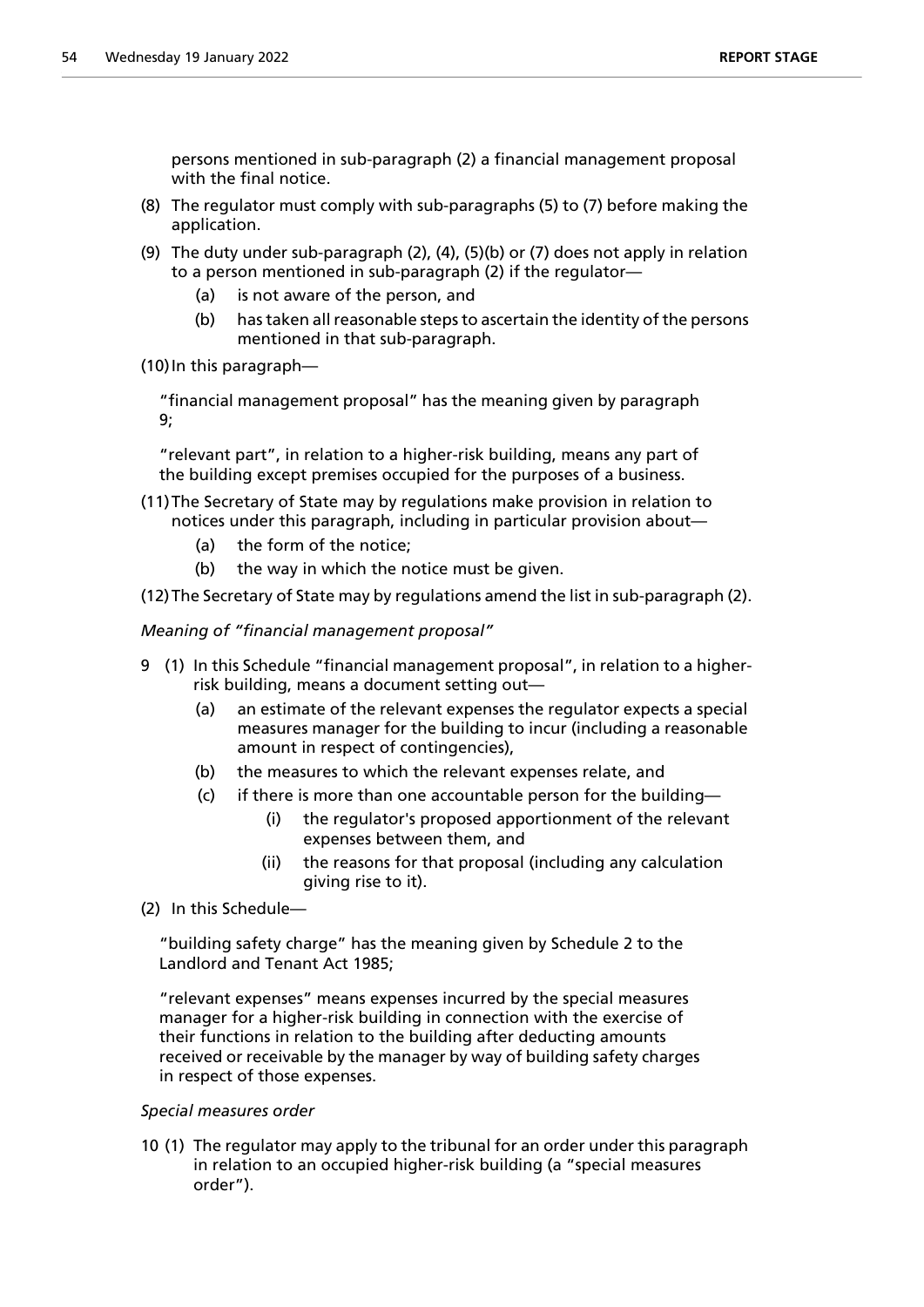- (2) A special measures order is an order appointing a person to be the manager (a "special measures manager") for the building to carry out the functions of all accountable persons for the building under, or under regulations made under, this Part (except the duty to appoint a building safety manager under section 80).
- (3) A special measures order may also appoint the manager to carry out any function as a receiver in relation to—
	- (a) building safety charges, or
	- (b) commonhold building safety assessments.
- (4) The tribunal may make a special measures order if satisfied that there has been a serious failure, or a failure on two or more occasions, by an accountable person for the building to comply with a duty imposed on that person under, or under regulations made under, this Part.
- (5) A special measures order may make provision with respect to—
	- (a) payments to be made by an accountable person for the building to the special measures manager in connection with relevant expenses incurred, or to be incurred, by the manager,
	- (b) any other matter relating to the exercise of the manager's functions, and
	- (c) any incidental or ancillary matter.
- (6) A special measures order may not make the provision mentioned in subparagraph (5)(a) in relation to a higher-risk building on commonhold land.
- (7) A special measures order continues in force until it is discharged.
- (8) In this Schedule "commonhold building safety assessment" means income raised from commonhold unit-holders by virtue of section 38A of the Commonhold and Leasehold Reform Act 2002.

*Special measures order: supplementary*

- 11 (1) This paragraph applies where a special measures order is made in relation to a higher-risk building.
- (2) While the order is in force any function of an accountable person for the building under, or under regulations made under, this Part is to be treated as a function of the special measures manager for the building, except any function relating to—
	- (a) the making of an application to the tribunal, or
	- (b) the making of an appeal to the tribunal.
- (3) Any compliance notice given under section 101 relating to the building ceases to have effect (but this does not affect any liability incurred as a result of a contravention of a compliance notice occurring before the making of the order).
- (4) The appointment of any building safety manager for the building under section 80 ceases to have effect.

# *Payments received by special measures manager to be held on trust*

12 (1) This paragraph applies where a special measures order relating to a higher-risk building requires one or more accountable persons for the building to make payments to the special measures manager for the building.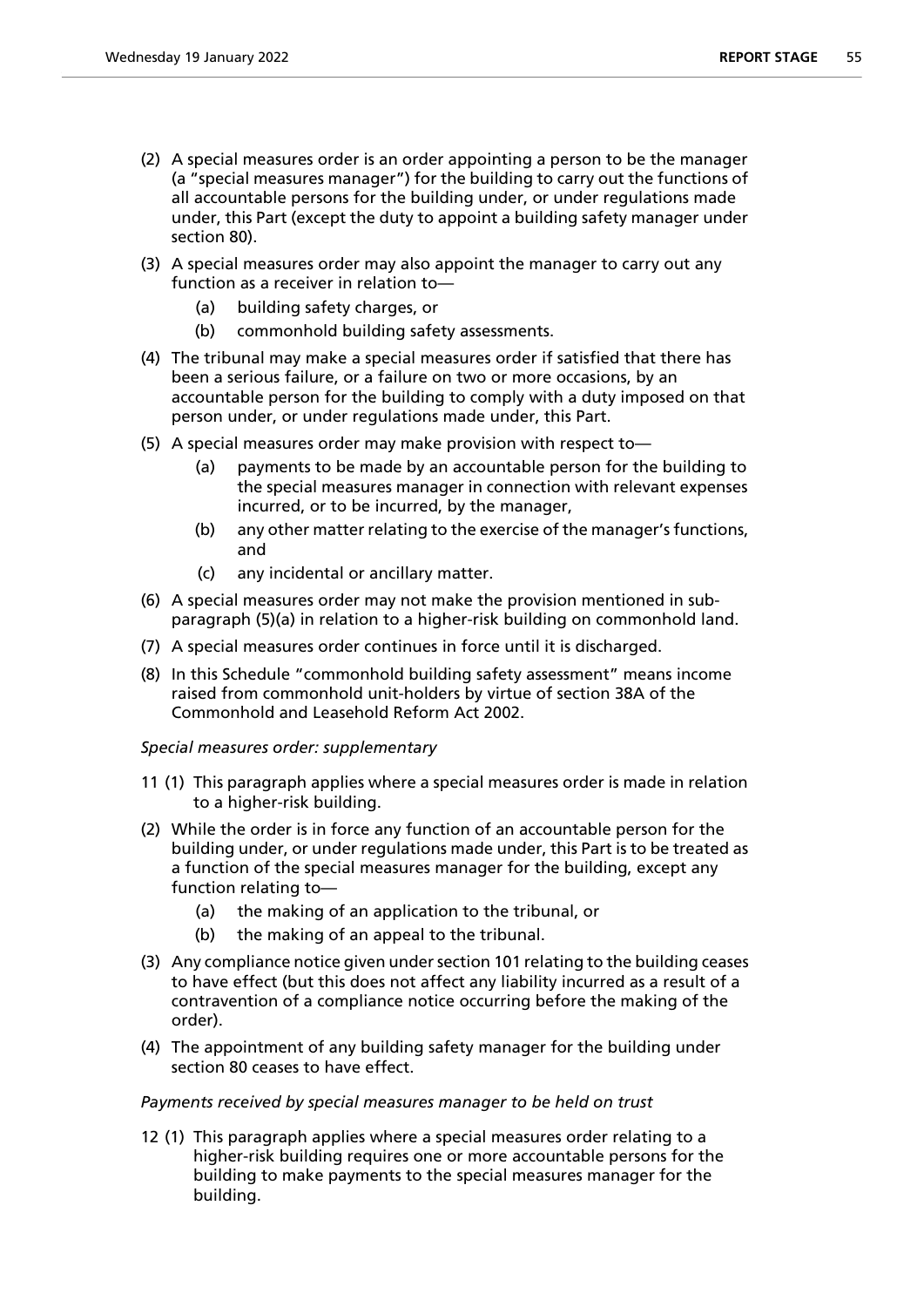- (2) The manager must hold the payments (together with any income accruing on those payments) as either—
	- (a) a single trust fund, or
	- (b) in two or more separate trust funds.
- (3) The manager must hold any trust fund—
	- (a) on trust to defray relevant expenses, and
	- (b) subject to that, on trust for the accountable person or persons for the building for the time being.
- (4) The accountable person or persons for the building for the time being are to be treated as entitled by virtue of sub-paragraph (3)(b) to—
	- (a) if there is one accountable person for the building, the residue of the fund or funds;
	- (b) otherwise, to such shares in that residue as the accountable persons may agree in writing or (in default of agreement) as the tribunal may direct.
- (5) An application for a direction under sub-paragraph (4)(b) may be made by—
	- (a) the regulator,
	- (b) an accountable person for the building, or
	- (c) the manager.

*Effect of special measures order on relevant contracts and legal proceedings*

- 13 (1) Sub-paragraphs (2) and (4) apply while a special measures order relating to a higher-risk building is in force.
- (2) A relevant contract has effect as if the rights and liabilities of a relevant person arising under the contract were the rights and liabilities of the special measures manager for the building.
- (3) A contract is a "relevant contract" if—
	- (a) it is effective on the date the special measures order is made,
	- (b) one of the parties to it is a relevant person,
	- (c) it relates to a relevant function of a relevant person,
	- (d) it is specified for the purposes of this sub-paragraph in the special measures order or falls within a description of contracts so specified, and
	- (e) the manager gives notices in writing to the parties to it stating that sub-paragraph (2) is to apply to it.
- (4) The special measures manager for the building may bring, continue or defend a relevant cause of action.
- (5) A cause of action is a "relevant cause of action" if—
	- (a) it accrued to or against a relevant person before the date the special measures order was made,
	- (b) it relates to a relevant function of a relevant person,
	- (c) it is specified for the purposes of this sub-paragraph in the special measures order or falls within a description of causes of action so specified, and
	- (d) the manager gives notice in writing to any person the manager considers would have an interest in the cause of action that subparagraph (4) is to apply to it.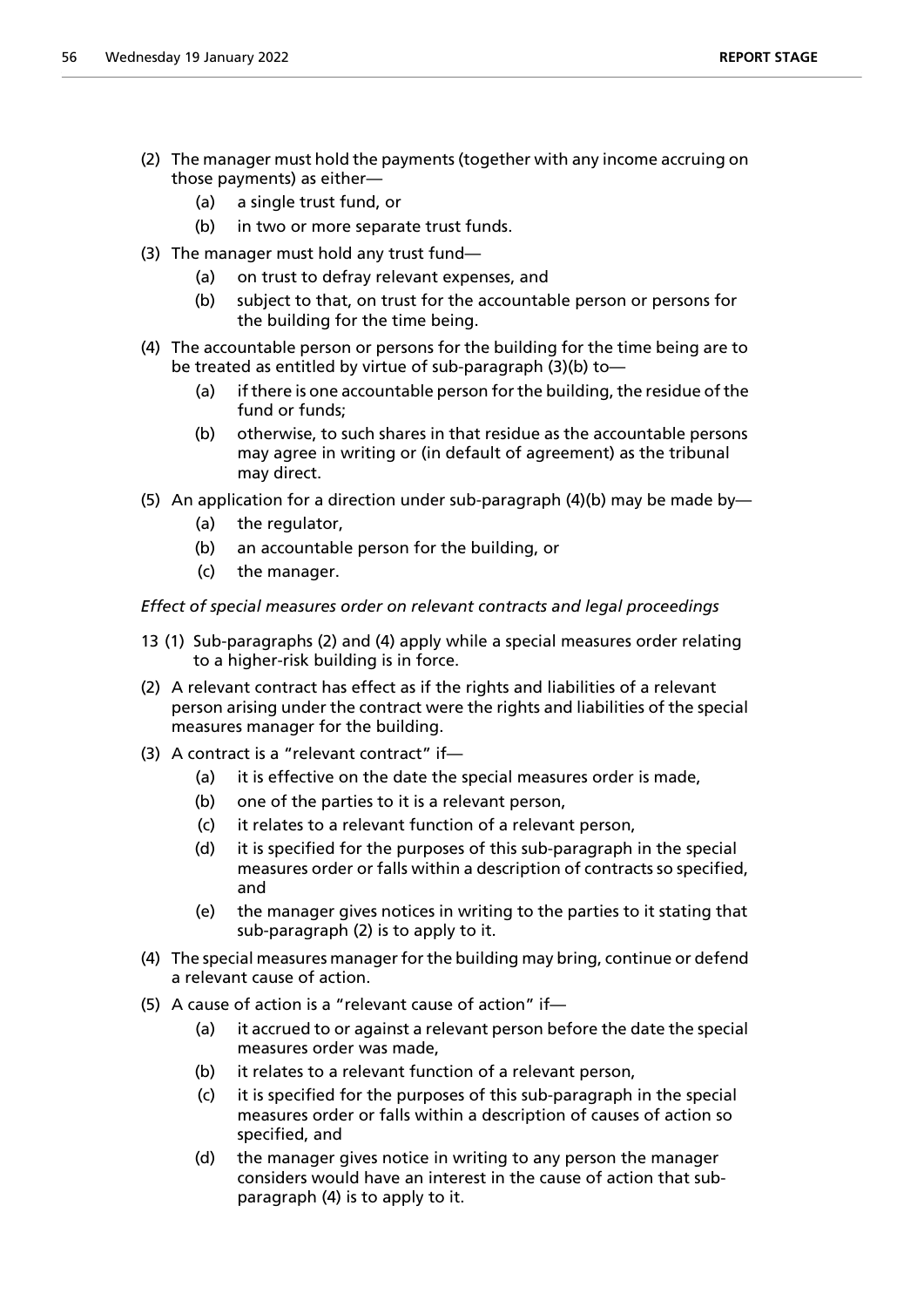- (6) Where, by virtue of this paragraph, the special measures manager for the building is subject to a liability to pay damages in respect of anything done (or not done) before the date of their appointment by or on behalf of a relevant person, that person is liable to reimburse to the manager an amount equal to the amount of damages paid by the manager.
- (7) In this paragraph—

"relevant function" means—

- in relation to an accountable person for the building, a function of that person under, or under regulations made under, this Part in relation to the building;
- (b) in relation to the building safety manager for the building, any BSM duty of that person (within the meaning of section 80) in relation to the building;

"relevant person" means—

- (a) an accountable person for the building in relation to which the special measures order is made;
- (b) the building safety manager for that building immediately before the special measures order was made.

*Special measures orders and orders under section 24 of the Landlord and Tenant Act 1987*

- 14 (1) Sub-paragraph (2) applies where—
	- (a) the tribunal makes a special measures order in relation to a higherrisk building, and
	- (b) an order under section 24 of the Landlord and Tenant Act 1987 appointing a manager in relation to that building is in force (a "section 24 order").
- (2) The tribunal may amend the section 24 order so as to ensure that the functions to be carried out by virtue of that order do not include any function that the special measures order provides is to be carried out by the special measures manager.
- (3) In section 24 of the Landlord and Tenant Act 1987, after subsection (2B) insert—
	- "(2C)Where a special measures order relating to the building is in force, an order under this section may not provide for a manager to carry out a function which the special measures order provides is to be carried out by the special measures manager for the building.
	- (2D) In this section—

"special measures manager" means a person appointed under paragraph 10 of Schedule (*Special measures*) to the Building Safety Act 2022;

"special measures order" means an order under paragraph 10 of Schedule (*Special measures*) to the Building Safety Act 2022."

- 15 (1) The Landlord and Tenant Act 1987 is amended as follows.
- (2) In section 21(2) after "subsection (3)" insert "and section 24ZA".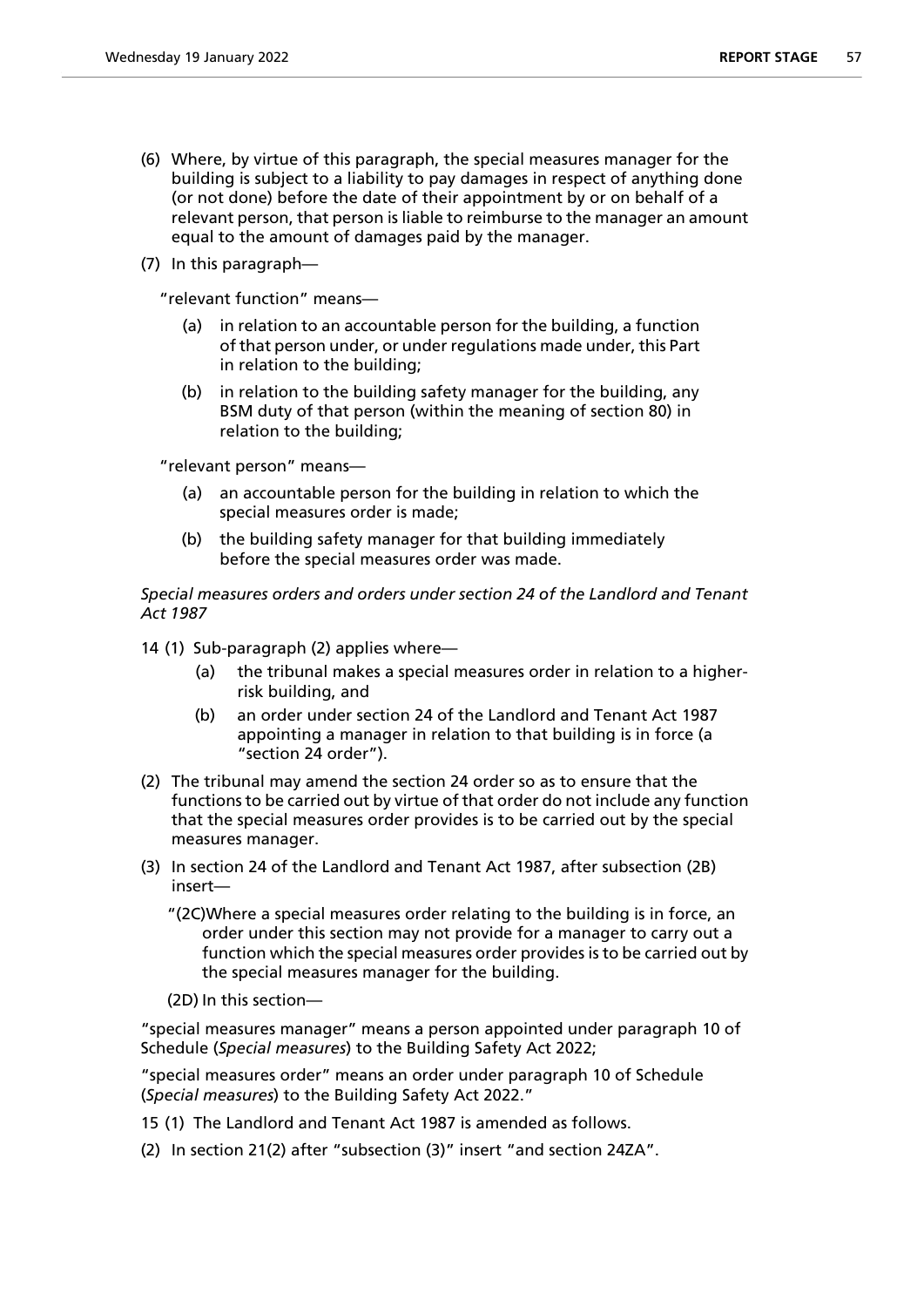(3) After section 24 insert—

# **"24ZA Application for appointment of manager by special measures manager**

- (1) A special measures manager for an occupied higher-risk building may apply to the appropriate tribunal for an order under section 24 (as modified by subsection (4)) appointing a manager to act in relation to premises to which this section applies.
- (2) This section applies to premises consisting of the whole or part of the higher-risk building if the building or part contains two or more flats.
- (3) Section 22 applies in relation to such an application as if—
	- (a) for subsection (1) there were substituted—

"(1) Before an application for an order under section 24 is made in respect of any premises to which section 24ZA applies by a special measures manager for an occupied higher-risk building, a notice under this section must (subject to subsection (3)) be served by the special measures manager on—

- (a) the landlord;
- (b) any person (other than the landlord) by whom obligations relating to the management of the premises or any part of them are owed to tenants of flats contained in those premises under a tenancy;
- (c) each accountable person for the higher-risk building.";
	- (b) for subsection (2)(a) there were substituted—

"(a) specify the special measures manager's name and an address in England and Wales at which any person on whom the notice is served may serve notices, including notices in proceedings, on the special measures manager in connection with this Part;";

- (c) in subsection  $(2)(b)$ 
	- (i) for "tenant" there were substituted "special measures manager";
	- (ii) for "this Part" there were substituted "section 24ZA";
- (d) in subsection (2)(c) for "tenant" there were substituted "special measures manager".
- (4) Section 24 applies in relation to such an application as if—
	- (a) in subsection (1) for "this Part" there were substituted "section 24ZA";
	- (b) for subsection (2) there were substituted—

"(2) The appropriate tribunal may only make an order under this section where it is satisfied—

(a) that—

- (i) the relevant person is in breach of any obligation owed by the person to the special measures manager by virtue of a special measures order, and
- (ii) it is just and convenient to make the order in all the circumstances of the case; or
- (b) that other circumstances exist which make it just and convenient for the order to be made.";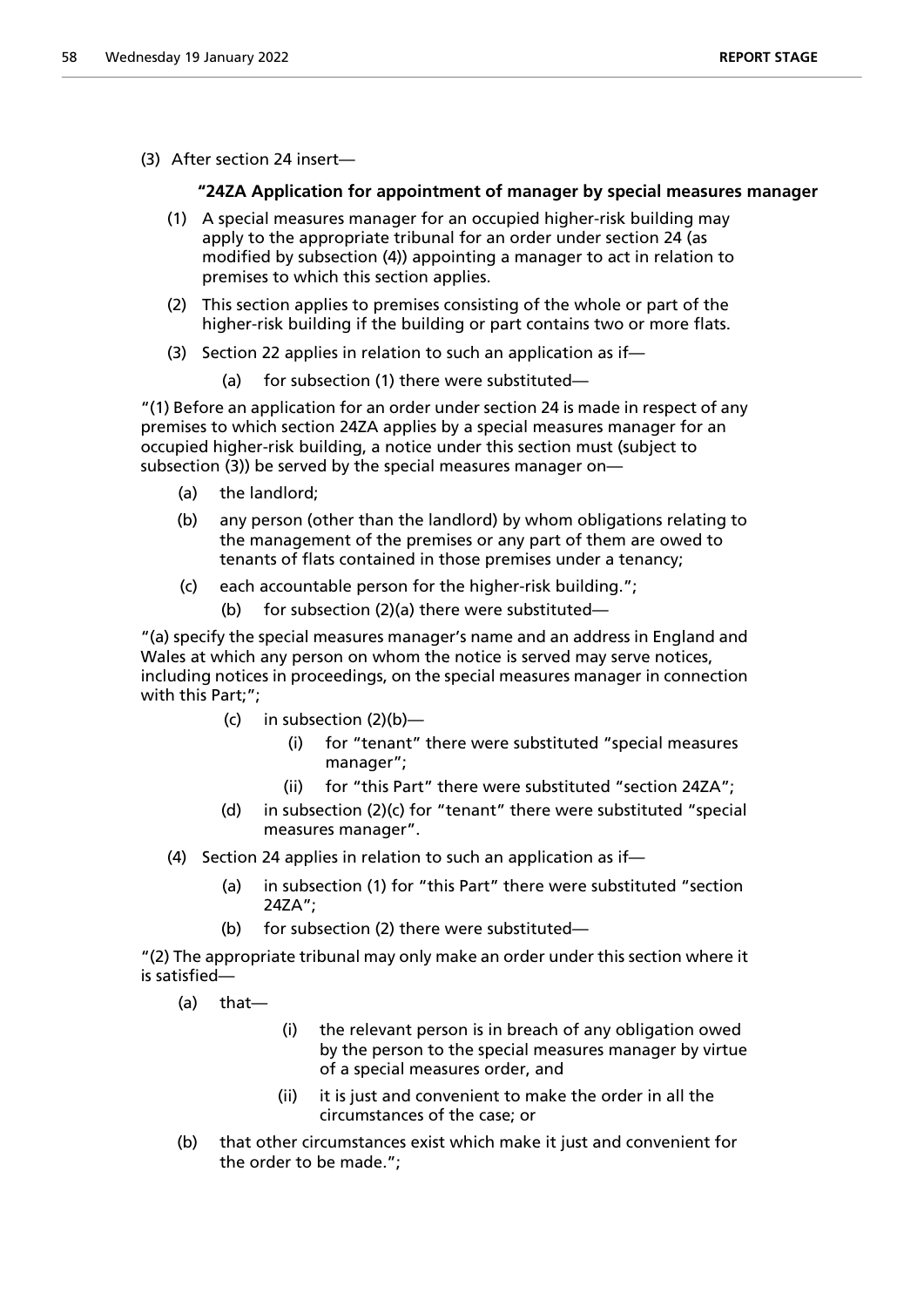- (c) subsections (2A), (2B) and (10) were omitted.
- (5) In this section "special measures manager" has the meaning given by section 24(2D)."

# *Provision of financial assistance by regulator*

- 16 (1) The regulator may give financial assistance to the special measures manager for a higher-risk building by way of loans or grants.
- (2) The Secretary of State may by regulations make provision in relation to financial assistance given under this paragraph, including in particular provision about—
	- (a) the circumstances in which financial assistance may be given;
	- (b) the kind of financial assistance that may be given;
	- (c) conditions that may or must be attached to any financial assistance (including conditions as to repayment).
- (3) In this paragraph "special measures manager", in relation to a higher-risk building, includes the person who was the special measures manager for that building immediately before the special measures order relating to the building was discharged.

# *Special measures order: further directions*

- 17 (1) This paragraph applies while a special measures order relating to a higherrisk building is in force.
- (2) On an application by a person mentioned in sub-paragraph (3) the tribunal may give directions to the special measures manager for the building or any other person with respect to—
	- (a) any matter relating to the exercise of the manager's functions, and
	- (b) any incidental or ancillary matter.
- (3) The persons are—
	- (a) the regulator,
	- (b) an accountable person for the building, or
	- (c) the manager.

# *Regulator to keep certain matters under review*

- 18 (1) This paragraph applies while a special measures order relating to a higherrisk building is in force.
- (2) The regulator must, from time to time (and at least once every 12 months), review the following matters—
	- (a) the measures taken by the special measures manager in exercising the manager's functions;
	- (b) the expenses incurred by the manager in connection with taking those measures;
	- (c) any payments made by accountable persons for the building to the manager in respect of any of those expenses;
	- (d) any amounts received by the manager by way of building safety charges or commonhold building safety assessments in relation to the building.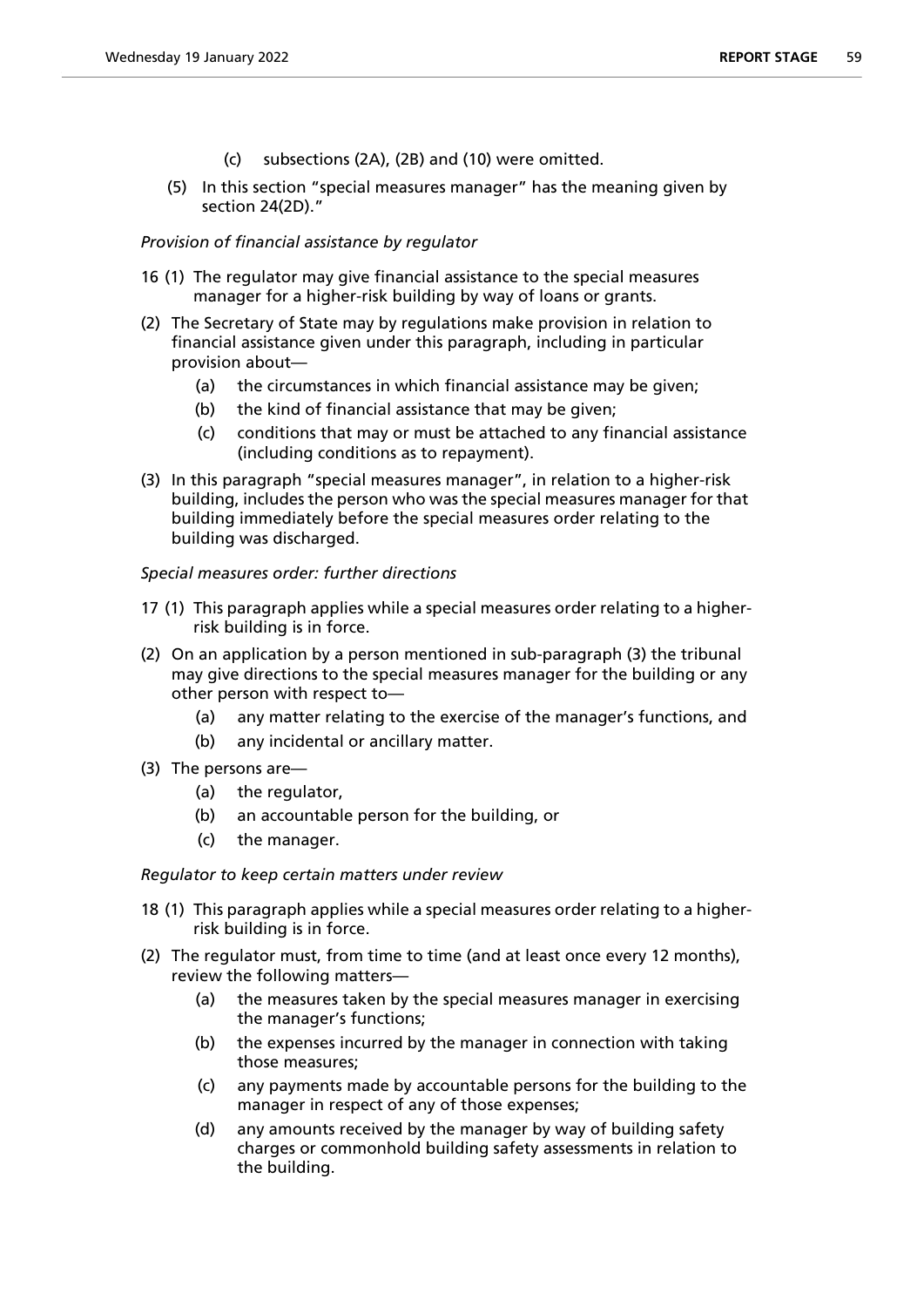(3) If, on such a review, the regulator considers that any term of the order should be varied, it must make such application under paragraph 20 as it considers appropriate.

# *Notification by regulator before applying to vary special measures order*

- 19 (1) This paragraph applies where the regulator proposes to make an application under paragraph 20 to vary a special measures order relating to a higher-risk building.
- (2) The regulator must give a notice (an "initial notice") of the proposal to—
	- (a) each accountable person for the building,
	- (b) each resident of the building who is aged 16 or over,
	- (c) each owner of a residential unit in the building,
	- (d) any managing agent for the building or any relevant part of the building,
	- (e) any recognised tenants' association for the building or any part of the building,
	- (f) any manager appointed under section 24 of the Landlord and Tenant Act 1987 in relation to the building or any part of the building,
	- (g) the fire and rescue authority for the area in which the building is situated,
	- (h) the local housing authority for the area in which the building is situated,
	- (i) where any accountable person for the building is a registered provider of social housing, the Regulator of Social Housing, and
	- (j) where any part of the building contains premises occupied for the purposes of a business, each responsible person (within the meaning of article 3 of the Regulatory Reform (Fire Safety) Order 2005) in relation to those premises.
- (3) The initial notice must—
	- (a) state that the regulator proposes to make an application to vary the special measures order specified in the notice,
	- (b) specify the reasons for the proposed application,
	- (c) specify the terms of the order that the regulator proposes to invite the tribunal to make,
	- (d) specify a period in which recipients of the notice may make representations in response to the notice, and
	- (e) state that any representations must be in writing to such postal or email address as is specified in the notice.
- (4) After the end of the period mentioned in sub-paragraph (3)(d) the regulator must—
	- (a) decide whether to make the application, and
	- (b) give a notice (a "final notice") of its decision to the persons mentioned in sub-paragraph (2).
- (5) The final notice must—
	- (a) state whether or not the regulator intends to make the application,
	- (b) specify the reasons for reaching that decision, and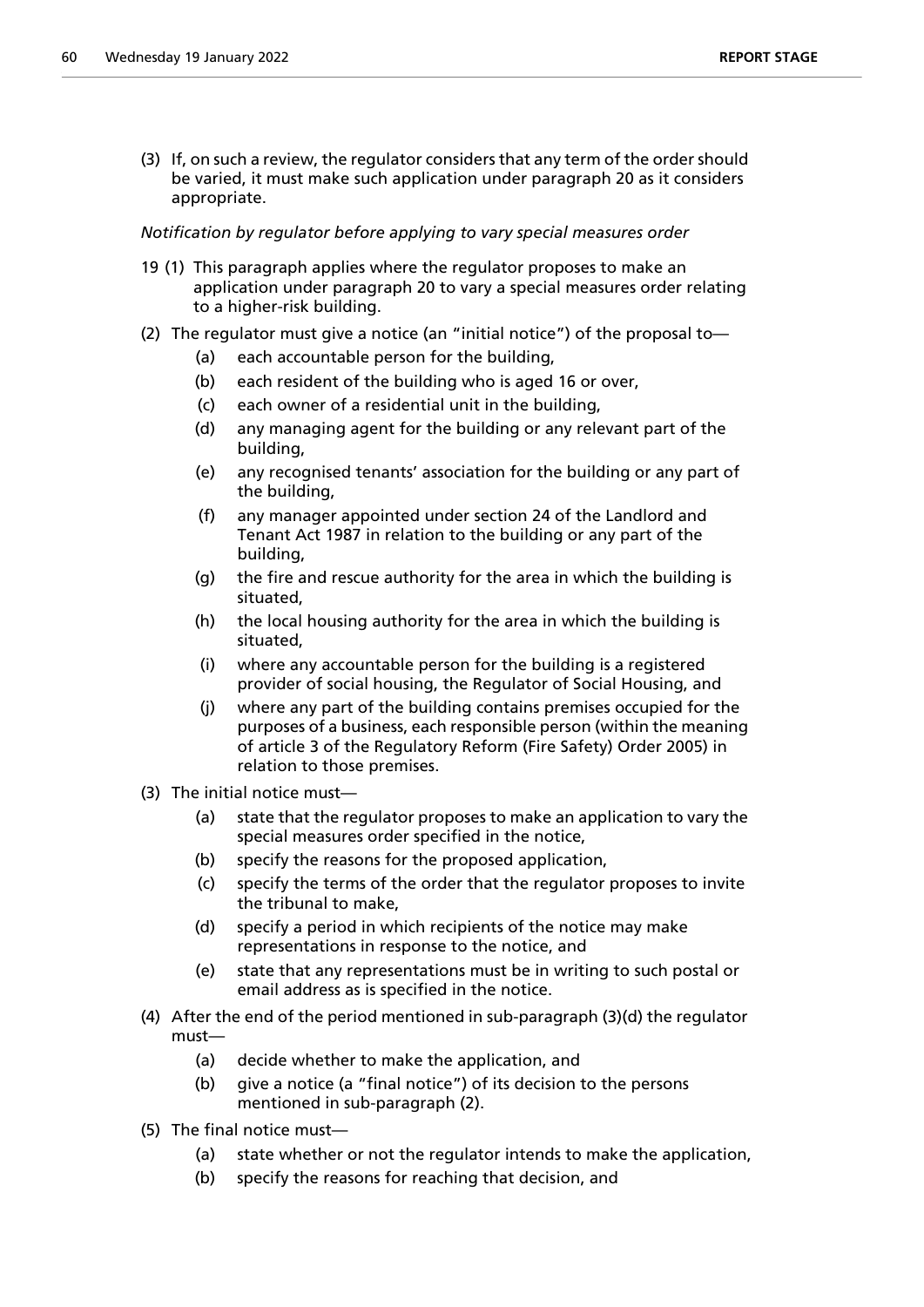- (c) if the regulator intends to make the application, specify the terms of the order that the regulator intends to invite the tribunal to make.
- (6) The regulator must comply with sub-paragraphs (4) and (5) before making the application.
- (7) The duty under sub-paragraph (2) or (4)(b) does not apply in relation to a person mentioned in sub-paragraph (2) if the regulator—
	- (a) is not aware of the person, and
	- (b) has taken all reasonable steps to ascertain the identity of the persons mentioned in that sub-paragraph.
- (8) In this paragraph "relevant part", in relation to a higher-risk building, has the meaning given by paragraph 8(10).
- (9) The Secretary of State may by regulations make provision in relation to notices under this paragraph, including in particular provision about—
	- (a) the form of the notice;
	- (b) the way in which the notice must be given.
- (10)The Secretary of State may by regulations amend the list in sub-paragraph (2).
- *Variation or discharge of special measures order*
- 20 (1) The tribunal may vary or discharge a special measures order relating to a higher-risk building on an application by—
	- (a) the regulator,
	- (b) an accountable person for the building, or
	- (c) the special measures manager for the building.
- (2) An application to vary a special measures order so as to change the identity of the manager may only be made by the regulator.
- (3) In considering whether to vary or discharge an order the tribunal must have regard to—
	- (a) the likelihood of variation or discharge of the order resulting in a recurrence of the circumstances which led to the order being made, and
	- (b) whether it is just and convenient in all the circumstances to vary or discharge the order.
- (4) Sub-paragraphs (2) and (3) do not apply on an application where each person mentioned in sub-paragraph (1) agrees to the application (and for this purpose where there is more than one accountable person each accountable person must agree).
- (5) Sub-paragraph (4) does not require the agreement of the special measures manager where that person lacks capacity to agree to the application.
- (6) Where the order is varied or discharged, the tribunal may give directions to any person with respect to—
	- (a) any matter relating to the variation or discharge, and
	- (b) any incidental or ancillary matter.
- (7) Where the order is discharged the tribunal must direct the special measures manager to—
	- (a) prepare a reconciliation account, and
	- (b) give a copy of the account to—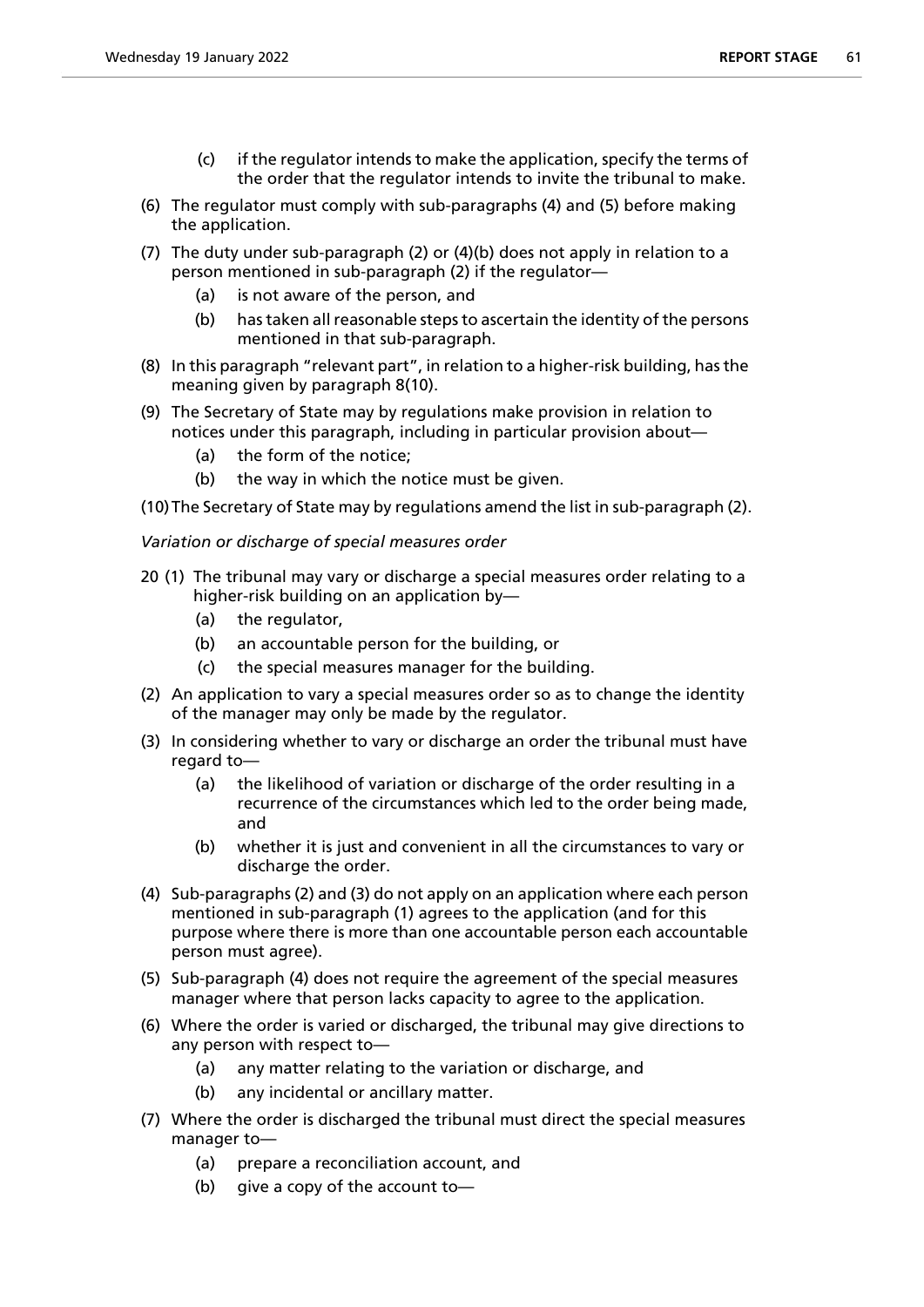- (i) the regulator, and
- (ii) each accountable person for the building.
- (8) The tribunal may give a direction under sub-paragraph (6)(a) (at the time the order is discharged or after that time) for the making of a payment—
	- (a) by an accountable person for the building to the special measures manager, or
	- (b) by the special measures manager to an accountable person for the building.
- (9) In this paragraph—

"reconciliation account" means a document—

- setting out, in relation to the period during which the special measures order was in force, a comparison between—
	- (i) the receipts and expenses of the manager in connection with the exercise of their functions in relation to the building, and
	- (ii) the credits to, and debits from, all relevant accounts, and
- (b) containing a statement explaining any differences;

"relevant account" means an account in which any of the following are (or have been) held—

- (a) payments made by an accountable person for the building to the manager;
- (b) amounts received by the manager by way of building safety charges or commonhold building safety assessments in relation to the building.
- (10)In this paragraph "special measures manager", in relation to a higher-risk building, includes the person who was the special measures manager for that building immediately before the special measures order relating to the building was discharged.

# *Notifications about special measures order*

- 21 (1) The regulator must take all reasonable steps to notify the persons mentioned in sub-paragraph (3) of the making of a special measures order in relation to a higher-risk building.
- (2) The regulator must take all reasonable steps to notify the persons mentioned in sub-paragraph (3) (other than the person mentioned in sub-paragraph (3)(b)) of the variation or discharge of a special measures order in relation to a higher-risk building.
- (3) The persons are—
	- (a) each accountable person for the building,
	- (b) any building safety manager for the building immediately before the special measures order was made,
	- (c) each resident of the building who is aged 16 or over,
	- (d) each owner of a residential unit in the building,
	- (e) any managing agent for the building or any relevant part of the building,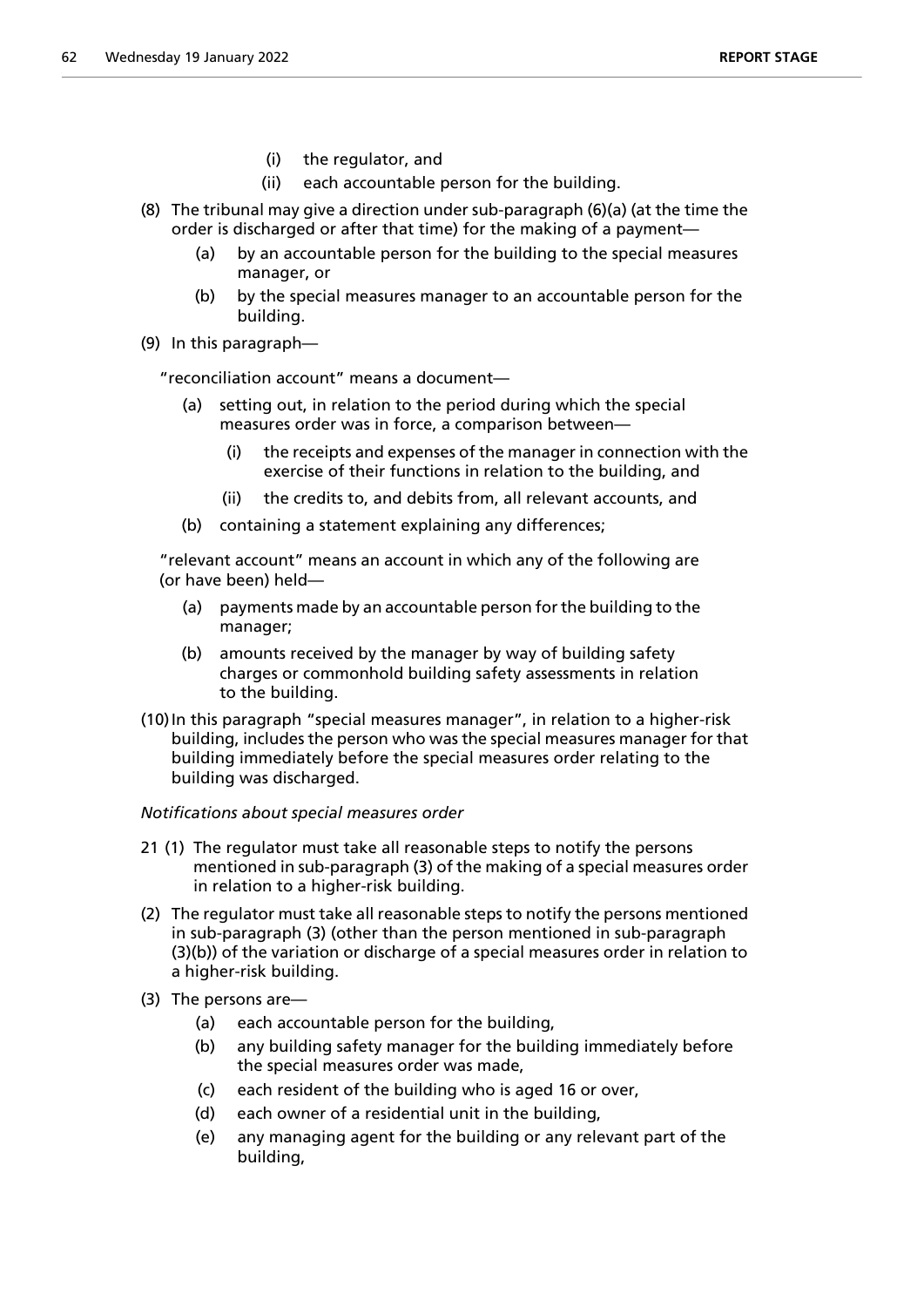- (f) any recognised tenants' association for the building or any part of the building,
- (g) any manager appointed under section 24 of the Landlord and Tenant Act 1987 in relation to the building or any part of the building,
- (h) the fire and rescue authority for the area in which the building is situated,
- (i) the local housing authority for the area in which the building is situated,
- (j) where any accountable person for the building is a registered provider of social housing, the Regulator of Social Housing, and
- (k) where any part of the building contains premises occupied for the purposes of a business, each responsible person (within the meaning of article 3 of the Regulatory Reform (Fire Safety) Order 2005) in relation to those premises.
- (4) In this paragraph "relevant part", in relation to a higher-risk building, has the meaning given by paragraph 8(10).
- (5) The Secretary of State may by regulations amend the list in sub-paragraph (3).

*Special measures order: change in accountable person etc*

- 22 (1) Sub-paragraphs (2) and (3) apply where at any time ("the relevant time") during which a special measures order relating to a higher-risk building is in force, an accountable person for the building ("the outgoing person") ceases to be responsible for all or any part of the building ("the relevant part of the building").
- (2) From the relevant time the special measures order ceases to apply to the outgoing person in relation to the relevant part of the building.
- (3) From the relevant time the special measures order applies to any person who, immediately after the relevant time—
	- (a) is an accountable person for the building, and
	- (b) is responsible for the relevant part of the building or any part of the relevant part,

as it applied to the outgoing person in relation to the relevant part or part of the relevant part (as the case may be) immediately before the relevant time.

- (4) But sub-paragraphs (2) and (3) do not affect any liability under the order to which the outgoing person became subject before the relevant time.
- (5) Where an enactment requires interests, charges or other obligations affecting land to be registered, sub-paragraph (3) has effect whether or not the special measures order is registered.
- (6) Nothing in this paragraph affects the powers of the tribunal under paragraph 20 (power to vary special measures order etc).

# *Interpretation*

23 In this Schedule—

"building safety charge" has the meaning given by paragraph 9;

"commonhold building safety assessment" has the meaning given by paragraph 10;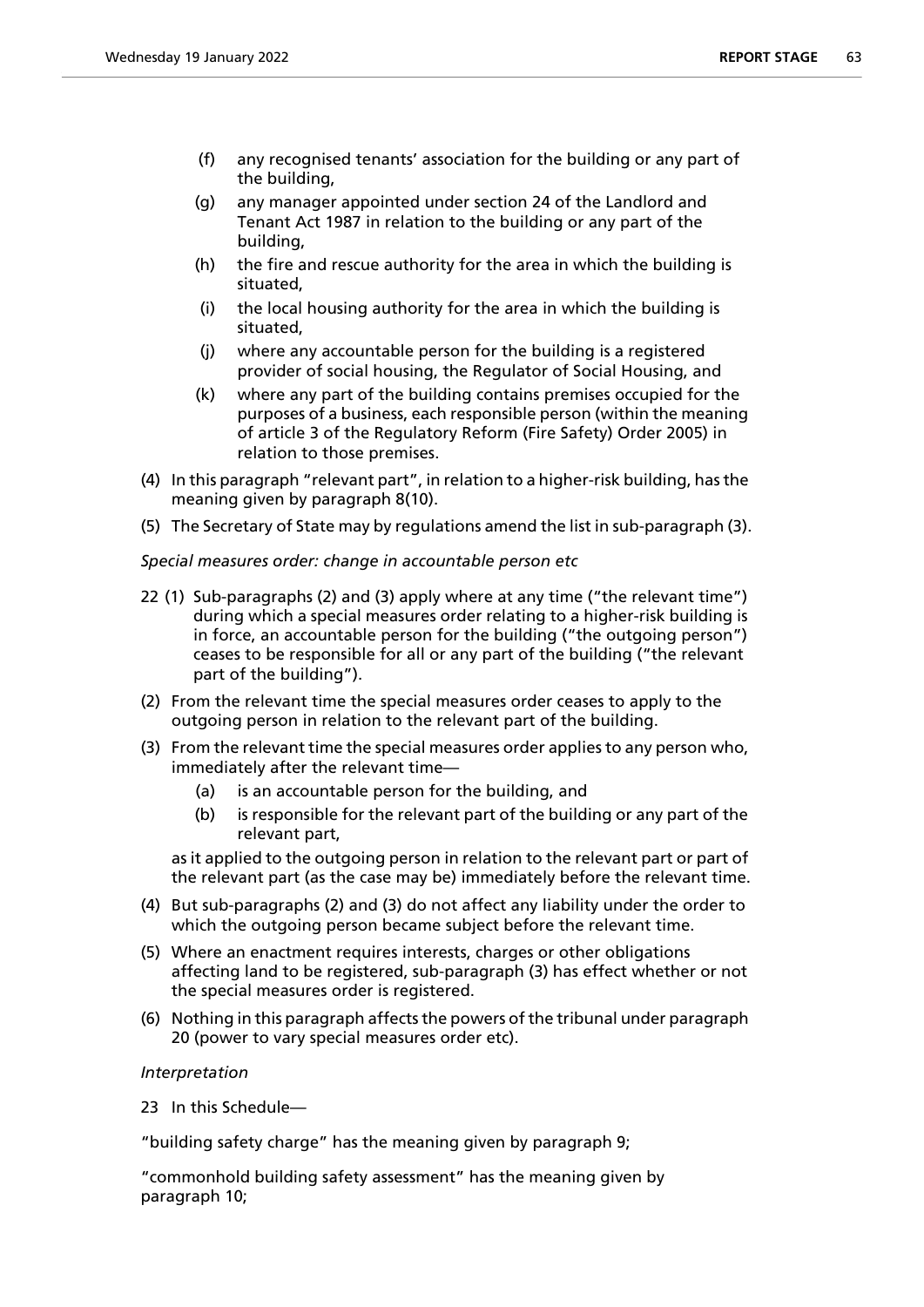"local housing authority" has the meaning given by section 261 of the Housing Act 2004;

"managing agent": for the purposes of this Schedule a person (A) is a managing agent for any part of a building if—

- (a) A has been appointed to discharge the obligations of a person (B) relating to the management by B of that part of the building, and
- (b) B has a legal estate in that part of the building which is—
	- (i) an estate in fee simple absolute in possession, or
	- (ii) a term of years absolute granted for a term of more than 21 years from the date of the grant;

"recognised tenants' association" has the meaning given by section 29 of the Landlord and Tenant Act 1985;

"relevant expenses" has the meaning given by paragraph 9;

"special measures manager" has the meaning given by paragraph 7;

"special measures order" has the meaning given by paragraph 7."

#### **Member's explanatory statement**

This new schedule makes provision for, and in connection with, the making of special measures orders in relation to higher-risk buildings. The new Schedule is intended to replace clauses 104 to 113 and be inserted after Schedule 6.

Secretary Michael Gove **70**

Schedule 7, page 194, line 39, leave out "Part 4 of" and insert "Schedule (*Special measures*) to"

**Member's explanatory statement** This amendment is consequential on amendment NS1.

# Order of the House

# **[21 July 2021]**

That the following provisions shall apply to the Building Safety Bill:

# **Committal**

1. The Bill shall be committed to a Public Bill Committee.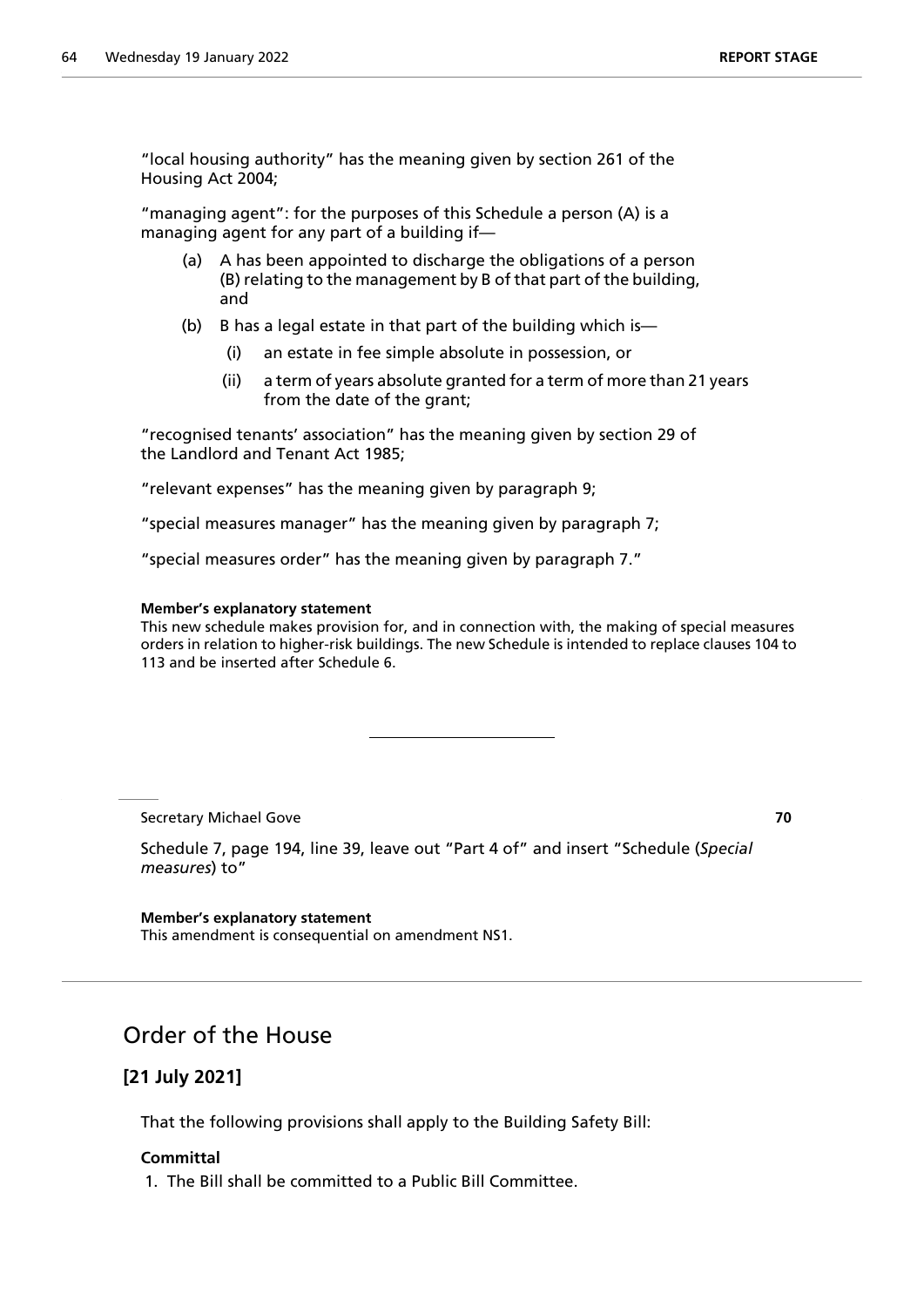# **Proceedings in Public Bill Committee**

- 2. Proceedings in the Public Bill Committee shall (so far as not previously concluded) be brought to a conclusion on Tuesday 26 October 2021.
- 3. The Public Bill Committee shall have leave to sit twice on the first day on which it meets.

# **Proceedings on Consideration and Third Reading**

- 4. Proceedings on Consideration shall (so far as not previously concluded) be brought to a conclusion one hour before the moment of interruption on the day on which proceedings on Consideration are commenced.
- 5. Proceedings on Third Reading shall (so far as not previously concluded) be brought to a conclusion at the moment of interruption on that day.
- 6. Standing Order No. 83B (Programming committees) shall not apply to proceedings on Consideration and Third Reading.

# **Other proceedings**

7. Any other proceedings on the Bill may be programmed.

# Building Safety Bill: Programme (No. 2)

Secretary Michael Gove

That the Order of 21 July 2021 (Building Safety Bill (Programme)) be varied as follows:

- 1. Paragraphs (4) and (5) of the Order shall be omitted.
- 2. Proceedings on Consideration and Third Reading shall be taken in one day in accordance with the following provisions of this Order.
- 3. Proceedings on Consideration—
	- (a) shall be taken in the order shown in the first column of the following Table, and
	- (b) shall (so far as not previously concluded) be brought to a conclusion at the times specified in the second column of the Table.

| <b>Proceedings</b>                                              | Time for conclusion of proceedings                                        |
|-----------------------------------------------------------------|---------------------------------------------------------------------------|
| New Clauses, new Schedules and amendments<br>relating to Part 5 | 3.30 pm on the day on which proceedings on<br>Consideration are commenced |
| Remaining proceedings on Consideration                          | 6.00 pm on that day                                                       |

4. Proceedings on Third Reading shall (so far as not previously concluded) be brought to a conclusion at 7.00 pm on the day on which proceedings on Consideration are commenced.